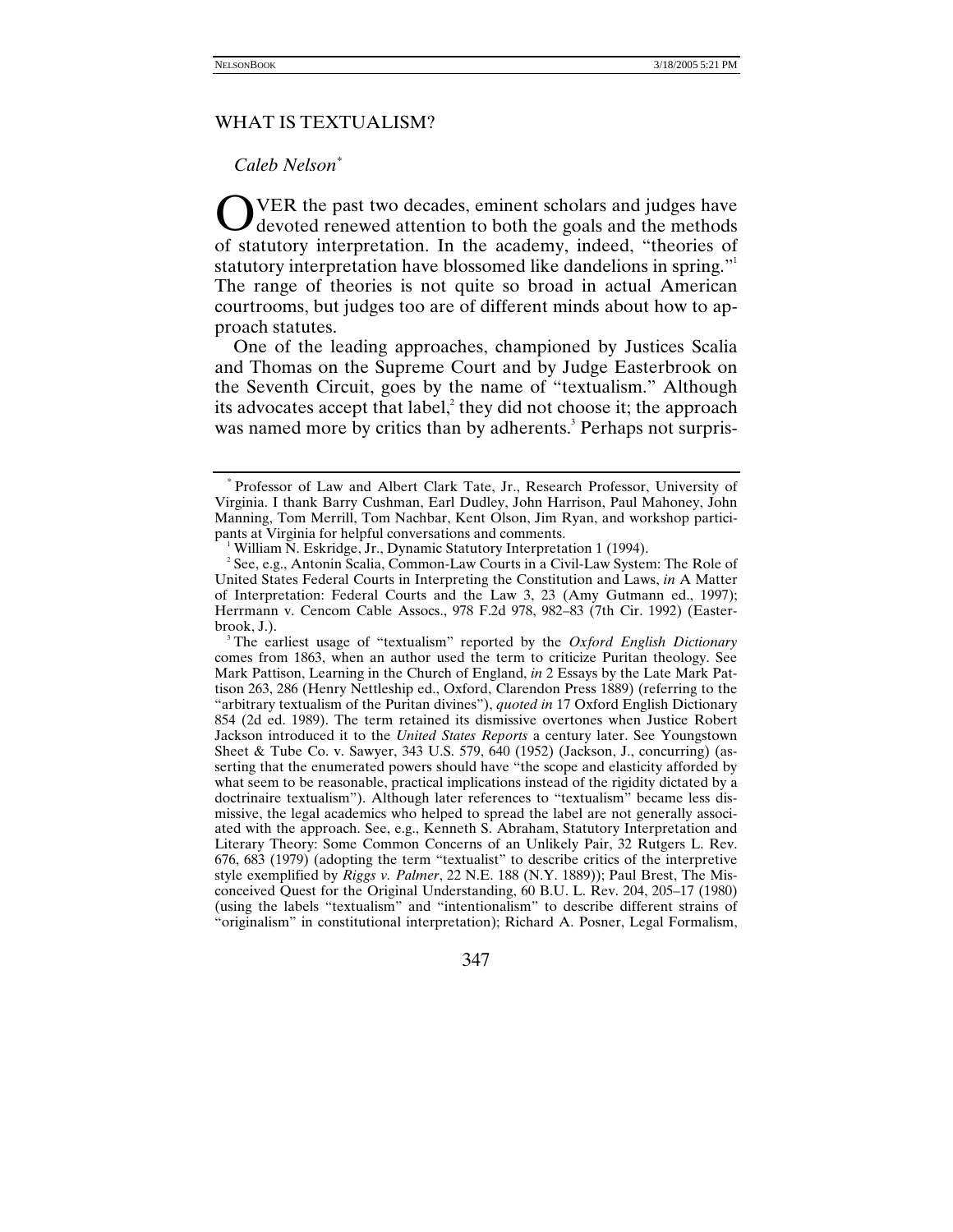ingly, then, the label tends toward caricature.<sup>4</sup> It also risks exaggerating what is genuinely at stake in contemporary debates about statutory interpretation: no "textualist" favors isolating statutory language from its surrounding context, $<sup>5</sup>$  and no critic of textualism</sup> believes that statutory text is unimportant.<sup>6</sup>

Much of the rhetoric used to define textualism is similarly unhelpful. The most common way of distinguishing textualism from its principal judicial rival, "intentionalism," purports to identify a basic disagreement about the proper goal of statutory interpretation: intentionalists try to identify and enforce the "subjective" intent of the enacting legislature, while textualists care only about the "objective" meaning of the statutory text. For reasons that Part I of this Article will try to explain, however, this distinction is far less helpful than the rhetoric on both sides suggests. To begin with, the distinction itself is exaggerated; judges whom we think of as textualists construct their sense of objective meaning from what the evidence that they are willing to consider tells them about the subjective intent of the enacting legislature. Many textualists do impose more restrictions than the typical intentionalist on the evidence of intent that they are willing to consider, but those restrictions need not reflect any fundamental disagreement about the goals of interpretation. In any event, whatever disagreements may exist on this score do not account for the most significant differences between textualism and intentionalism. Thus, even when

Legal Realism, and the Interpretation of Statutes and the Constitution, 37 Case W. Res. L. Rev. 179, 198 (1986) (calling Judge Easterbrook's approach to statutes "textualist rather than intentionalist"); Cass R. Sunstein, Interpreting Statutes in the Regulatory State, 103 Harv. L. Rev. 405, 415–24 (1989) (discussing the rise of "textualism" in statutory interpretation); see also William N. Eskridge, Jr., The New Textualism, 37 UCLA L. Rev. 621 (1990) (definitively popularizing the term).

<span id="page-1-0"></span><sup>&</sup>lt;sup>4</sup> See, e.g., Nicholas S. Zeppos, Justice Scalia's Textualism: The "New" New Legal Process, 12 Cardozo L. Rev. 1597, 1615 (1991) ("[I]nsofar as the label suggests a simple and literal meaning of the statutory text at issue, it betrays the sophistication and complexity of Justice Scalia's approach.").

<span id="page-1-1"></span>See, e.g., In re Sinclair, 870 F.2d 1340, 1342 (7th Cir. 1989) (Easterbrook, J.) (indicating that statutory texts must be understood in light of "their contexts—linguistic, structural, functional, social, historical"); Frank H. Easterbrook, Statutes' Domains, 50 U. Chi. L. Rev. 533, 536 (1983) (agreeing with Wittgenstein that "sets of words do not possess intrinsic meanings and cannot be given them").

<span id="page-1-2"></span>See, e.g., Kent Greenawalt, Statutory Interpretation: 20 Questions 35 (1999) ("No one seriously doubts that interpretation of statutes turns largely on textual meaning.").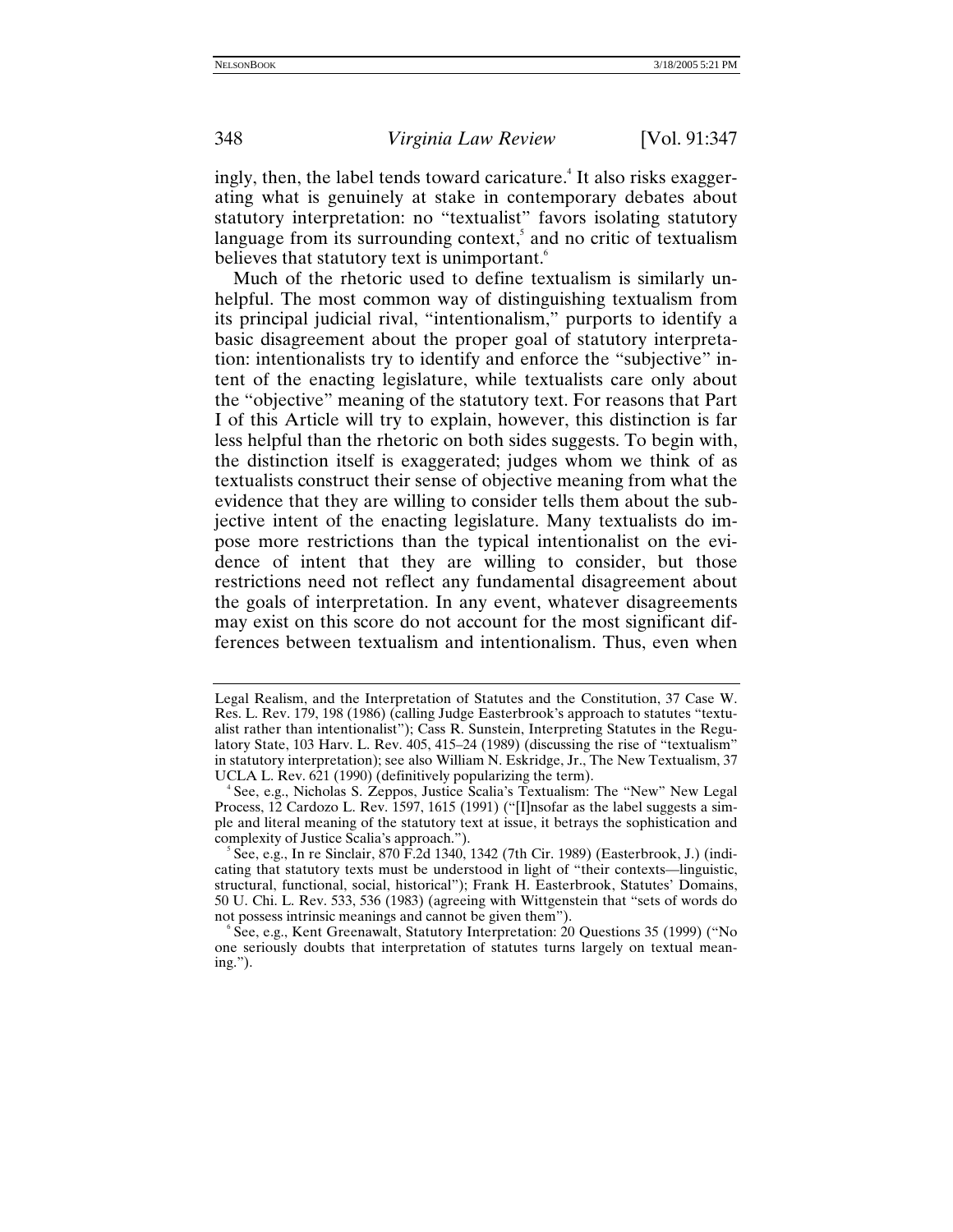there is no useful legislative history on some question of interpretation (and hence no intrinsic reason for the "objective" meaning sought by textualists to diverge from the "subjective" intent sought by intentionalists), one can still expect to observe systematic differences between the results reached by textualists and the results reached by intentionalists.

Those differences are less categorical than either textualists or their critics generally acknowledge, and they are correspondingly harder to describe. Part II, however, will try to provide a positive account of what distinguishes textualism from intentionalism. My central argument is that even if all judges accepted the basic goals of intentionalism (as, in fact, I believe that many judges whom we think of as textualists really do), different attitudes toward what academics call "rules" and "standards" could still generate the very same divide that we currently observe.<sup>[7](#page-2-0)</sup>

Section II.A will consider various methodological differences between textualism and intentionalism, including not only the debate over legislative history but also disputes about the level of certainty necessary to diagnose "drafting errors" and the relative importance of regularized canons of construction. As we shall see, the textualist position on these matters need not reflect any disdain for the "intentionalist" goal of minimizing disparities between the legal directives that interpreters take statutes to establish and the legal directives that members of the enacting Congress understood themselves to be establishing. Someone who fully accepted that goal could still be a textualist on the ground that judges are likely to make more accurate assessments of legislative intent if they use a relatively rule-like approach (of the sort associated with textualism) than if they conduct a more open-ended inquiry (of the sort associated with intentionalism). Thus, much of what separates textualism from intentionalism may be less about the *desirability* of the search for legislative intent than about the *mechanics* of that search and about whether a relatively rule-like approach will advance or hinder it.

<span id="page-2-0"></span><sup>&</sup>lt;sup>7</sup> Cf. Kathleen M. Sullivan, The Supreme Court, 1991 Term—Foreword: The Justices of Rules and Standards, 106 Harv. L. Rev. 22 (1992) (attributing differences in how individual Justices decide constitutional cases to their differing tastes for rules and standards). For a thumbnail sketch of how academics use the terms "rules" and "standards," see infra notes 81–84 and accompanying text.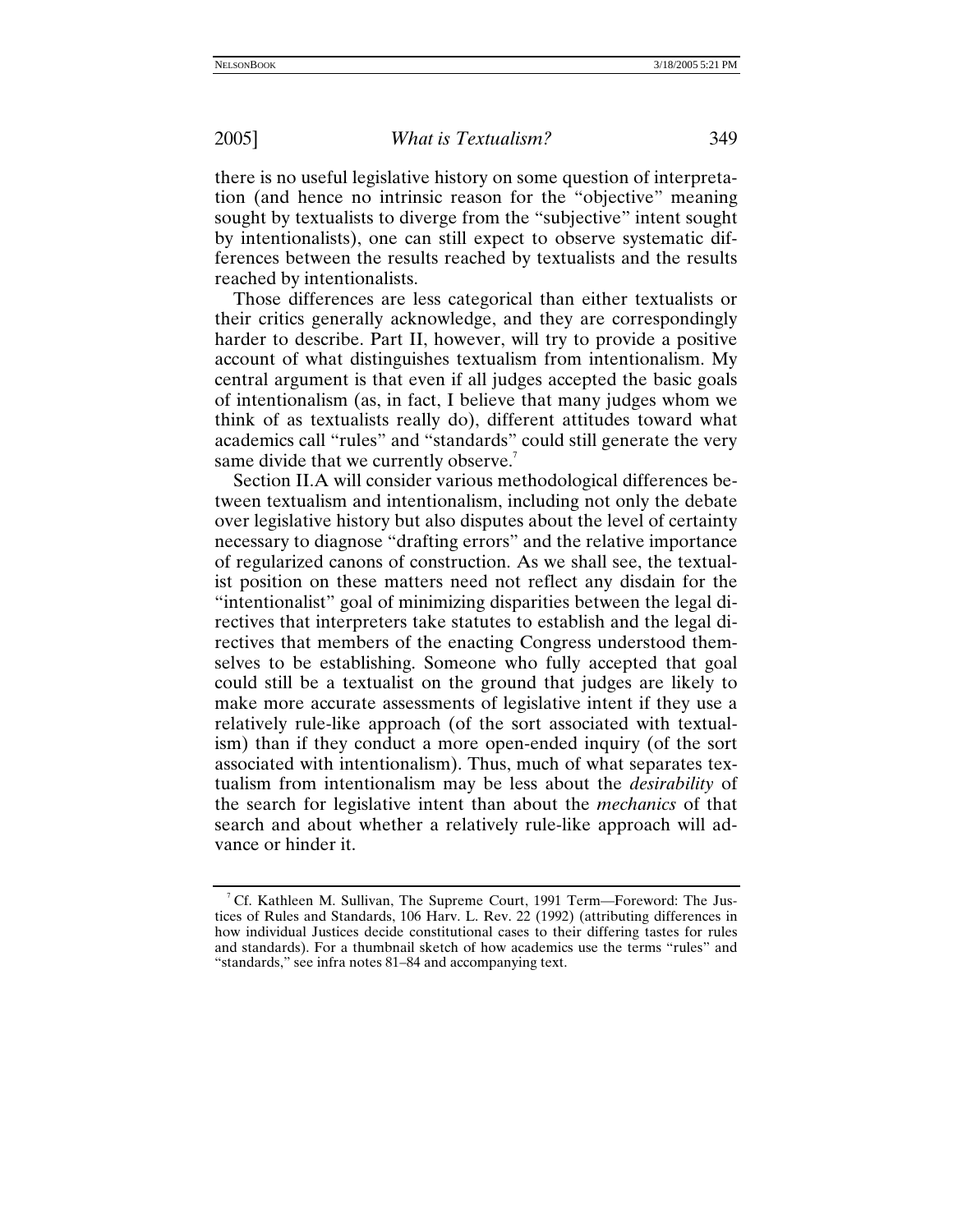Section II.B will turn from questions of methodology to questions of substance. Here, judges whom we think of as textualists have explicitly noted their relative affinity for rules. When a statutory directive seems rule-like on its face, the typical textualist is less inclined than the typical intentionalist to apply background principles of interpretation that effectively push in the direction of standards. Likewise, when interpreting statutory language that is concededly ambiguous and that could be read to draw more or less formal categories, textualists tend to be quicker than intentionalists to settle upon the more rule-like meaning.<sup>8</sup>

There is, of course, no necessary connection between these tendencies and the textualists' apparent affinity for rule-like methods of interpretation; it is theoretically possible to favor a very rule-like methodology that resolves all doubts in favor of reading statutes to establish standards. As a practical matter, however, it is no surprise that the same people who are receptive to rules in other contexts also favor a relatively rule-like approach to interpretation. Thus, Section II.B's conclusions about matters of substance reinforce Section II.A's hypothesis about methodology.

Part III will trace the same ideas in the debate over "imaginative reconstruction," an approach that encourages judges to resolve interpretive questions by putting themselves in the shoes of the enacting legislature.<sup>9</sup> Contrary to the widespread perception that textualists repudiate this technique, judges whom we think of as textualists regularly engage in it. Again, however, their use of imaginative reconstruction looks different from that of intentionalists, in a way that reflects their relative receptivity toward rules.

<span id="page-3-0"></span><sup>8</sup> See, e.g., Adams v. Plaza Fin. Co., 168 F.3d 932, 939 (7th Cir. 1999) (Easterbrook, J., dissenting) (arguing for a more "rule-based" interpretation than Chief Judge Posner's majority opinion); Thomas W. Merrill, The *Mead* Doctrine: Rules and Standards, Meta-Rules and Meta-Standards, 54 Admin. L. Rev. 807, 807 (2002) (noting "Justice Scalia's . . . attachment to rules and dislike of standards"); Antonin Scalia, The Rule of Law as a Law of Rules, 56 U. Chi. L. Rev. 1175, 1187 (1989) (suggesting that when an ambiguous provision lends itself to a range of equally plausible interpretations, the Supreme Court should extend "the law of *rules* . . . as far as the nature of the question allows").

<span id="page-3-1"></span>See, e.g., Richard A. Posner, Statutory Interpretation—in the Classroom and in the Courtroom, 50 U. Chi. L. Rev. 800, 817 (1983).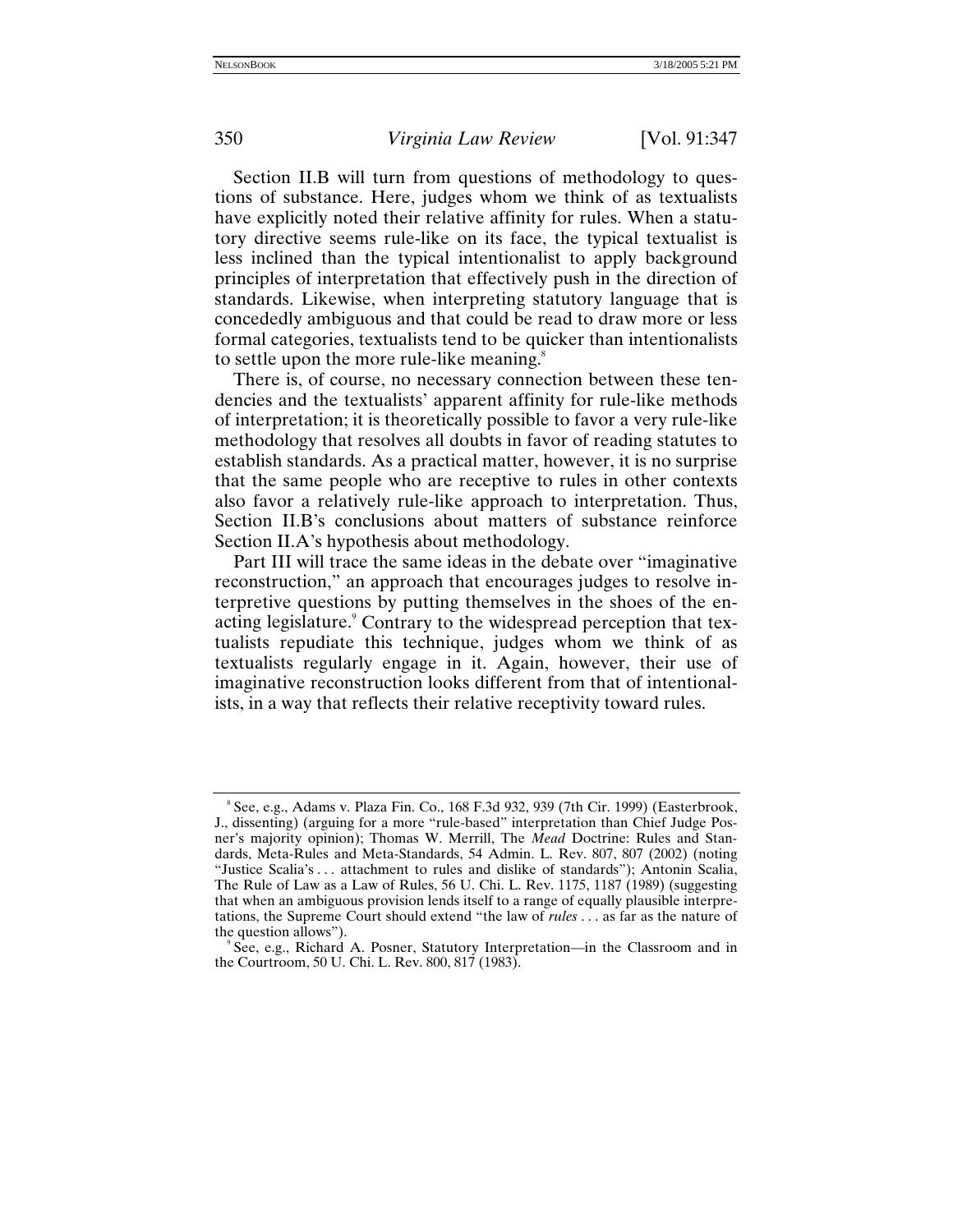Although I consider myself a textualist, my account will not necessarily match the self-perception of other textualists.<sup>10</sup> My central point, then, is best understood as descriptive rather than explanatory: Whatever the root causes of the differences between textualist and intentionalist interpretation, someone seeking to predict how textualist judges will diverge from intentionalist judges is welladvised to start with the distinction between rules and standards. As we shall see, that distinction is a surer guide to the systematic differences between textualism and intentionalism than more highfalutin talk about the fundamental goals of interpretation or the distinction between "objective" meaning and "subjective" intent.

# I. DO TEXTUALISTS AND INTENTIONALISTS HAVE DIFFERENT GOALS?

Broadly speaking, the possible goals of statutory interpretation can be divided into three main categories: (1) goals connected with enforcing the "speaker's intent"; (2) goals connected with enforcing the "reader's understanding"; and (3) goals external to the communication between speaker and reader, such as promoting sound policy, making our legal system as coherent as possible, or keeping the costs of the interpretive process within manageable bounds. "Intentionalists" commonly associate themselves with the first set of goals; emphasizing that statutes are mechanisms to convey the policy decisions of the people whom we have elected to legislate for us, intentionalists call upon courts to try to enforce the

<span id="page-4-0"></span> $10<sup>10</sup>$  My account does, however, have considerable affinity with arguments advanced by Professor Adrian Vermeule. See Adrian Vermeule, Interpretive Choice, 75 N.Y.U. L. Rev. 74 (2000). Professor Vermeule, a textualist, does not agree that textualists and intentionalists have the same basic goals. See id. at 82–83 (defining textualism and intentionalism in terms of a fundamental disagreement about the aims of interpretation). But he emphasizes that even if one embraces the intentionalists' goals, one cannot be sure how best to advance those goals; the selection of an appropriate methodology to capture legislative intent will depend on a variety of assumptions that do not lend themselves to proof. See id. at 83–84, 100–13. In the face of this "empirical uncertainty," id. at 113, Vermeule argues that even intentionalists could (and in his view should) embrace the relatively formalist techniques that he associates with textualism. See id. at 128–49. Because even intentionalists could adopt a rule-bound approach to interpretation, Vermeule asserts that "the real fight in interpretation is about means, not ends." Id. at 148; see also id. at 89 (discussing the prospect of an "overlapping consensus" among interpreters who agree upon methodological questions notwithstanding continuing disagreements about the goals of interpretation).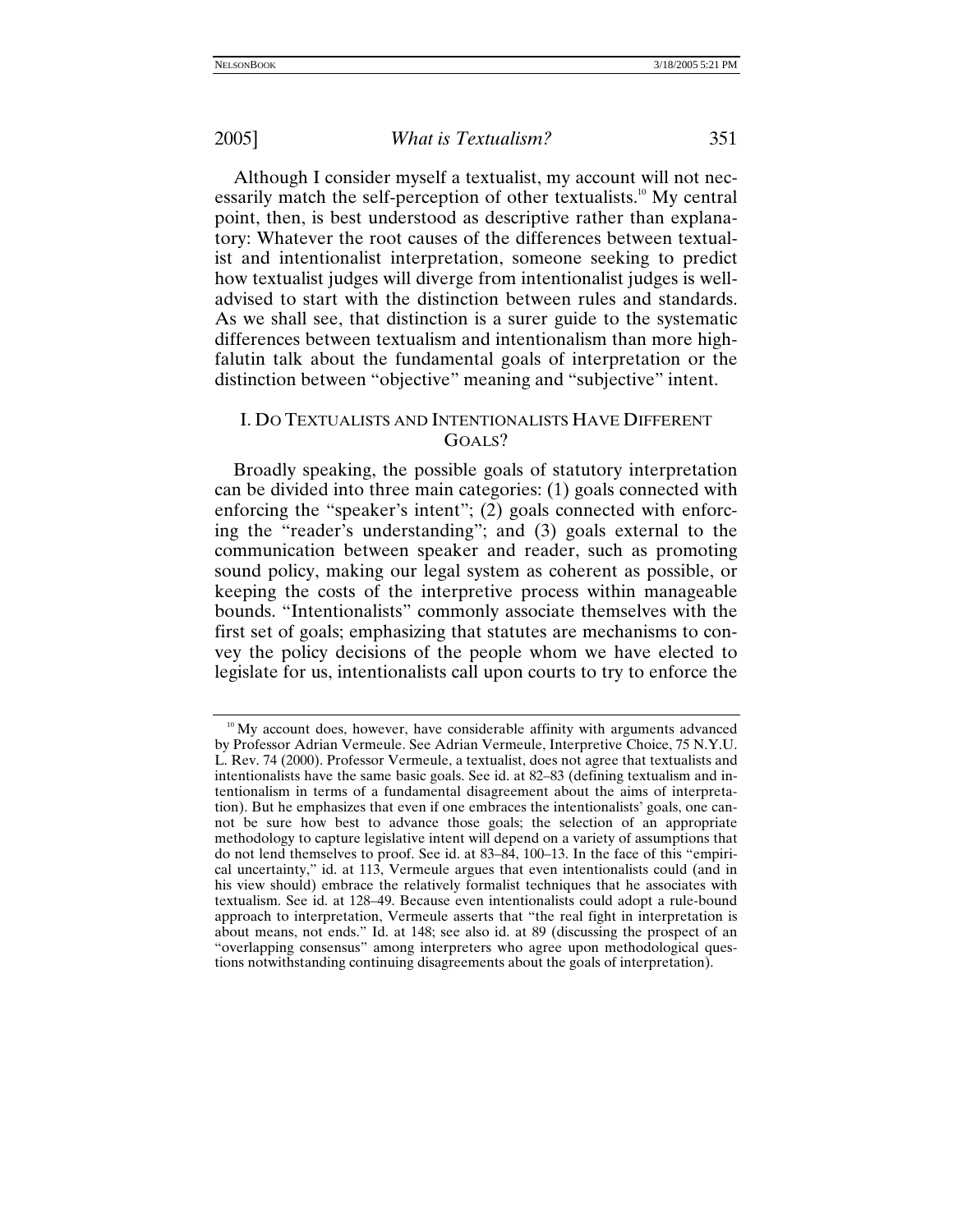directives that members of the enacting legislature understood themselves to be adopting.<sup>11</sup> "Textualists," by contrast, commonly associate themselves with the second set of goals; emphasizing that statutes have serious consequences for people outside of the legislature<sup>12</sup> and that people should not be held to legal requirements of which they lacked fair notice, textualists suggest that interpretation should focus "upon what the text would reasonably be understood to mean, rather than upon what it was intended to mean."<sup>13</sup>

Standard formulations of the distinction between "textualism" and "intentionalism" center on this alleged difference in goals.<sup>[14](#page-5-3)</sup> But scholars who have closely examined the Supreme Court's recent output have noticed that prevalent styles of judging do not really track these categories.<sup>15</sup> It does not follow that there are no

<span id="page-5-4"></span>See Jane S. Schacter, The Confounding Common Law Originalism in Recent Supreme Court Statutory Interpretation: Implications for the Legislative History De-

<span id="page-5-0"></span><sup>&</sup>lt;sup>11</sup> See, e.g., Patricia M. Wald, The Sizzling Sleeper: The Use of Legislative History in Construing Statutes in the 1988–89 Term of the United States Supreme Court, 39 Am. U. L. Rev. 277, 301 (1990) ("Congress makes the laws, I try to enforce them as Congress meant them to be enforced."); see also Richard S. Kay, Adherence to the Original Intentions in Constitutional Adjudication: Three Objections and Responses, 82 Nw. U. L. Rev. 226, 232 (1988) ("[A] statutory obligation does not emanate from the mere words of the provision but from the *act of legislation* . . . . Legal obligations arise because we recognize law-making authority vested in certain human beings. It is to that exercise of human will in making the relevant law that we refer in statutory construction." (footnotes omitted)).

<span id="page-5-1"></span><sup>&</sup>lt;sup>12</sup> See, e.g., Frank H. Easterbrook, Abstraction and Authority, 59 U. Chi. L. Rev. 349, 362–63 (1992) (criticizing "the proposition that legal and literary interpretation should use the same methods" and explaining that "[j]udges . . . use texts to impose obligations—to order persons to do things, pay money, go to jail").

<span id="page-5-2"></span><sup>&</sup>lt;sup>3</sup> Antonin Scalia, Response, *in* A Matter of Interpretation: Federal Courts and the Law, supra note 2, at 129, 144; see also Scalia, supra note 2, at 17 ("[I]t is simply incompatible with democratic government, or indeed, even with fair government, to have the meaning of a law determined by what the lawgiver meant, rather than by what the lawgiver promulgated. That seems to me one step worse than the trick the emperor Nero was said to engage in: posting edicts high up on the pillars, so that they could not easily be read.").<br><sup>14</sup> See, e.g., Morell E. Mullins, Sr., Tools, Not Rules: The Heuristic Nature of Statu-

<span id="page-5-3"></span>tory Interpretation, 30 J. Legis. 1, 20 (2004) (noting that "[i]ntentionalism . . . employs a writer-centered strategy for attributing meaning to statutory text," while "textualism . . . employs a reader-centered strategy"); Jonathan R. Siegel, Textualism and Contextualism in Administrative Law, 78 B.U. L. Rev. 1023, 1025 (1998) (defining "intentionalists" as "those who believe that the function of a court in matters of statutory interpretation is to discern what the legislature intended and to implement that intent," and contrasting them with "textualists" who "assert that discovery of legislative intent is not the goal of statutory interpretation").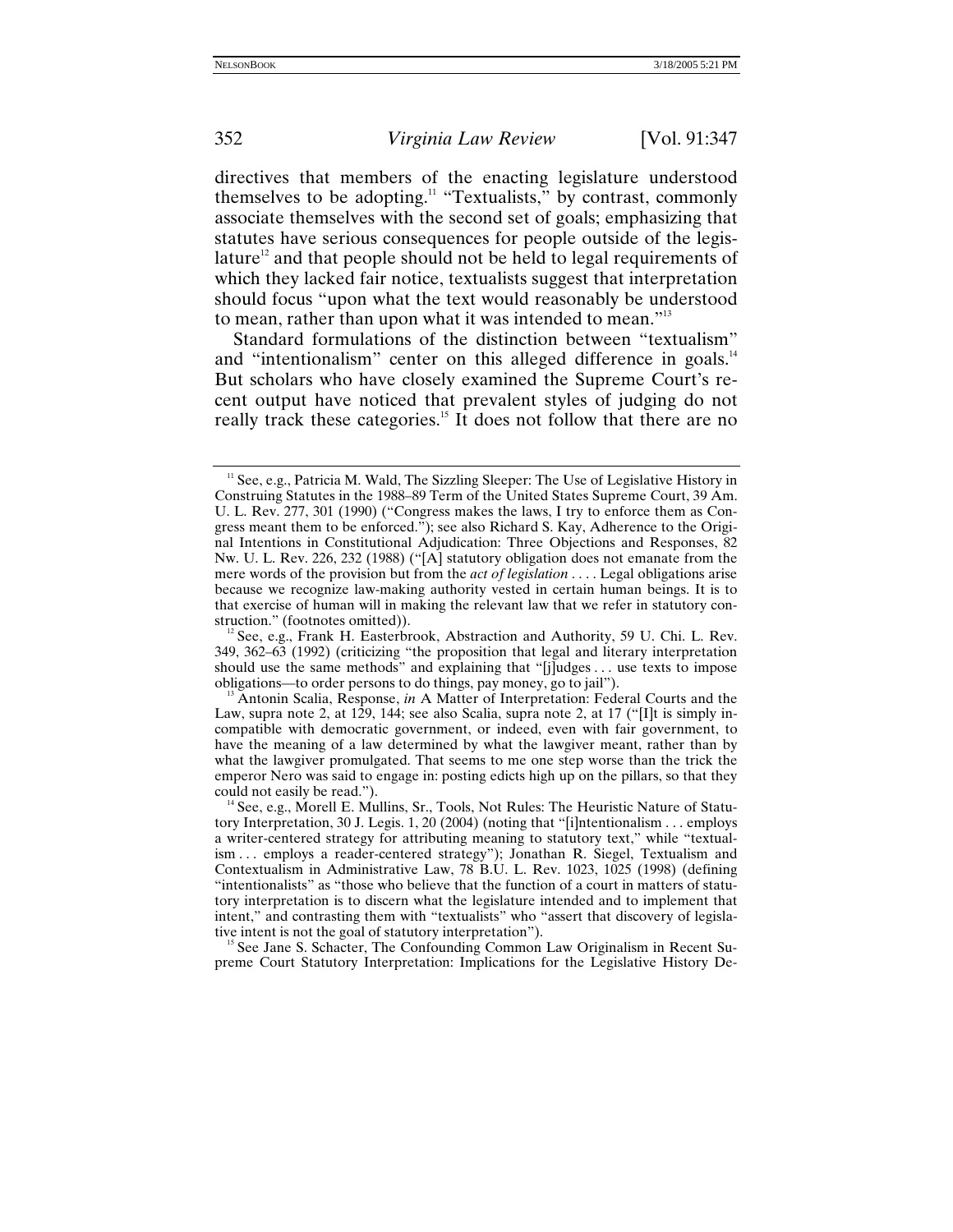differences between the judges whom we think of as textualists and those whom we think of as intentionalists. The most important differences, however, are not really captured by the standard ways we talk about them. Textualists and intentionalists alike give every indication of caring *both* about the meaning intended by the enacting legislature *and* about the need for readers to have fair notice of that meaning, as well as about some additional policy-oriented goals. Indeed, it is not even clear that textualists and intentionalists disagree about the proper mix of these different kinds of goals; other differences in outlook could readily account for the battle lines that we currently observe. In this sense, debates about the fundamental goals of statutory interpretation are superfluous to the divide between judges whom we consider textualists and judges whom we consider intentionalists.

# *A. The Concept of "Objectified" Intent*

Professor William Eskridge and his coauthors suggest that when one is trying to understand a theory of statutory interpretation, one should "distinguish between the overall *goal* of interpretation prescribed by [the theory] and the admissible *sources* the interpreter may consider in attempting to achieve that goal."<sup>16</sup> Textualists and intentionalists have a well-known disagreement about the proper use of internal legislative history, and one might naturally think that this disagreement about sources itself reflects a fundamental disagreement about goals. But we will defer discussion of that point until Section I.B. For now, let us bracket the debate about sources by stipulating that we have an "appropriately informed" interpreter—someone who knows what interpreters are permitted to know and who will use that information for the purposes that interpreters are permitted to use it. The thesis of this Section is that both textualists and intentionalists would give this interpreter the same basic marching orders. In particular, textualist as well as intentionalist judges routinely seek to identify and enforce the legal

bate and Beyond, 51 Stan. L. Rev. 1, 5 (1998) (concluding that the standard distinction between "textualism" and "intentionalism" is "far too stylized to capture the Court's interpretive practices which, in fact, cut across these familiar categories").

<span id="page-6-0"></span> $\delta$  William N. Eskridge, Jr., et al., Legislation and Statutory Interpretation 211 (2000).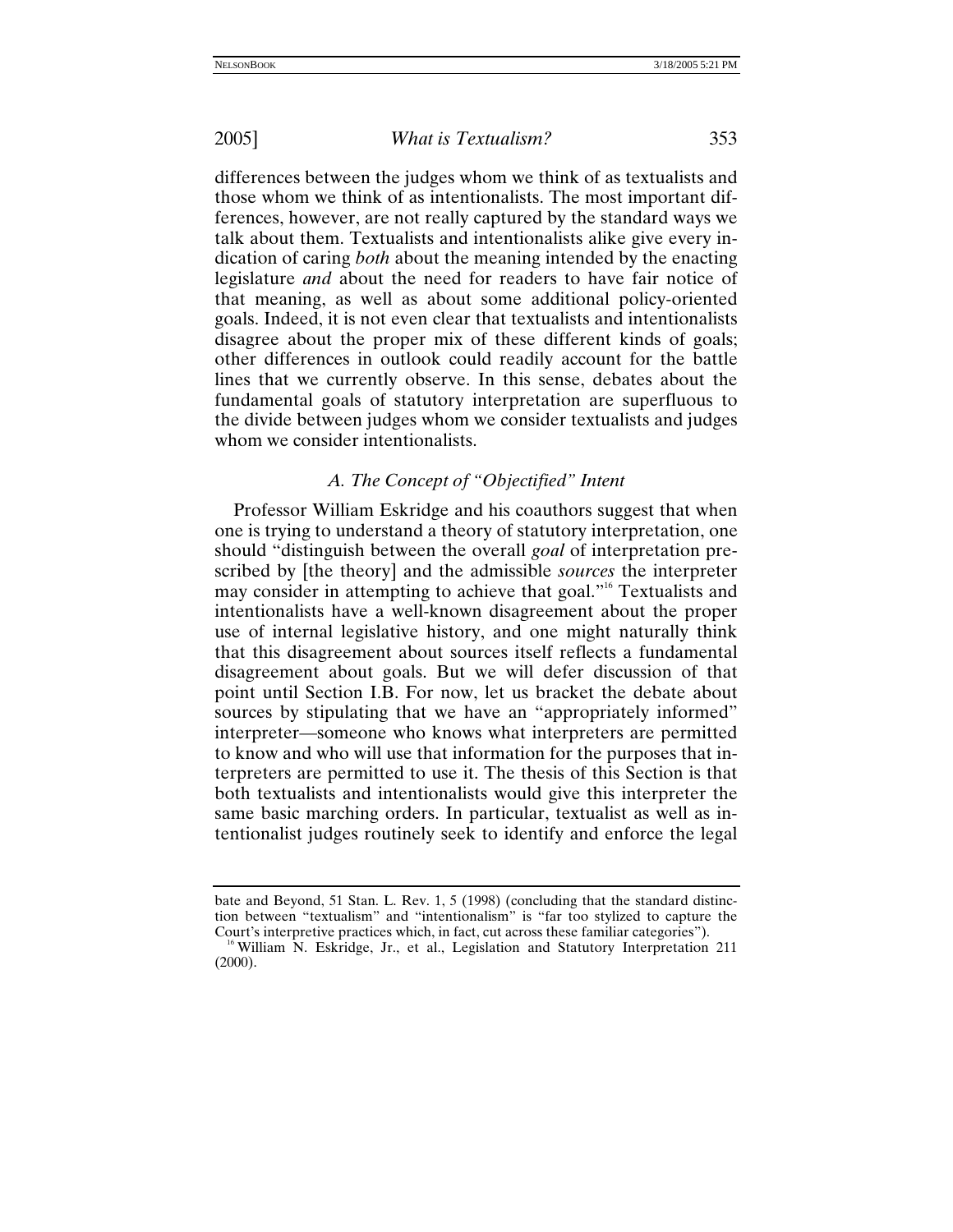directives that an appropriately informed interpreter would conclude the enacting legislature had meant to establish.

To be sure, textualist rhetoric does not emphasize this point. Judge Easterbrook attacks the very idea that a multi-member legislature can have a collective "intent"<sup>17</sup> and emphasizes that "[t]he meaning of statutes is to be found not in the subjective, multiple mind of Congress but in the understanding of the objectively reasonable person."<sup>18</sup> Justice Scalia likewise distinguishes between "subjective legislative intent" (which he would disregard even if the concept were coherent) and what he calls "a sort of 'objectified' intent" (toward which he is more favorable).<sup>19</sup> As we shall see, however, both the "objectified" intent sought by Justice Scalia and the "reasonable import of the language" sought by Judge Easter $b$ rook<sup>20</sup> do reflect some sort of inquiry into the meaning intended by members of the enacting legislature. Indeed, once one gets past disputes about which sources of information can be used for which purposes, the reasonable reader imagined by Justice Scalia and Judge Easterbrook has the same basic mission as the typical intentionalist: he is trying to figure out "what Congress meant by what it said."<sup>[21](#page-7-4)</sup>

<span id="page-7-4"></span><span id="page-7-3"></span><sup>20</sup> Easterbrook, supra note 18, at 62. <sup>21</sup> In re Sinclair, 870 F.2d 1340, 1343 (7th Cir. 1989) (Easterbrook, J.) (quoting Henry J. Friendly, Mr. Justice Frankfurter and the Reading of Statutes, *in* Benchmarks 196, 218–19 (1967)); see also Scalia, supra note 13, at 144 (conceding that "what the text would reasonably be understood to mean" and "what it was intended to mean" are concepts that "chase one another back and forth to some extent, since the import of language depends upon its context, which includes the occasion for, and

<span id="page-7-0"></span><sup>&</sup>lt;sup>17</sup> See, e.g., Easterbrook, supra note 5, at 547; Frank H. Easterbrook, Text, History, and Structure in Statutory Interpretation, 17 Harv. J.L. & Pub. Pol'y 61, 68 (1994) ("Intent is elusive for a natural person, fictive for a collective body."); cf. infra Section I.C (discussing the textualist attack on collective intent).

<span id="page-7-1"></span><sup>&</sup>lt;sup>18</sup> Frank H. Easterbrook, The Role of Original Intent in Statutory Construction, 11 Harv. J.L. & Pub. Pol'y 59, 65 (1988).

<span id="page-7-2"></span>Scalia, supra note 2, at 17; see also id. at 29 (referring to his view that "the objective indication of the words, rather than the intent of the legislature, is what constitutes the law"). See generally Daniel A. Farber & Philip P. Frickey, Law and Public Choice: A Critical Introduction 89 (1991) ("Scalia [and] Easterbrook . . . have argued that the whole idea of legislative intent should be scrapped."); Jane S. Schacter, The Pursuit of "Popular Intent": Interpretive Dilemmas in Direct Democracy, 105 Yale L.J. 107, 118 (1995) ("Textualists view legislative intent as irrelevant . . . ."); Jonathan R. Siegel, What Statutory Drafting Errors Teach Us About Statutory Interpretation, 69 Geo. Wash. L. Rev. 309, 319 (2001) ("The textualist is not interested in legislative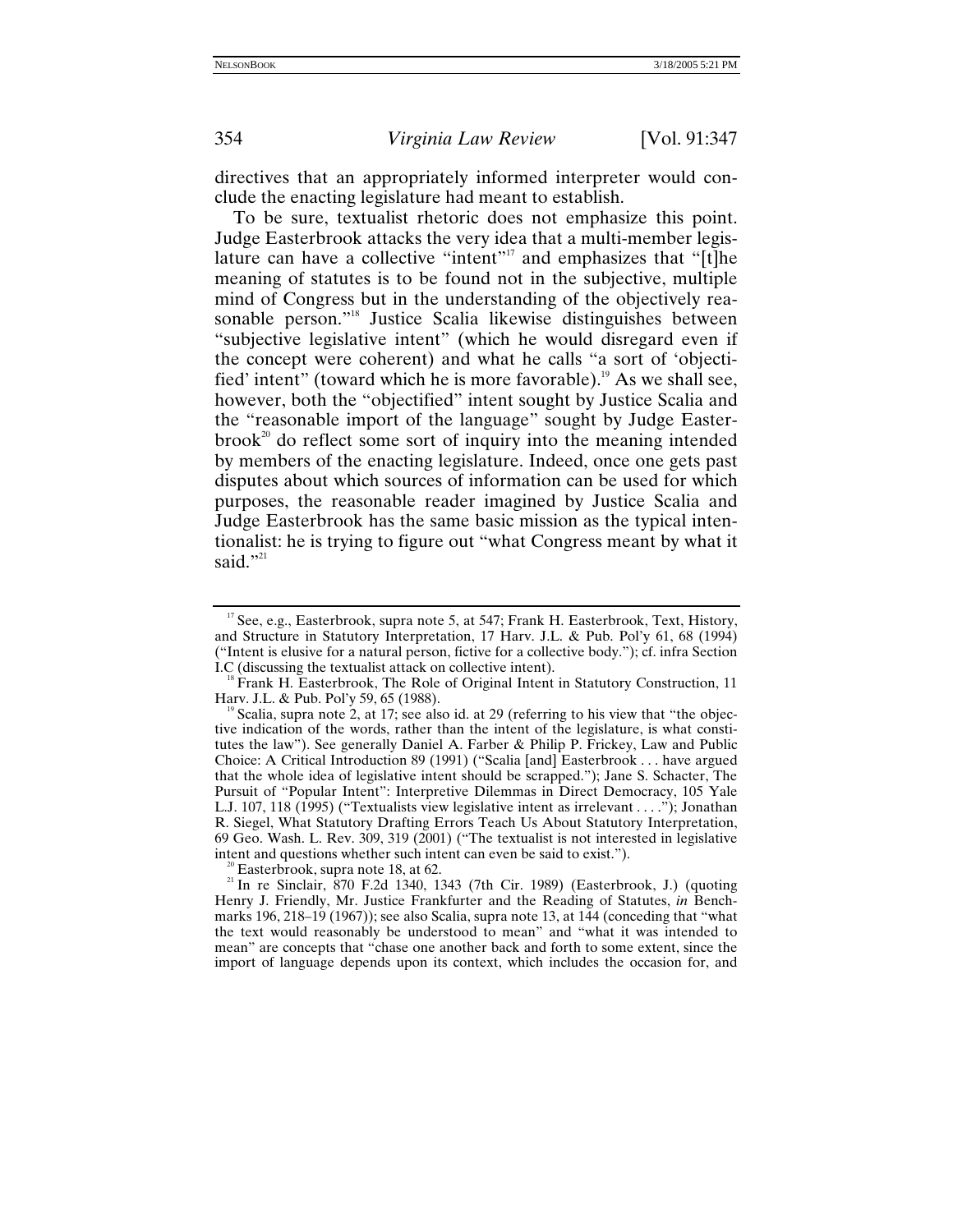For a straightforward illustration of this point, consider why textualists (like all other interpreters) embrace the presumption against surplusage. According to that canon, if a statutory provision lends itself to two possible interpretations, and if one of those interpretations would make another provision in the statute superfluous, then interpreters ordinarily should prefer the other interpretation. The reason for this presumption is simple: the fact that members of the enacting legislature bothered to include the second provision sheds light on what they probably intended the first provision to mean.<sup>22</sup> Textualists have no difficulty accepting this logic.

By the same token, textualists freely admit that statutory provisions should be interpreted in light of their apparent purposes, as long as those purposes can be gleaned from evidence of the sort that textualists permit interpreters to consider.<sup>23</sup> Textualists acknowledge that the same statutory language might be understood differently if adopted in a context that suggests one purpose than if adopted in a context that suggests another.<sup>24</sup> As Professors Larry Alexander and Saikrishna Prakash recently have noted, however, purpose is relevant because it sheds light on what the interpreter believes the enacting legislature meant (or, if you prefer, what the interpreter believes an appropriately informed reader would be-lieve the enacting legislature meant).<sup>[25](#page-8-3)</sup>

hence the evident purpose of, its utterance"); Larry Alexander & Saikrishna Prakash, "Is That English You're Speaking?": Why Intention Free Interpretation is an Impossibility, 41 San Diego L. Rev. 967, 968–69, 974 (2004) (observing that "intention free textualism" is "a conceptual impossibility" because "[o]ne cannot attribute meaning to marks on a page . . . without reference to an author, actual or idealized, who is intending to communicate a meaning through the marks"); Kent Greenawalt, Are Mental States Relevant for Statutory and Constitutional Interpretation?, 85 Cornell L. Rev. 1609, 1619 (2000) ("[L]isteners attribute meaning according to their sense of the speaker's aims.").  $^{22}$  See, e.g., TRW, Inc. v. Andrews, 534 U.S. 19, 33 (2001) ("We doubt that Congress,

<span id="page-8-0"></span>when it inserted a carefully worded exception to the main rule, intended simultane-<br>ously to create a . . . rule that would render that exception superfluous.").

<span id="page-8-1"></span><sup>&</sup>lt;sup>23</sup> See, e.g., John F. Manning, The Absurdity Doctrine, 116 Harv. L. Rev. 2387, 2408 (2003) ("Textualism does not purport to exclude all consideration of purpose or pol-

<span id="page-8-2"></span>icy from statutory interpretation.").<br><sup>24</sup> See, e.g., *Sinclair*, 870 F.2d at 1342. For a simple example, see Caleb Nelson,<br>Preemption, 86 Va. L. Rev. 225, 283–84 (2000).

<span id="page-8-3"></span><sup>&</sup>lt;sup>25</sup> Alexander & Prakash, supra note 21, at 979 ("[T]he commonplace truth that all understandings of texts are contextual just demonstrates that all texts *qua* texts acquire their meaning from the presumed intentions of their authors.").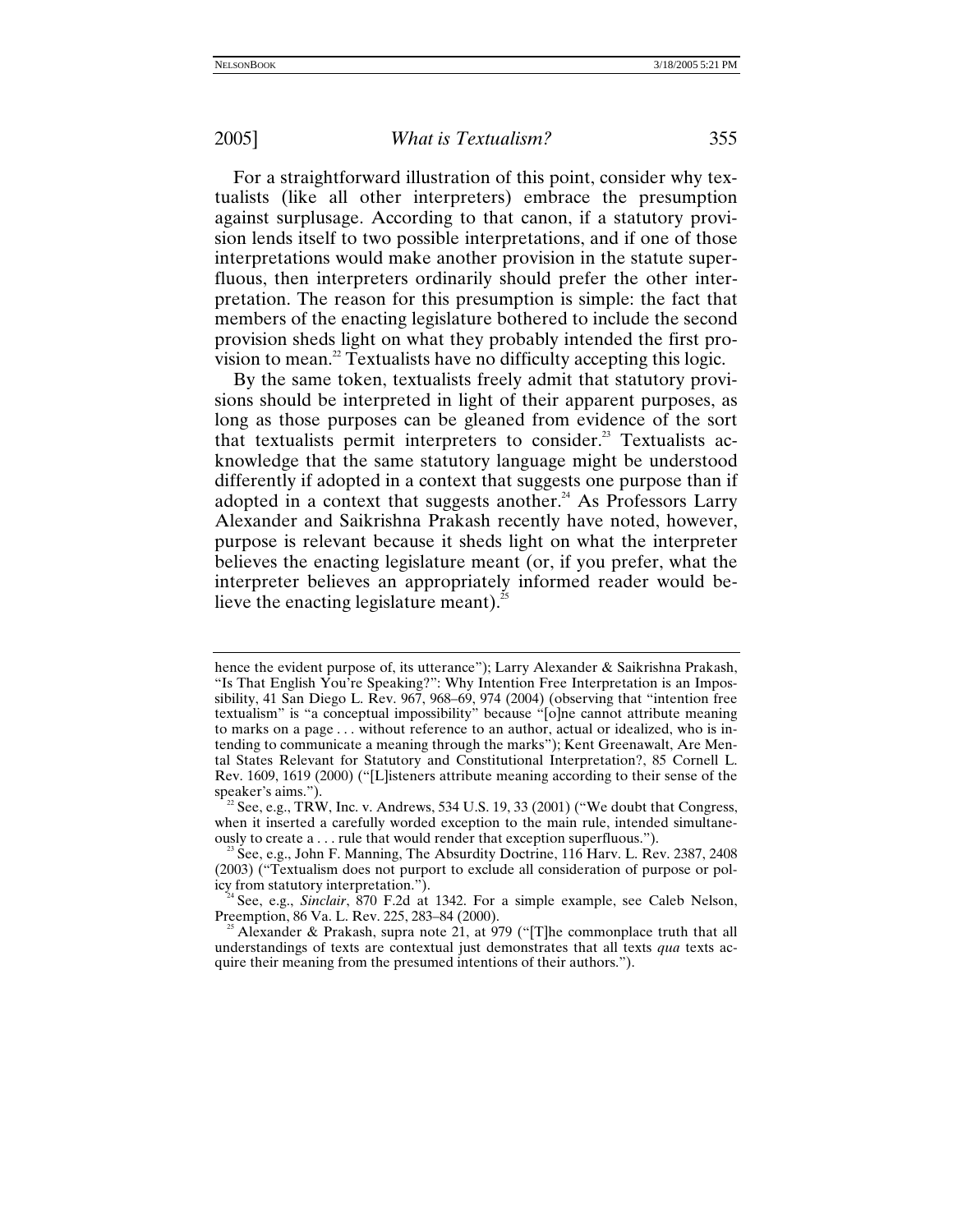The fact that textualists recognize the concept of "scrivener's errors"—typos, erroneous cross-references, and similar drafting mistakes—reinforces this point.<sup>26</sup> When the evidence that they are willing to consult persuades them that a statute contains such an error, textualist judges are perfectly willing to read the statute as saying what members of the enacting legislature apparently intended it to say.<sup>27</sup> Textualists can certainly square this approach with their emphasis on "objective" meaning; when an appropriately informed reader would conclude that the statutory text contains a scrivener's error, textualists can assert that someone seeking the "objective" meaning of the text would naturally correct the error. This response, however, concedes that the textualist determines "objective" meaning by asking what an appropriately informed reader would think that the members of the enacting legislature had (subjectively) intended. $28$ 

When pushed to acknowledge the importance of legislative intent, textualists sometimes fall back on another distinction: the intent that matters, they say, concerns the rule that legislators meant to adopt rather than the real-world consequences that legislators expected the rule to have.<sup>29</sup> To borrow an example from Judge Easterbrook, suppose that Congress enacts a statute reducing the tax rate on capital gains, and suppose we know (from permissible sources) that all members of Congress voted for this statute in the hope that it would stimulate the economy and thereby increase tax revenues. Even if tax revenues actually plunge after the rate reduction, textualist judges will not feel free to adjust the statutory rate in order to boost revenues; they will continue to enforce the rule

<span id="page-9-0"></span><sup>&</sup>lt;sup>26</sup> See id. at 980 (arguing that even to recognize the category of "scrivener's errors" is "to have a baseline of legislative intent, for it is only against that baseline that it is possible to speak of legislative misspeaking").

<span id="page-9-1"></span><sup>&</sup>lt;sup>27</sup> See, e.g., Scalia, supra note 2, at 20–21; cf. Manning, supra note 23, at 2459 n.265 (criticizing attempts to identify scrivener's errors by assessing the policy decisions that the statutory text appears to reflect, but acknowledging the possibility of "a narrower scrivener's error doctrine that seeks only to identify obvious clerical or typographical errors").<br><sup>28</sup> See Cass R. Sunstein, Justice Scalia's Democratic Formalism, 107 Yale L.J. 529,

<span id="page-9-2"></span><sup>546–47 (1997) (</sup>book review) ("[T]he movement from 'intentions' to 'meaning,' while entirely sensible, is not a movement from something (entirely) subjective to something (entirely) objective.").<br><sup>29</sup> See Scalia, supra note 13, at 144 (accepting Ronald Dworkin's emphasis on this

<span id="page-9-3"></span>point).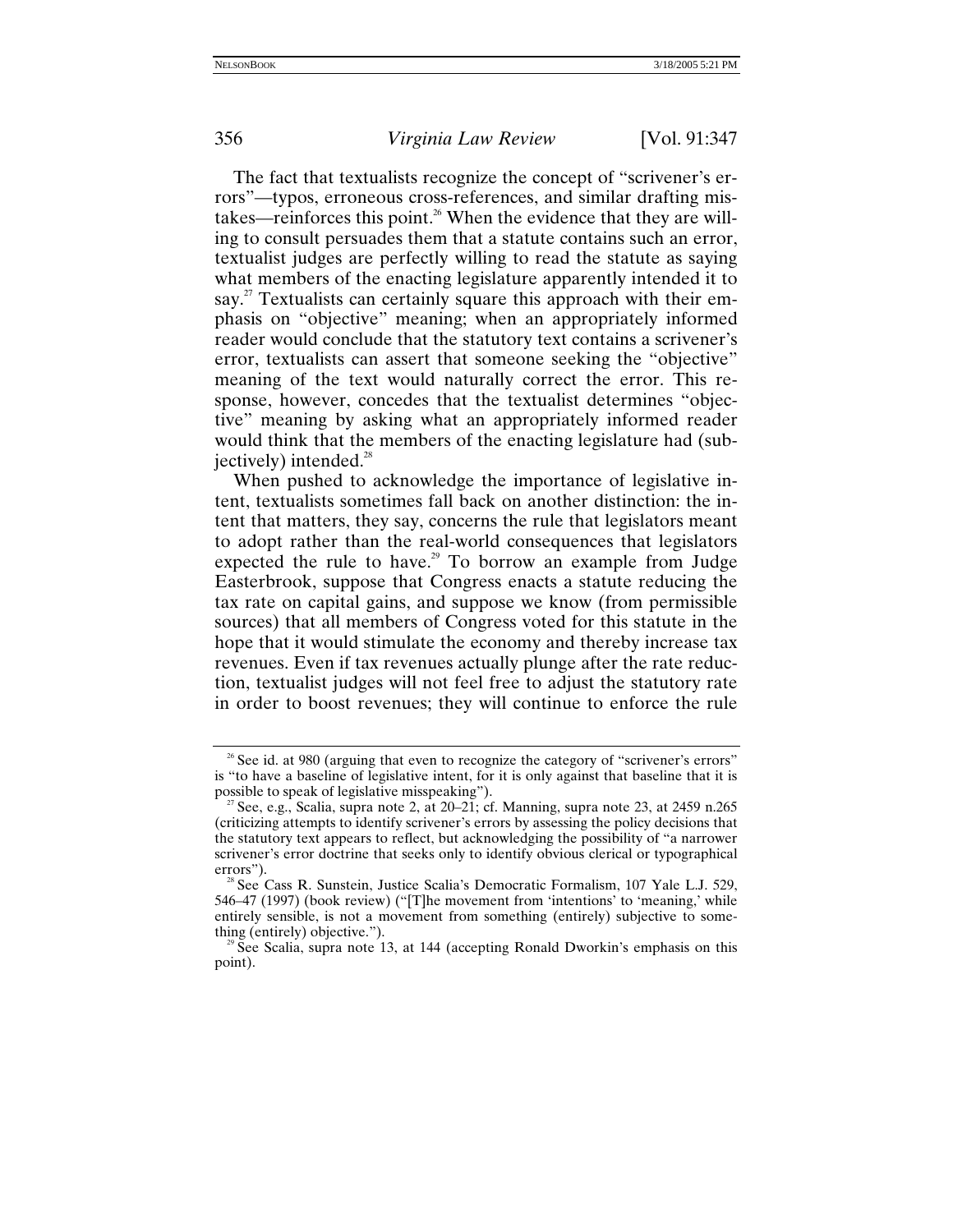that Congress adopted even if it fails to produce the effects that Congress hoped to achieve. $30$ 

Again, though, this fact does not really serve to distinguish textualists from other interpreters. In Easterbrook's example, *no* judge would enforce the consequences that Congress meant to achieve rather than the rule that Congress meant to adopt.<sup>31</sup>

Of course, the meaning of a rule and the consequences that members of Congress hoped to achieve cannot always be separated as crisply as in this example; judges of all stripes often use the consequences that Congress hoped to achieve to draw inferences about the rule that Congress meant to adopt. On occasion, indeed, the hoped-for consequences will lead judges to infer exceptions or embellishments to the rule that a statute's bare text seems to state. As Part II discusses, textualists probably are less willing than other judges to second-guess the text for this reason. But this difference between textualists and other interpreters is less about the importance of the rules that Congress intended to adopt than about how best to determine the content of those rules. Here too, then, philosophical discussions about the kind of "intent" that matters do little to capture what really separates textualists from intentionalists.

## *B. The Debate Over Sources*

So far, I have told only half the story. I have said that when interpreting a statute, textualists and intentionalists both try to ascertain and enforce the rule that an appropriately informed reader would believe members of the enacting Congress intended to adopt. But I have not yet discussed the differences in what these two camps mean by an "appropriately informed" reader.

<span id="page-10-1"></span><span id="page-10-0"></span><sup>&</sup>lt;sup>30</sup> See In re Sinclair, 870 F.2d 1340, 1343 (7th Cir. 1989) (Easterbrook, J.). <br><sup>31</sup> See, e.g., Siegel, supra note 14, at 1055; see also Ronald Dworkin, Comment, *in* A Matter of Interpretation: Federal Courts and the Law, supra note 2, at 115, 116–18 (agreeing that interpreters should focus on what Professor Dworkin calls the "semantic intention" behind Congress's laws, as opposed to "what the various legislators as individuals expected or hoped the consequences of those laws would be"); cf. Paul F. Campos, The Chaotic Pseudotext, 94 Mich. L. Rev. 2178, 2206–08 (1996) (criticizing Easterbrook's larger point, but appearing to agree about what judges would do in Easterbrook's specific example).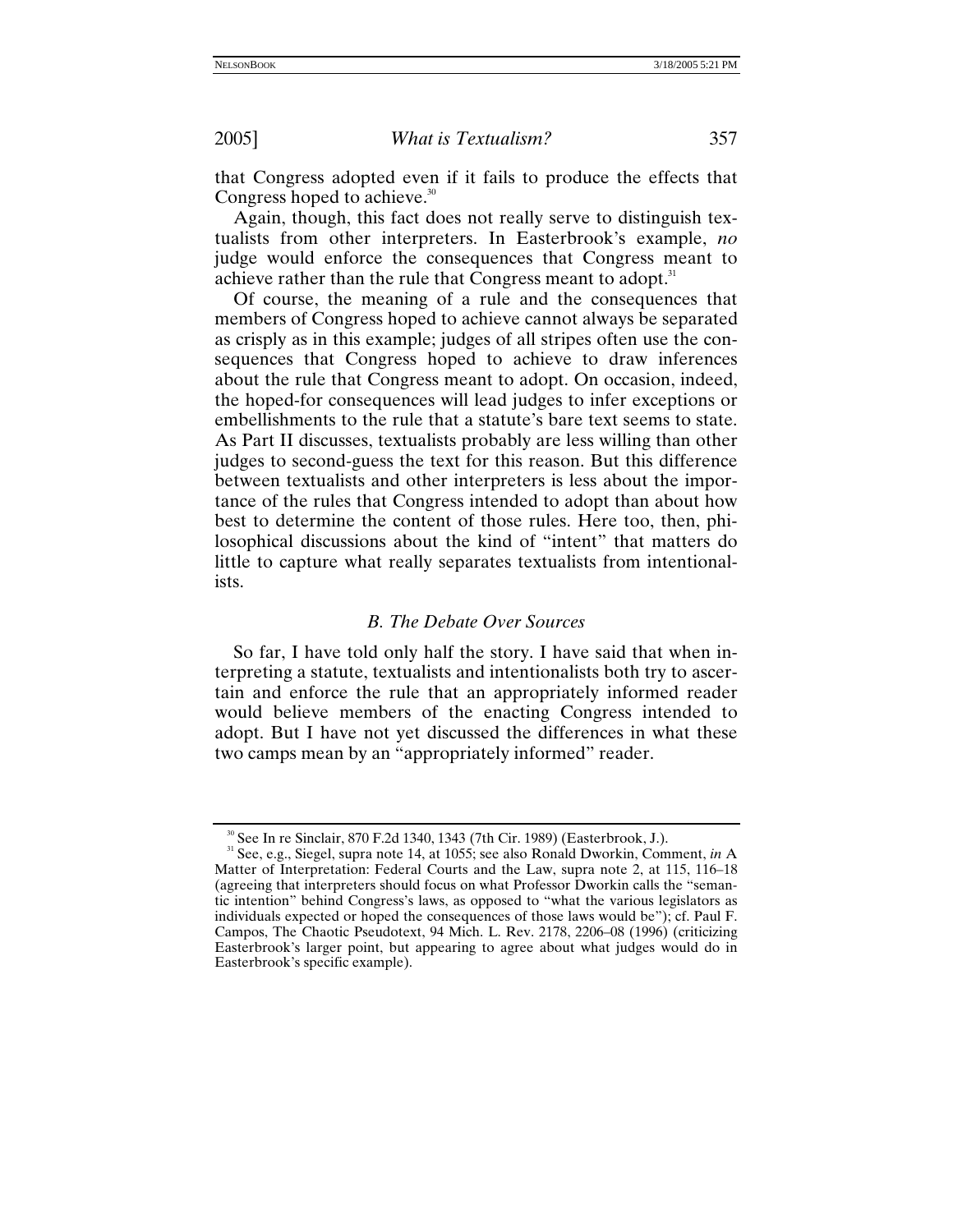When one takes those differences into account, it may be true that textualists seek a somewhat more "objective" form of intent than intentionalists—one that depends less on "the mental states of any particular legislators."<sup>32</sup> Textualists are more apt than intentionalists to treat the legislative process as a black box that spits out the laws to be interpreted but whose internal workings in any particular case are not part of the context that should be ascribed to an "appropriately informed" reader. To a large extent, textualists will read the laws enacted by a particular Congress at a particular time to have the same meaning regardless of who was chairing the key committees, or what sponsors and witnesses said about the bill, or whether the enacting Congress was in the hands of Democrats or Republicans.

Still, it is easy to exaggerate the divide between textualism and intentionalism on this score. Even intentionalists do not seek a purely subjective form of intent; inspired by concerns about notice and the desire to hold down the costs of legal interpretation, they too restrict what an "appropriately informed" reader is permitted to know about the actual intentions of members of the enacting Congress. Conversely, the "intent" sought by textualists is not purely objective; as we shall see in Section I.B.1, textualists are willing to take account of certain kinds of information about the actual purposes and understandings of the specific legislators who comprised the enacting Congress. Indeed, the principal way in which the information base used by textualists differs from the information base used by intentionalists is simply that textualists tend to exclude or de-emphasize internal legislative history, and Section I.B.2 notes that this difference need not reflect any disagreement about the goals of statutory interpretation or the kind of "intent" that matters. In any event, Section I.B.3 observes that any such disagreement is far from the most important way in which textualism differs from intentionalism.

<span id="page-11-0"></span> $32$  See Greenawalt, supra note 6, at 92 ("We may speak of a fully objective legislative intent as one that does not depend on the mental states of any particular legislators. It may be assessed mainly in terms of how a reasonable reader would understand the language the legislature has used.").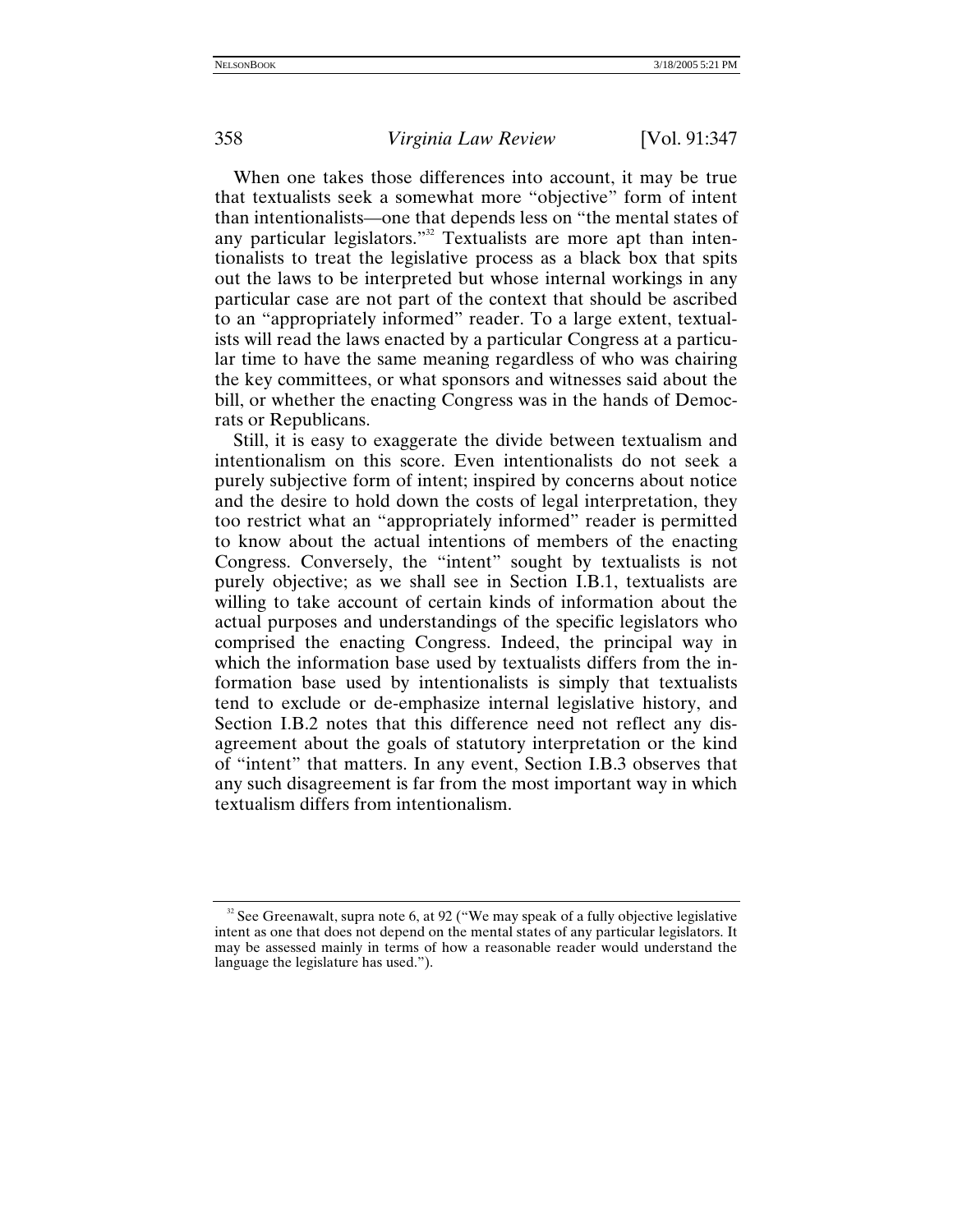## *1. Intentionalism Is Not Purely "Subjective" and Textualism Is Not Purely "Objective"*

Influenced both by formal rules of evidence and by common understandings about the proper sources of statutory meaning, all approaches to statutory interpretation impose some restrictions on the information that interpreters can use to glean the intended meaning of a statute. Intentionalism is no exception. Although intentionalists are happy to treat committee reports and other publicly available materials as part of the context known to an "appropriately informed" reader, they reject other information that is probative of lawmakers' actual intentions but not spread out on the public record.

With near unanimity, for instance, courts interpreting federal statutes refuse to consider affidavits or live testimony from members of the enacting Congress about what they or their colleagues understood themselves to be adopting. $33$  Of course, interpreters would approach this sort of evidence with caution even if their sole goal was to identify and enforce the meaning actually intended by the enacting legislature; after-the-fact testimony by legislators or former legislators trying to help a particular litigant in a current dispute might not really reflect the understandings that prevailed in Congress at the time of enactment. But intentionalists exclude more such testimony than concerns about accuracy alone would lead them to keep out.<sup>34</sup> To explain why intentionalists support the near-total ban on testimony about legislators' private understandings, one must take account of additional concerns, such as the need for citizens and their lawyers to have fair notice of the law's requirements and for voters to be able to understand what their elected representatives are up to.<sup>35</sup>

<span id="page-12-0"></span><sup>33</sup> See, e.g., Covalt v. Carey Can., Inc., 860 F.2d 1434, 1438–39 (7th Cir. 1988) (emphasizing the universality of this principle in federal court, though noting that California state courts have sometimes allowed state legislators to testify about the legis-

<span id="page-12-1"></span><sup>&</sup>lt;sup>4</sup> See, e.g., Greenawalt, supra note 6, at 167–68 (suggesting that concerns about reliability do not fully justify our "virtually absolute preclusion" of legislators' testimony about what they intended). 35 See id. at 168.

<span id="page-12-2"></span>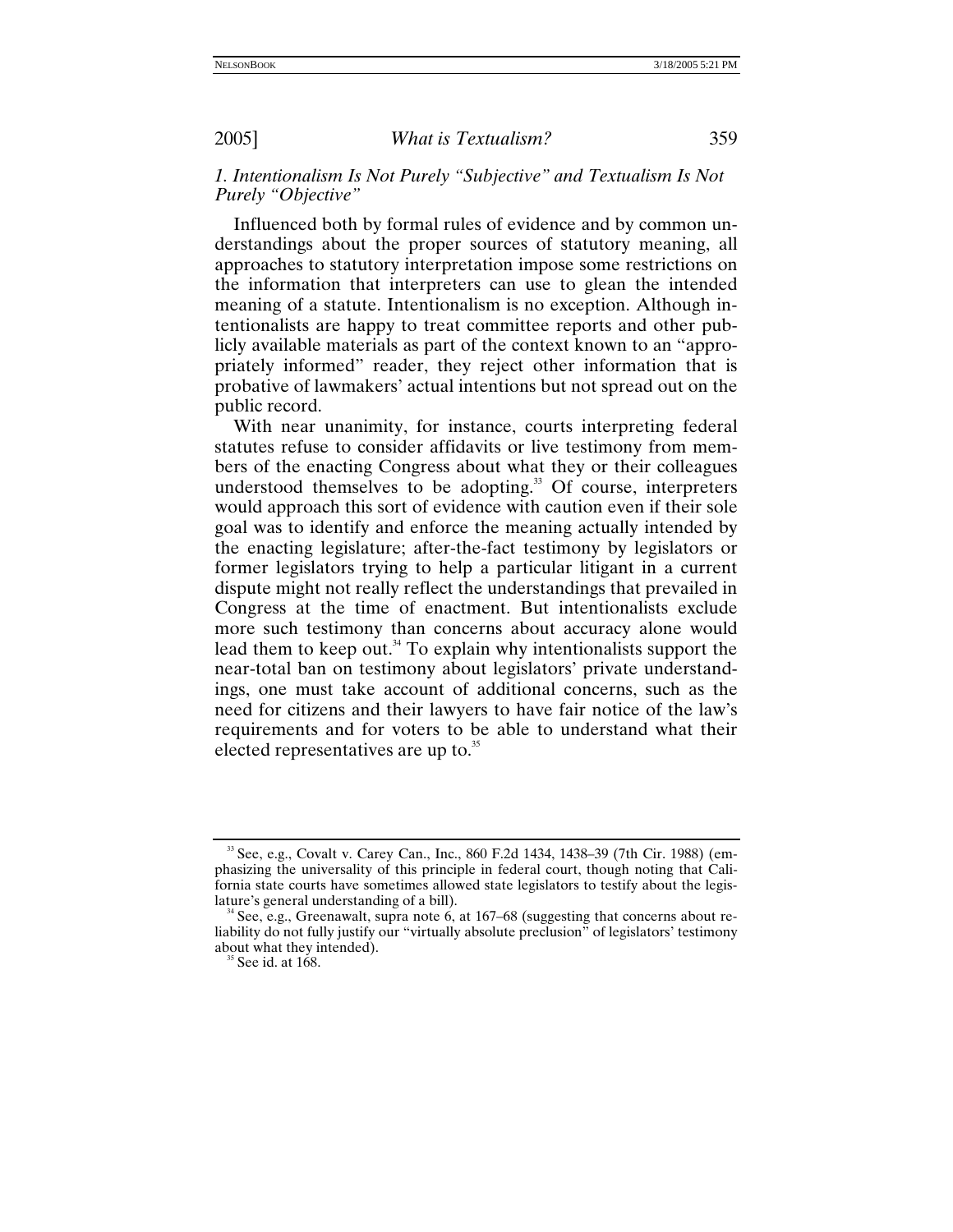Examples of this sort could be multiplied, $36$  but the basic point is clear: the form of intent that matters to intentionalists is not purely "subjective." Rather than single-mindedly seeking the enacting legislature's *actual* intent, intentionalists seek only what someone who was drawing upon an artificially restricted information base—from which information has been excluded for reasons other than unreliability—would *believe* to be the legislature's actual intent.

Conversely, textualists do not seek a purely "objective" form of intent that reflects no particularized information at all about the mental states of members of the enacting legislature. Even Justice Scalia's interpretation of a statute will sometimes depend on what committee reports and floor statements reveal about the actual intent of members of Congress,<sup>37</sup> and Judge Easterbrook seems willing to take account of legislative history more frequently.<sup>38</sup> In other ways too, textualists as well as intentionalists make use of publicly

<span id="page-13-0"></span><sup>&</sup>lt;sup>36</sup> For a simple if fantastical illustration, suppose that on the same day that Congress enacts a statute regulating the fees of "lawyers," members of Congress and the President prepare secret statements explaining that they were using the word "lawyers" to mean "doctors" throughout the statute. These statements are sealed in envelopes, to be opened only in the event of litigation about the statute's meaning. Even if there is no reason to doubt their accuracy, and even if members of the enacting Congress genuinely expected courts to give the statutory language the private meaning that the statements illuminate, I am unaware of any judges who would actually do so. Cf. Greenawalt, supra note 21, at 1620 ("[N]o viable approach to legal meaning can wholly exclude reader understanding approaches.").<br><sup>37</sup> See, e.g., Green v. Bock Laundry Mach. Co., 490 U.S. 504, 527 (1989) (Scalia, J.,

<span id="page-13-1"></span>concurring in the judgment) (indicating that when courts would otherwise construe a statute so as to avoid a result that seems "unthinkable," statements in the legislative history showing that members of Congress did in fact contemplate that result can affect what the courts should do). 38 See Bd. of Trade v. SEC, 187 F.3d 713, 720 (7th Cir. 1999) (Easterbrook, J.) (not-

<span id="page-13-2"></span>ing that even the most reliable legislative history "has limited utility," but leaving room for its use "when there is a genuine ambiguity in the statute"); Scattered Corp. v. Chi. Stock Exch., 98 F.3d 1004, 1006 (7th Cir. 1996) (Easterbrook, J.) (providing examples of acceptable uses of legislative history, such as to show "that an ambiguous clause in the statute is designed to ordain private suits"); Cont'l Can Co. v. Chi. Truck Drivers, Helpers & Warehouse Workers Union (Indep.) Pension Fund, 916 F.2d 1154, 1158 (7th Cir. 1990) (Easterbrook, J.) (treating legislative history as relevant to the proper interpretation of the phrase "substantially all" in a federal statute); see also Frank H. Easterbrook, What Does Legislative History Tell Us?, 66 Chi.-Kent L. Rev. 441, 442, 448 (1990) (asserting that the apparent difference between Judge Easterbrook and Professor Eskridge about the appropriate uses of legislative history "is not nearly so great as it seems," and agreeing that "[i]ntelligent, modest use" of legislative history "can do much to bring the execution [of a statute] into line with the plan").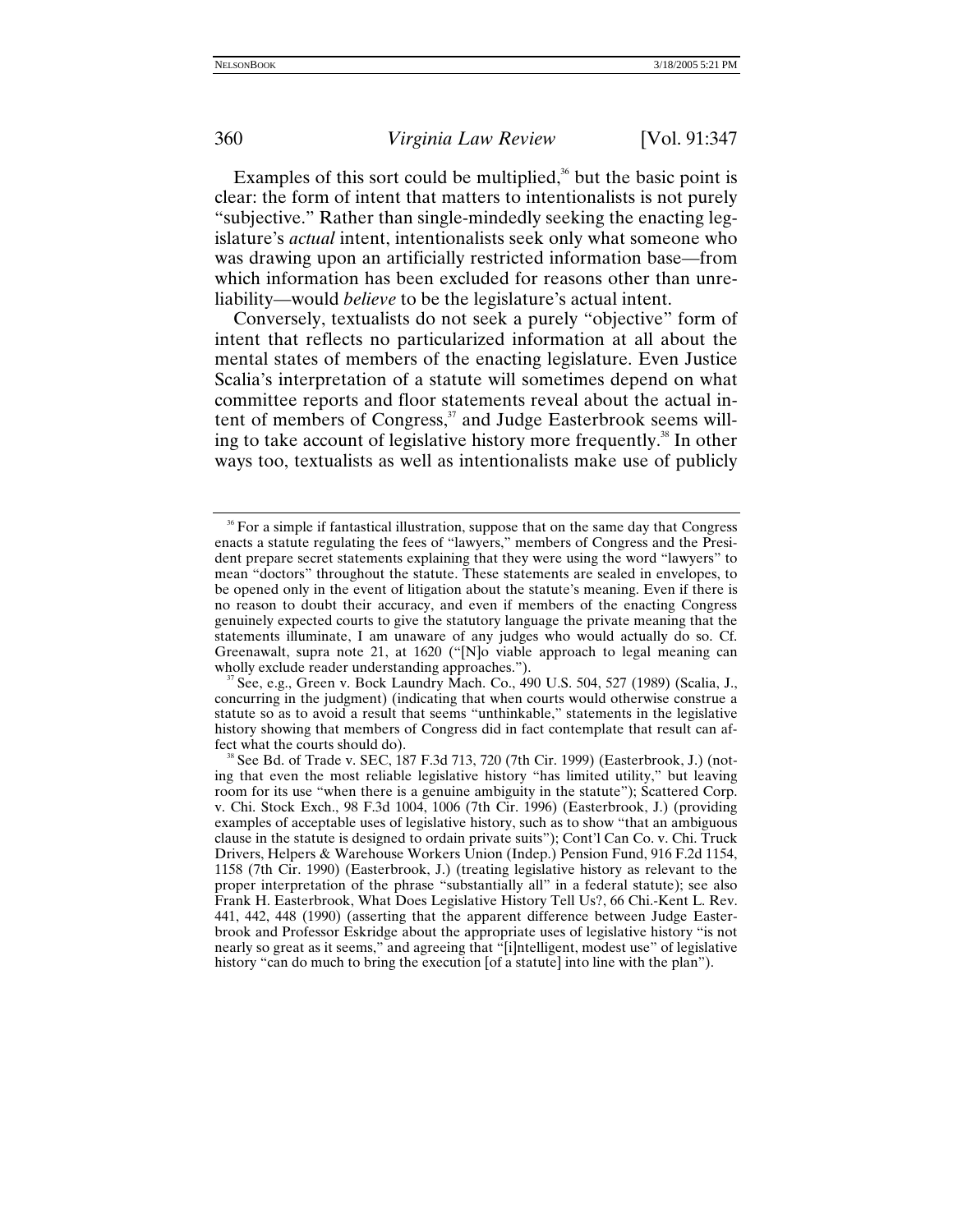available information about the linguistic habits and policy preferences of the particular group of legislators who comprised the enacting Congress. For instance, many textualists use records of a bill's drafting history (such as amendments made during the legislative process) to shed light on how members of the enacting legislature understood the resulting statute, and they let that information control their own interpretations of the statutory language. $39$  Similarly, textualists attach importance to the word choices made by the same legislators in other statutes.<sup>40</sup> No real-life textualist judge actually treats members of the enacting legislature entirely like cogs hidden inside a black box.

## *2. The Relevance of the Legislative-History Debate*

Although the intent sought by intentionalists is not purely "subjective" and the intent sought by textualists is not purely "objective," it is certainly true that the hypothetical reader envisioned by the typical intentionalist will frequently have access to more information about actual legislative intent than the hypothetical reader envisioned by the typical textualist. After all, textualist judges are famous for ignoring or deemphasizing legislative history under circumstances in which other interpreters would invoke it. Without completely excluding legislative history from the context on which an "appropriately informed" reader would draw, $4$ <sup>1</sup> the typical tex-

<span id="page-14-0"></span><sup>&</sup>lt;sup>39</sup> See John F. Manning, Textualism as a Nondelegation Doctrine, 97 Colum. L. Rev. 673, 737 n.272 (1997) ("[T]extualist judges . . . do not categorically exclude a statute's drafting evolution from their consideration of statutory context."); see also EEOC v. Waffle House, 534 U.S. 279, 302–03 (2002) (Thomas, J., joined by Scalia, J., dissenting) (discussing the evolution of the bill that became the Equal Employment Opportunity Act of 1972 and invoking amendments to that bill to shed light on the powers that the statute as enacted gives the EEOC); S. Austin Coalition Cmty. Council v. SBC Communications, 274 F.3d 1168, 1172 (7th Cir. 2001) (Easterbrook, J.) ("[T]he legislative history—the *enactment* history, not the fog of words generated by legislators—shows that 'common carrier' [in § 7 of the Clayton Act of 1914] means *all* common carriers. The version of § 7 that was passed by the House used the word 'railroad'; the Senate amended this to 'common carrier,' a broader designation; the House acceded to the Senate's amendment."). But see Bank One Chi. v. Midwest Bank & Trust Co., 516 U.S. 264, 279 (1996) (Scalia, J., concurring in part and concurring in the

<span id="page-14-1"></span>See, e.g., Stewart Org. v. Ricoh Corp., 487 U.S. 22, 36 (1988) (Scalia, J., dissenting) (calling it "particularly instructive" to compare the statute in question with "another provision, enacted by the same Congress a year earlier"). 41 See supra notes 37–38 and accompanying text.

<span id="page-14-2"></span>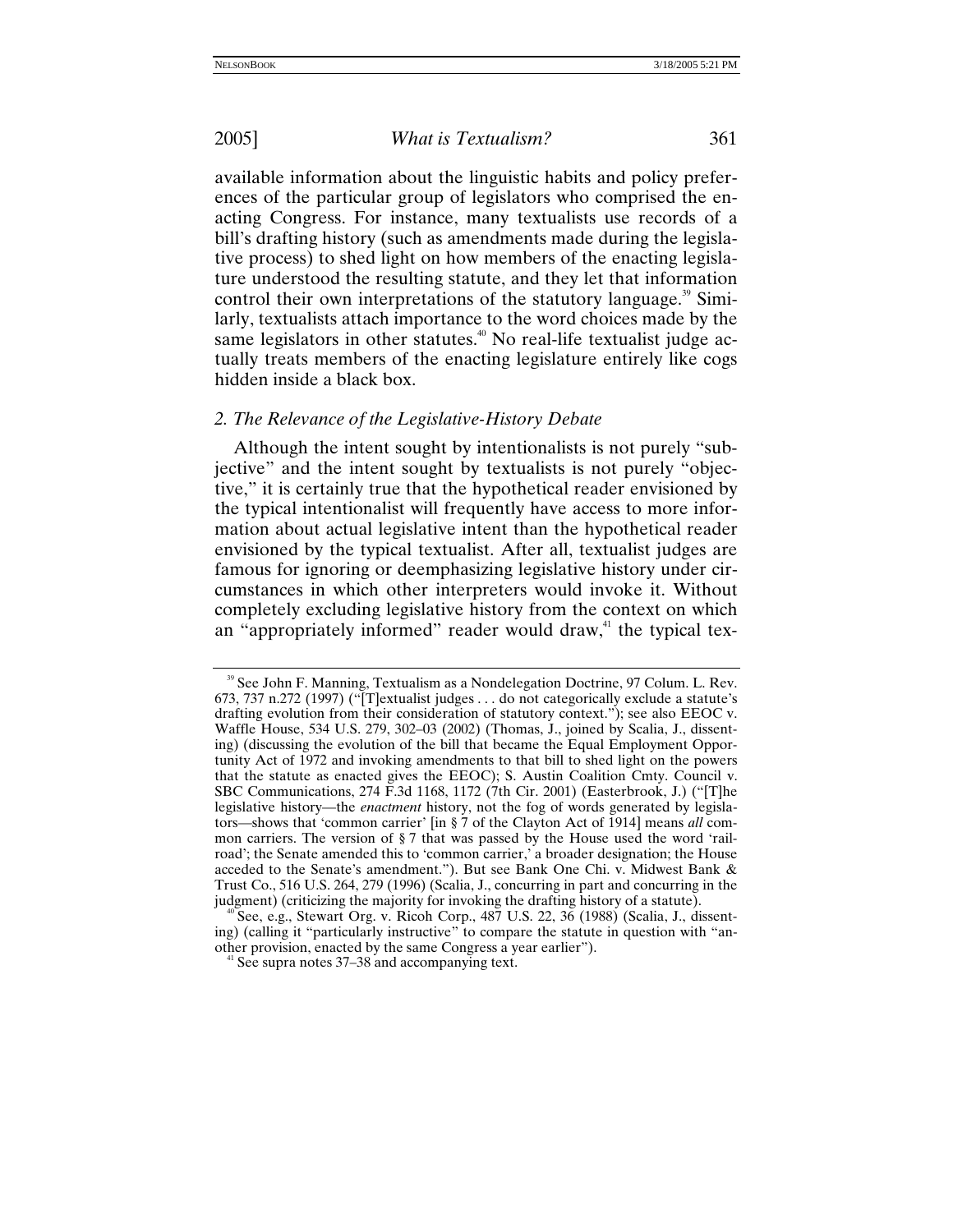tualist views publicly available legislative history as a far less important source of information than the typical intentionalist.

It is not clear, however, that this stance reflects any disagreement about the goals of statutory interpretation or the kind of "intent" that matters. When attacking the use of legislative history, textualists have tended to take the "kitchen sink" approach; they have advanced many different arguments, some of which seem sounder than others. But one of the major prongs of their attack and the one that rings truest at least to me—is that people outside of the legislature are not sufficiently sophisticated consumers of legislative history for its use to advance the search for actual legislative intent.

To be sure, Congress is a collective entity, and so the concept of legislative "intent" is obviously something of a construct for textualists and intentionalists alike. But the fact that collective intent is a construct does not mean that it has no relationship to anyone's actual intent, or that the interpretive tools used to generate it cannot be judged in terms of that relationship.<sup> $42$ </sup> When one is assessing a proposed interpretive tool, it is perfectly sensible to ask whether use of the tool will tend to minimize or to widen the aggregate gap between what individual members of the enacting legislature understood themselves to be adopting and what interpreters take the statute to mean.

For a host of different reasons, textualists have suggested that inviting courts to make widespread use of legislative history will widen that gap. Justice Scalia worries that "clues provided by the legislative history are bound to be false" with respect to many issues; the fact that one legislator or committee of legislators purported to read a particular provision in a particular way will not readily come to the attention of others, but judges will overvalue that isolated fact and will understand the legislative history to re-flect an authoritative aggregation of the whole body's intent.<sup>[43](#page-15-1)</sup> Once courts start down this path, moreover, legislative history might become even "less worthy of reliance," because canny legislators or staffers will have an incentive to salt the *Congressional Record* with misleading statements that further their own special

<span id="page-15-0"></span><sup>&</sup>lt;sup>42</sup> For further discussion of the collective intent of legislatures, see infra Section I.C.  $43$  See Scalia, supra note 2, at 32.

<span id="page-15-1"></span>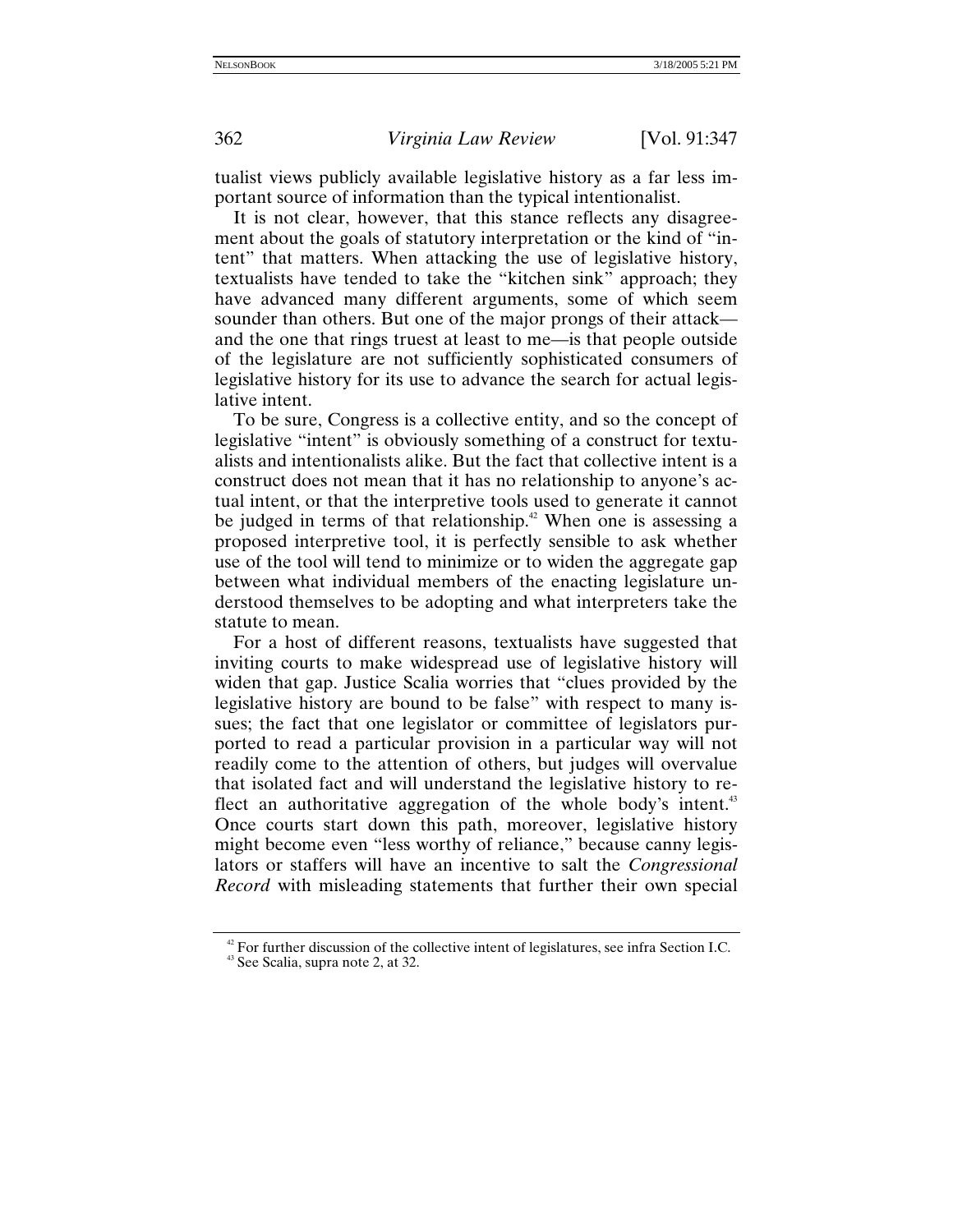agendas.<sup>44</sup> According to Justice Scalia, the ability to invoke legislative history also makes it easier for willful judges to enforce their own policy preferences rather than whatever Congress has authoritatively decided.<sup>45</sup> With all of these arguments, Justice Scalia suggests not that the legislature's actual collective intent is always nonexistent or irrelevant, but rather that judicial decisions will better approximate that intent if courts generally disregard legislative history than if they take it into account.

One can certainly imagine individual cases in which judges who consult the available legislative history will better capture a statute's intended meaning than judges who disregard it. But one can also imagine cases in which the opposite will be true—in which the available legislative history is misleading, but its unreliability will not be apparent to the judges who use it. People who want judges to enforce the intended meaning of statutes (to the extent it can be gleaned from publicly available materials) must try to decide which sort of case is more common: in the aggregate, will judges reach more accurate assessments of intended meaning if they try to gauge the reliability of legislative history on a case-by-case basis or if they apply a more categorical presumption against its usefulness?

As Professor Adrian Vermeule has argued, the latter position is entirely possible.<sup>46</sup> Judges operate at some remove from the legislative process, and so they are likely to be pretty bad at distinguishing reliable legislative history from unreliable legislative history. At the same time, members of Congress are likely to be pretty good at using statutory language in a conventional way (especially if they

<span id="page-16-0"></span><sup>&</sup>lt;sup>44</sup> Id. at 34; see also, e.g., Adrian Vermeule, The Cycles of Statutory Interpretation, 68 U. Chi. L. Rev. 149, 162–71 (2001) (hypothesizing that the legislative history produced during periods when courts consult legislative history might be less reliable than the legislative history produced during periods when courts do not consult legislative history).<br><sup>45</sup> See Scalia, supra note 2, at 36 (suggesting that because legislative history is so

<span id="page-16-1"></span><sup>&</sup>quot;manipulab[le]," its use permits judges to mask their willful behavior more effectively).<br><sup>46</sup> See Adrian Vermeule, Legislative History and the Limits of Judicial Competence:

<span id="page-16-2"></span>The Untold Story of *Holy Trinity Church*, 50 Stan. L. Rev. 1833, 1863–77 (1998) (spelling out this sort of argument and concluding that "the interaction between distinctive features of legislative history and structural constraints of the adjudicative process may indeed cause legislative history to reduce rather than increase judicial accuracy"); cf. infra text accompanying notes 105–106 (discussing Frederick Schauer's defense of *United States v. Locke*, 471 U.S. 84 (1985)).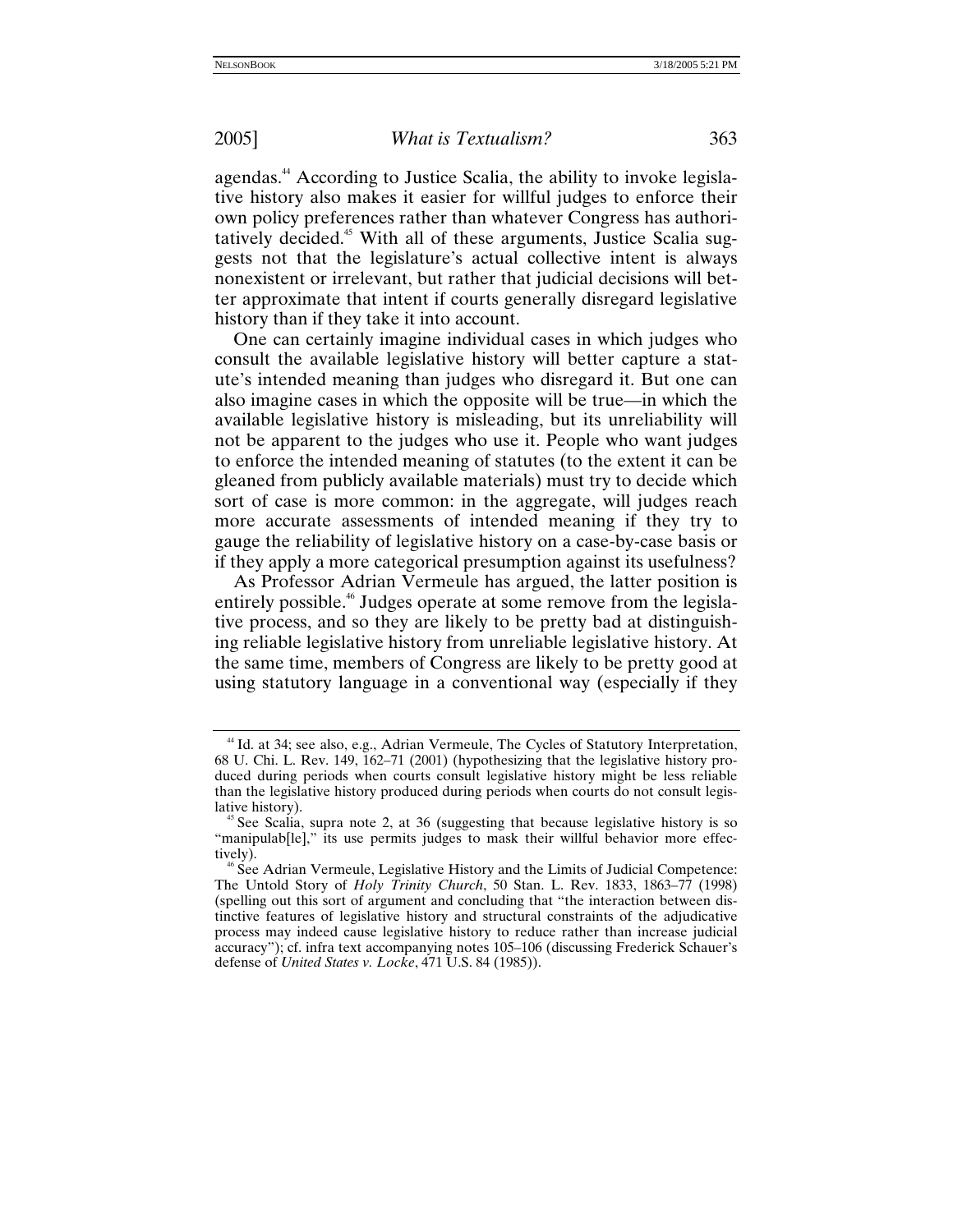know that many judges are reluctant to consult legislative history for signs of idiosyncratic usage). The fact that textualists generally downplay legislative history therefore does not prove that textualists are less interested than other interpreters in enforcing the intended meaning of statutes. Textualists might simply believe that in the aggregate, judicial efforts to identify a statute's intended meaning will be no less accurate (and considerably more efficient<sup>47</sup>) if judges routinely presume that members of Congress were using words in their conventional sense than if judges are always combing the legislative history for signs that members of Congress agreed upon some other meaning.

Admittedly, textualists also raise other objections to the use of legislative history. Textualists sometimes assert, for instance, that giving weight to internal legislative history allows members of Congress to circumvent the constitutional requirements for exercising the legislative power, under which legislative proposals must be reduced to texts that are voted upon by both houses of Congress and presented to the President.<sup>48</sup> In the past, this argument may indeed have reflected underlying disagreements about the proper goals of statutory interpretation; nontextualist judges sometimes seemed willing to enforce statements in committee reports without regard to whether they bore on the intended meaning of anything in the actual statutory text.<sup>49</sup> Nowadays, though, it is hard to find anyone who advocates such untethered use of legislative history.<sup>[50](#page-17-3)</sup>

<span id="page-17-1"></span>

<span id="page-17-0"></span><sup>&</sup>lt;sup>47</sup> See Scalia, supra note 2, at 36–37.<br><sup>48</sup> See, e.g., Thompson v. Thompson, 484 U.S. 174, 191–92 (1988) (Scalia, J., concurring in the judgment) ("Committee reports, floor speeches, and even colloquies between Congressmen . . . are frail substitutes for bicameral vote upon the text of a law and its presentment to the President."); Easterbrook, supra note 17, at 68–69 ("No matter how well we can know the wishes and desires of legislat*ors*, the only way the legislat*ure* issues binding commands is to embed them in a law."); see also Manning, supra note 39, at 695 ("[T]extualists argue that crediting *unenacted* expressions of legislative intent contravenes the constitutional requirement of bicameralism and presentment.").<br><sup>49</sup> See Bradford C. Mank, Textualism's Selective Canons of Statutory Construction:

<span id="page-17-2"></span>Reinvigorating Individual Liberties, Legislative Authority, and Deference to Executive Agencies, 86 Ky. L.J. 527, 539 (1998) ("To some extent, the revival of textualism during the 1980s was a healthy reaction to the misuse by many judges of legislative history.").<br><sup>50</sup> See, e.g., Eskridge et al., supra note 16, at 230 (observing that even Justice Scalia's

<span id="page-17-3"></span>critics agree that legislative history "is, at best, evidence of what the law means" and that "neither citizens nor judges should consider legislative history to be *authoritative*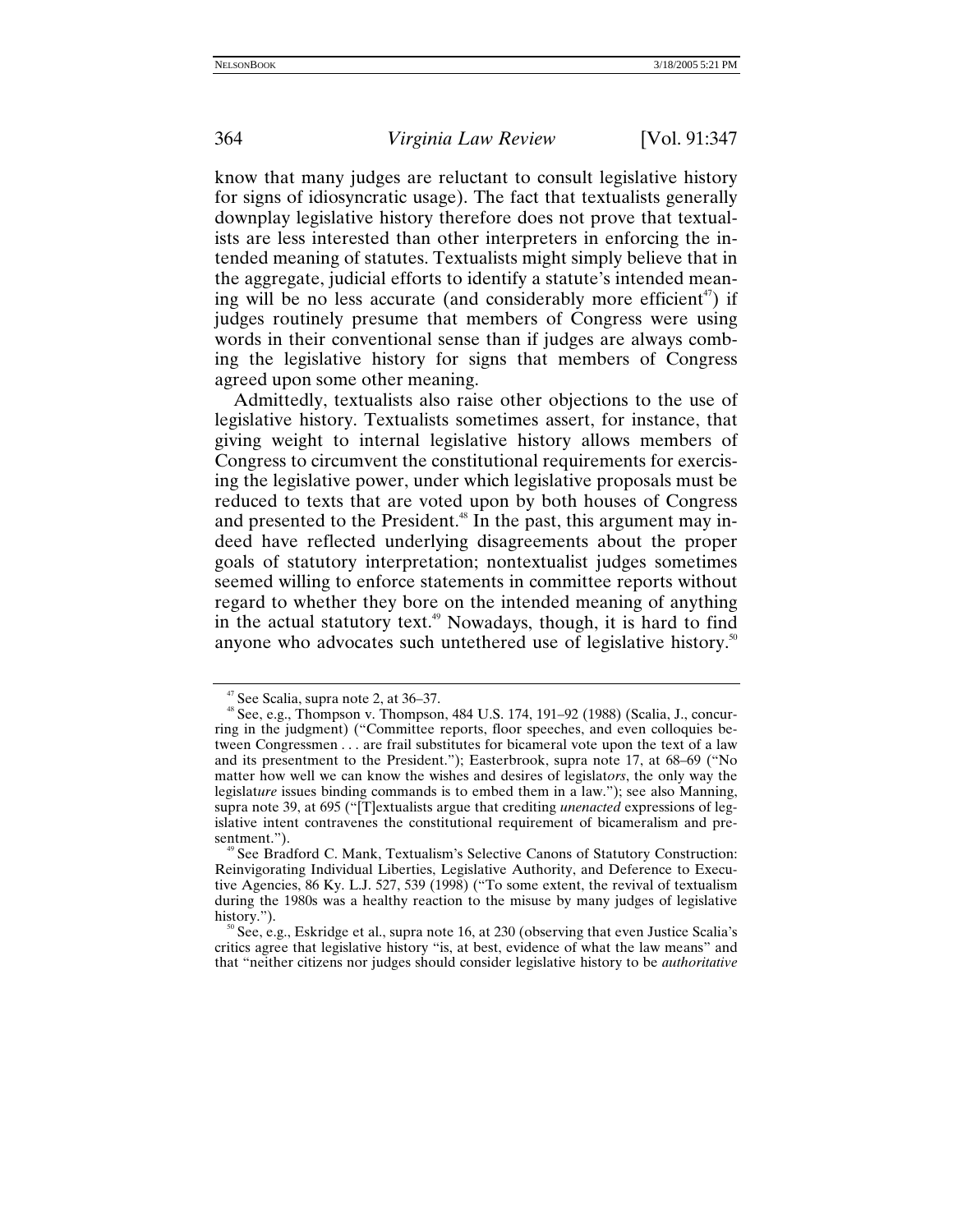To the extent that the textualists' constitutional arguments get at any points that remain genuinely in dispute, these arguments may simply be a different way of packaging the textualists' claim that legislative history will mislead courts about the intended meaning of statutes. Textualists certainly do not believe that the Constitution prohibits using external sources to shed light on statutory meaning; $51$  to the contrary, they concede that if Congress so decrees, it can validly require courts to interpret statutes in light of preexisting committee reports and floor statements[.52](#page-18-1) The gist of the textualists' position is simply that Congress generally has *not* so decreed and that giving weight to legislative history causes courts to enforce something other than what both houses of Congress approved and presented to the President. At least some versions of this argument reduce to concerns about the reliability of legislative history.<sup>53</sup>

<span id="page-18-0"></span>words that do make up the statute or the 'law.'").<br><sup>51</sup> See Manning, supra note 39, at 702 (noting that "textualist judges routinely draw<br>interpretive insights from sources outside the statutory text").

<span id="page-18-1"></span> $\degree$  See John F. Manning, Putting Legislative History to a Vote: A Response to Pro-

<span id="page-18-2"></span>fessor Siegel, 53 Vand. L. Rev. 1529, 1534 (2000).<br><sup>53</sup> The same goes for Professor Manning's argument that when courts use committee reports to flesh out the meaning of statutes, they are effectively permitting sub-units of Congress to legislate on behalf of the whole body, in violation of the structural principle that only Congress as a whole can exercise the legislative power. See Manning, supra note 39, at 706–31. As Professor Siegel has pointed out, the constitutional principle that Congress cannot delegate legislative power does not prevent Congress from passing statutes that incorporate decisions made by committees (or other entities). See Jonathan R. Siegel, The Use of Legislative History in a System of Separated Powers, 53 Vand. L. Rev. 1457, 1480–89 (2000). Thus, the mere fact that committee reports are not prepared by the full Congress does not automatically make it wrong for courts to consult them for guidance about the intended meaning of statutory language. One can make Professor Manning's argument against the use of committee reports only if one draws a distinction between the meaning that committee reports suggest and the meaning intended by Congress as a whole. That distinction, in turn, derives from concerns about the reliability of legislative history. See United States v. Cleveland Indians Baseball Co., 532 U.S. 200, 221 (2001) (Scalia, J., concurring in the judgment) (criticizing the majority for invoking "statements in testimony and Committee Reports that I have no reason to believe Congress was aware of"); Kenneth W. Starr, Observations About the Use of Legislative History, 1987 Duke L.J. 371, 375 (asserting that committee reports "at best can shed light only on the 'intent' of that small portion of Congress in which such records originate").

in the same way that statutory text is authoritative"); Stephen Breyer, On the Uses of Legislative History in Interpreting Statutes, 65 S. Cal. L. Rev. 845, 863 (1992) ("No one claims that legislative history is a statute, or even that, in any strong sense, it is 'law.' Rather, legislative history is helpful in trying to understand the meaning of the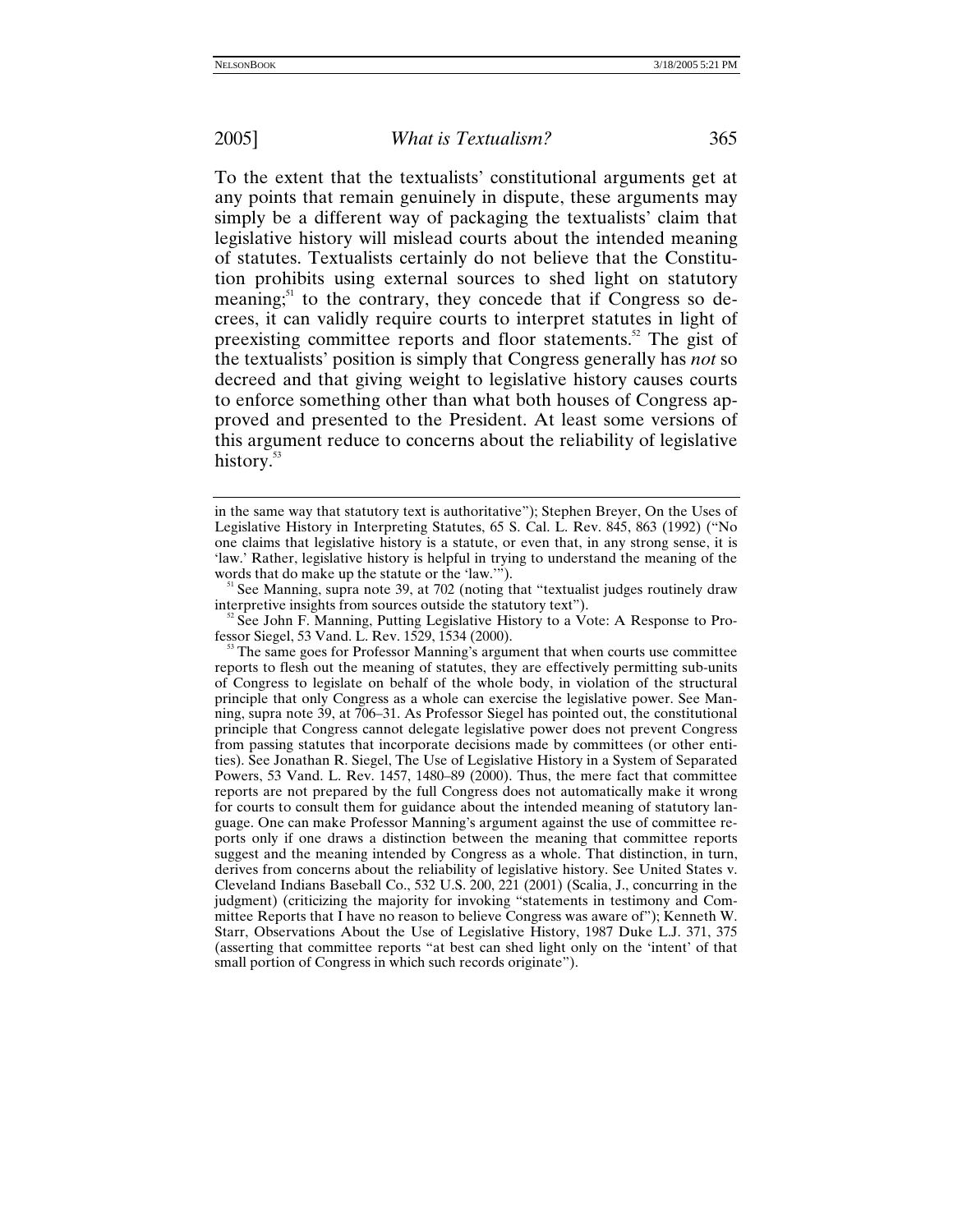Of course, if the Constitution or some other governing principle required courts to take a fully objective view of legislative intent that reflects no information at all about the enacting legislature's internal processes, then legislative history would be irrelevant even if it were completely reliable. But it is hard to read the Constitution in this way, $54$  and textualist judges do not do so. Even Justice Scalia does not assert that the subjective understandings reflected in floor statements and committee reports can *never* affect a court's interpretation of a statute, $55$  and many textualists are willing to consider aspects of legislative history that they deem less prone to manipulation than committee reports.<sup>56</sup> These nuances in the textualists' position cannot possibly be attributed to the Constitution, but they are entirely consistent with concerns about reliability.<sup>[57](#page-19-3)</sup>

One final argument against the use of legislative history does stand separate and apart from those concerns, but it can no longer do much work. As late as the 1950s, Justice Jackson could plausibly assert that statements made on the floor of Congress were not readily accessible to the citizenry and that letting such statements shape a court's understanding of a statute therefore risked holding people to legal requirements of which they lacked fair notice.<sup>58</sup> One

<span id="page-19-0"></span><sup>&</sup>lt;sup>54</sup> See Vermeule, supra note 10, at 98 ("[T]he Constitution cannot plausibly be read to say a great deal about statutory interpretation ....").<br><sup>55</sup> See supra note 37 and accompanying text.<br><sup>56</sup> See supra note 39 (discussing textualist reliance on drafting history).<br><sup>57</sup> Cf. Eskridge et al., supra note 16

<span id="page-19-1"></span>

<span id="page-19-2"></span>

<span id="page-19-3"></span>much force in Justice Scalia's Article I, Section 7 argument" and suggesting that the debate should instead boil down to "pragmatic concern[s] about the costs and benefits of the use of legislative history in the interpretive calculus").<br><sup>58</sup> See, e.g., Schwegmann Bros. v. Calvert Distillers Corp., 341 U.S. 384, 396–97

<span id="page-19-4"></span><sup>(1951) (</sup>Jackson, J., concurring) ("Laws are intended for all of our people to live by; and the people go to law offices to learn what their rights under those laws are. . . . Aside from a few offices in the larger cities, the materials of legislative history are not available to the lawyer who can afford neither the cost of acquisition, the cost of housing, or the cost of repeatedly examining the whole congressional history. . . . To accept legislative debates to modify statutory provisions is to make the law inaccessible to a large part of the country."). But see Henry M. Hart, Jr., & Albert M. Sacks, The Legal Process: Basic Problems in the Making and Application of Law 1250–51 (William N. Eskridge, Jr., & Philip P. Frickey eds., 1994) (tent. ed. 1958) (attempting to refute Justice Jackson's claim by noting that as of 1956, "there are now at least three depository libraries for [United States government] documents in each state of the union, and many more in most," though conceding that most of these libraries chose not to receive all of the categories of government documents that were authorized for distribution).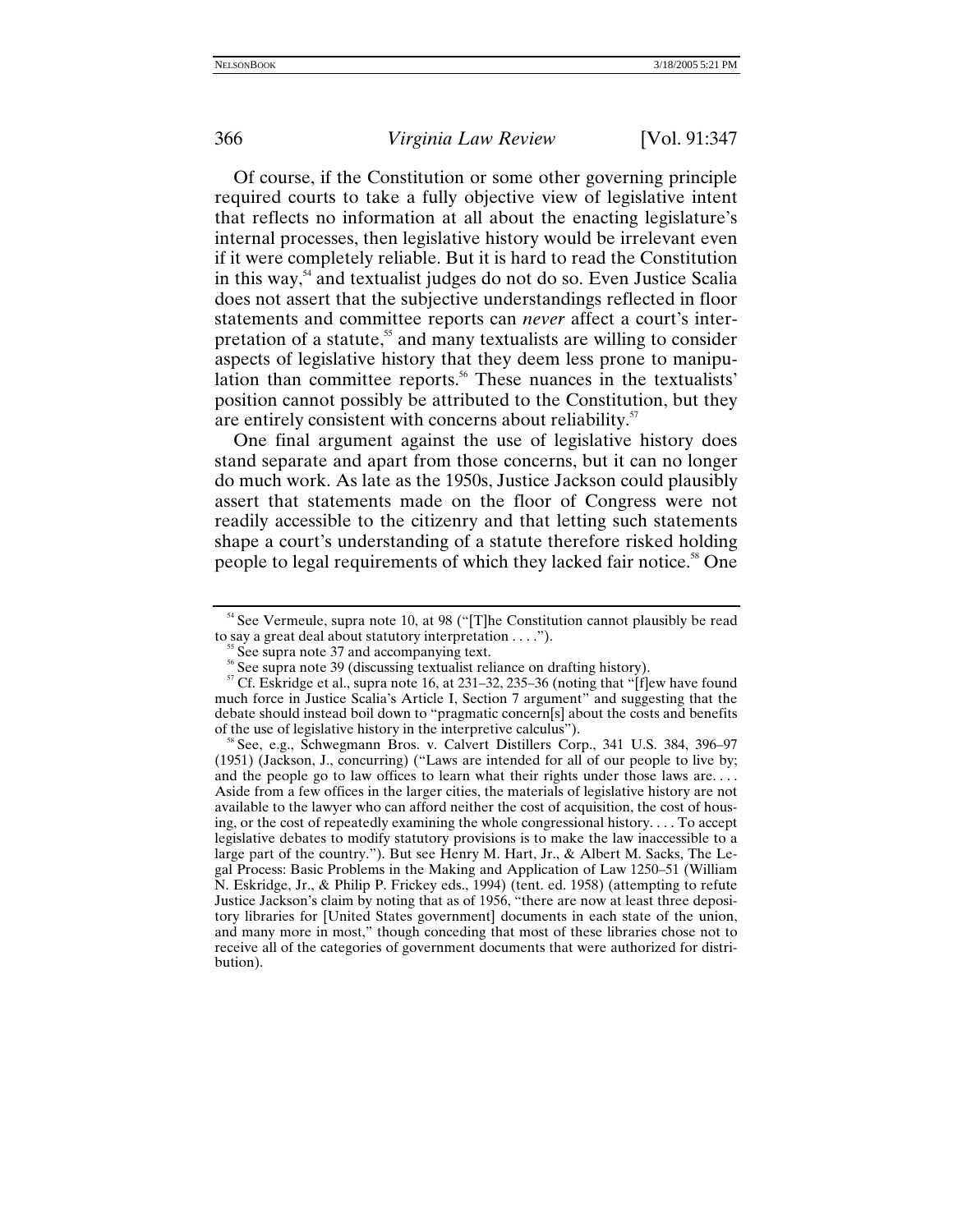occasionally hears echoes of this argument in the modern debate.<sup>[59](#page-20-0)</sup> But it is hard to believe that the textualists' position on legislative history really reflects special sensitivity to the goal of fair notice, because the most widely used kinds of legislative history are now no less available to the citizenry than the statutory texts they purport to explain. $60$ 

To be sure, culling legislative history for clues about the intended meaning of statutes can still be expensive and timeconsuming.[61](#page-20-2) But textualists are perfectly willing to let the legal system impose some such costs on the citizenry when they believe that doing so will actually promote the search for what the enacting Congress meant. We have already seen that many textualists will consult committee reports for some purposes and that they are also willing to investigate questions of drafting history. By the same token, textualists frequently understand statutes to include technical terms of art, which laymen and lawyers alike can grasp only after doing considerable research.<sup>62</sup> When interpreting old statutes, moreover, the typical textualist judge seeks to unearth the statutes' *original* meanings rather than enforcing whatever modern readers

<span id="page-20-0"></span> $59$  See, e.g., Office of Legal Policy, U.S. Dep't of Justice, Using and Misusing Legislative History: A Re-Evaluation of the Status of Legislative History in Statutory Interpretation 52 (1989) ("If the average citizen is presumed to be aware of the legislative history as well as the statute, are we then enforcing not simply unknown but almost unknowable laws?").

<span id="page-20-1"></span>See Richard A. Danner, Justice Jackson's Lament: Historical and Comparative Perspectives on the Availability of Legislative History, Duke J. Comp. & Int'l L., Summer 2003, at 151, 191 ("Today, an actual small town lawyer in Greenville, North Carolina still might not have access to a collection of legislative history documents in her office or in the Greenville public library, but she can obtain and examine most of them fairly easily at a local university library documents department, through the services of one of the law school libraries in the state, or electronically."); see also id. at 168, 170 (noting that for bills considered since 1995, both committee reports and the daily edition of the *Congressional Record* have been available on the Internet through the Government Printing Office's website).

<span id="page-20-3"></span><span id="page-20-2"></span><sup>&</sup>lt;sup>61</sup> See id. at 192–93. **61 See, e.g., Buckhannon Bd. & Care Home v. W. Va. Dep't of Health & Human** Res., 532 U.S. 598, 615–16 (2001) (Scalia, J., concurring); Babbitt v. Sweet Home Chapter of Cmties. for a Great Ore., 515 U.S. 687, 717–18 (1995) (Scalia, J., dissenting); Dir., Office of Workers' Comp. Programs v. Newport News Shipbuilding & Dry Dock Co., 514 U.S. 122, 126–27 (1995) (Scalia, J.); Argentina v. Weltover, Inc., 504 U.S. 607, 612–13 (1992) (Scalia, J.); Moskal v. United States, 498 U.S. 103, 121–26 (1990) (Scalia, J., dissenting).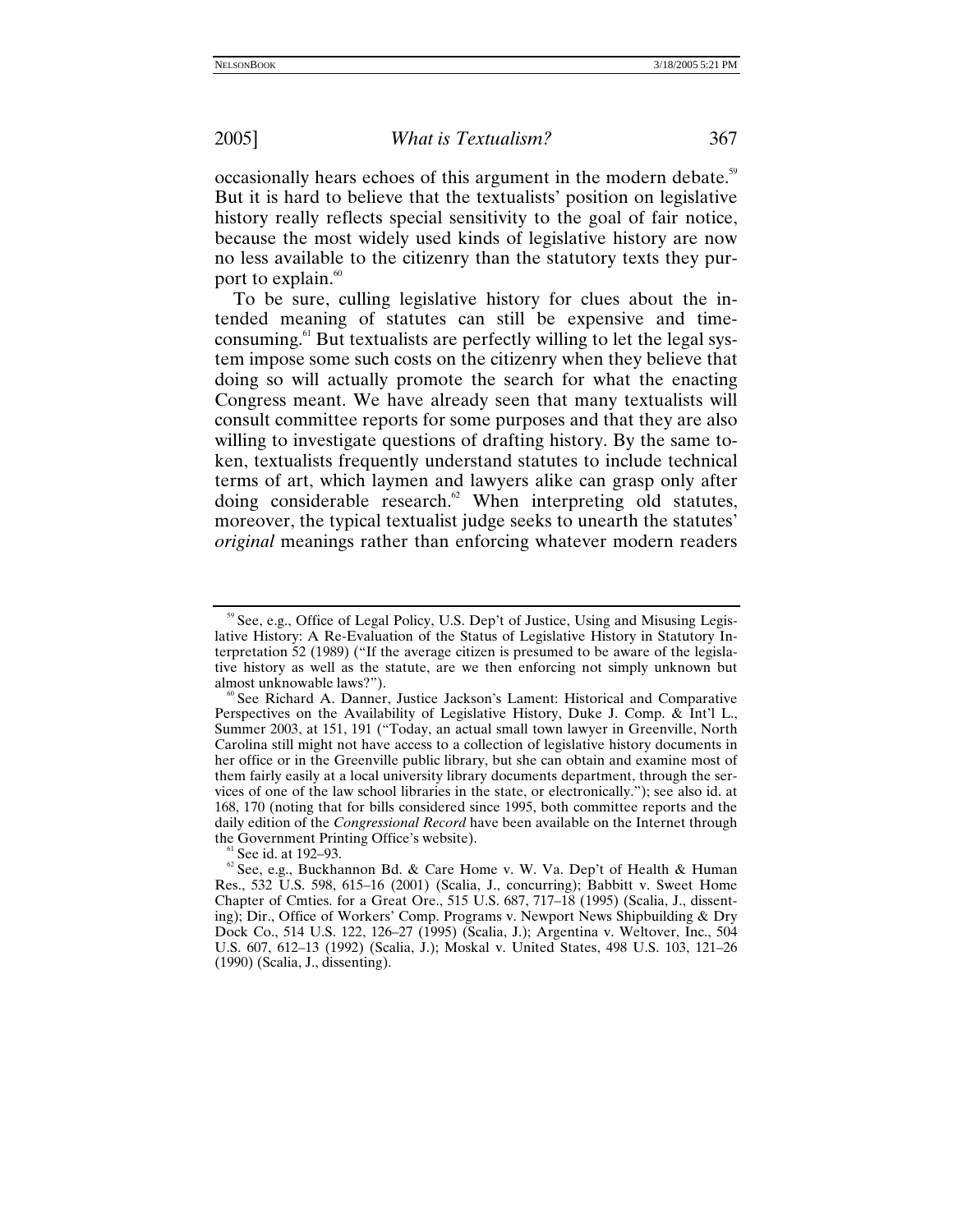might take the statutes' language to mean. $63$  This position makes perfect sense if textualists care about the enacting legislature's intent, but not if they are more interested in avoiding research costs and implementing the reading that the people subject to the legislation would most readily adopt.<sup>64</sup>

In sum, even though textualists are reluctant to consult legislative history, one cannot conclude that they have no interest in the intended meaning of statutes, or that they have unusual views about the kind of "intent" that matters. Their stance on legislative history might simply reflect their intuitions about which publicly available materials reliably help judges identify the sort of intent that both textualists and intentionalists seek.

#### *3. The (In)significance of this Debate*

In any event, even if textualists and intentionalists really do have some disagreements about the goals of interpretation and the kind of "intent" that matters, the most important differences between textualism and intentionalism lie elsewhere. Any difference between the two camps' vision of "intent" would chiefly affect the information base upon which interpreters draw; the practical implication of the contrast would simply be that intentionalists consider internal legislative history more than textualists do. But one of Justice Scalia's major arguments against the use of legislative history is that it is not worth the bother; "legislative history is ordinarily so inconclusive" that refusing to consider it would save time and expense without significantly affecting case outcomes.<sup>65</sup> If the chief practical difference between textualists and intentionalists were

<span id="page-21-0"></span><sup>&</sup>lt;sup>63</sup> Cf. T. Alexander Aleinikoff, Updating Statutory Interpretation, 87 Mich. L. Rev. 20, 49, 60 (1988) (suggesting that interpreters should use modern-day interpretive conventions to decode old statutes as well as new ones, but acknowledging that this proposal flies in the face of conventional versions of textualism).

<span id="page-21-1"></span> $\rm^4$ Compare id. at 58 (noting that "lay persons consulting the statute may be more likely to read it in light of current understandings," and hence that "presentminded[]" interpretation promotes notice of the law's requirements better than a focus on original meaning), with Steven D. Smith, Law Without Mind, 88 Mich. L. Rev. 104, 115 (1989) (objecting that by letting the meaning of existing statutes fluctuate according to fortuitous changes in linguistic conventions, Professor Aleinikoff's proposal would cause the legal directives enforced in court to become the product of "accident" rather than reflecting policies that someone, somewhere, had considered to be good ideas).<br><sup>65</sup> Scalia, supra note 2, at 36.

<span id="page-21-2"></span>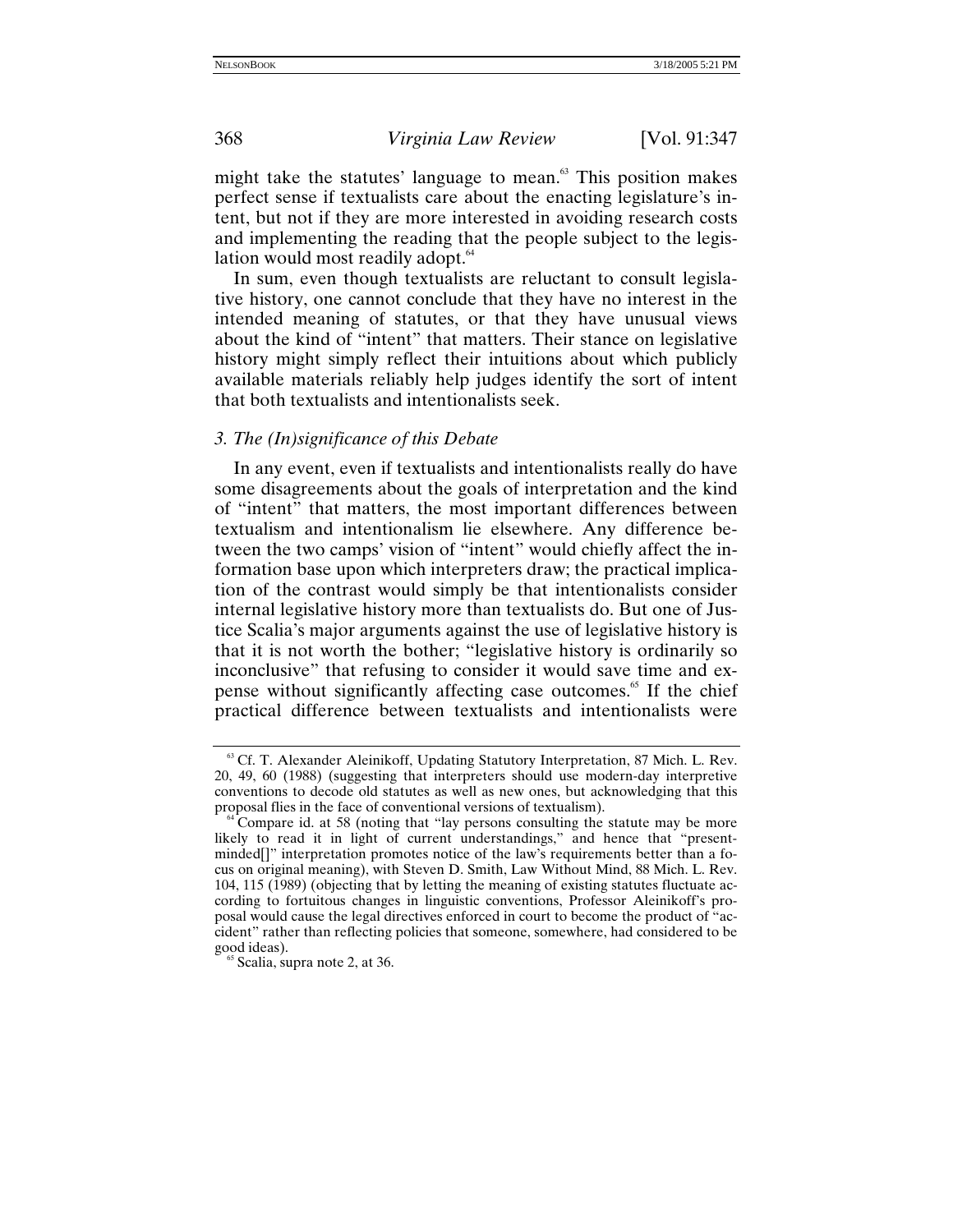simply their respective stances toward legislative history, and if Justice Scalia is correct that courts usually would interpret statutes the same way no matter which stance they took, then whether judges are textualists or intentionalists would rarely affect how they understand statutes.

Textualists themselves surely reject that conclusion, or they would not devote so much energy to the textualist cause. What is more, they are right to do so. As Parts II and III will suggest, the attitudes of textualists and intentionalists diverge in important ways that go beyond any disagreements about the proper goals of interpretation.

# *C. The Point of the Textualist Attack on Collective Intent*

Before we continue, however, I should confront one obvious objection to what I have already said. I have suggested that the typical textualist may well be no less interested than the typical intentionalist in identifying and enforcing the intended meaning of statutory language. But textualist rhetoric often attacks the very concept of collective intent. Judge Easterbrook, for instance, writes that "[b]ecause legislatures comprise many members, they do not have 'intents' or 'designs,' hidden yet discoverable"; while intentions can exist at the level of individual legislators, "[t]he body as a whole ... has only outcomes."<sup>66</sup> Aren't statements of this sort flatly incompatible with any concern for what "the legislature" intended statutory language to mean?

The answer is "not necessarily," because the textualists' arguments about collective intent are more qualified than they seem. When phrased carefully, they focus primarily on matters that the statutory language does not seem to address—matters as to which (according to the textualists) the enacting legislature has given no authoritative direction.<sup>67</sup> The textualists' basic point is not that lan-

<span id="page-22-1"></span><span id="page-22-0"></span><sup>&</sup>lt;sup>66</sup> Easterbrook, supra note 5, at 547.<br><sup>67</sup> See, e.g., id. at 548 ("[J]udicial predictions of how the legislature would have decided *issues it did not in fact decide* are bound to be little more than wild guesses, and thus to lack the legitimacy that might be accorded to astute guesses." (emphasis added)); Manning, supra note 39, at 675 ("[T]extualist judges argue that a 535 member legislature has no 'genuine' collective intent *with respect to matters left ambiguous by the statute itself*." (emphasis added)). Thus, the phrase "hidden yet discov-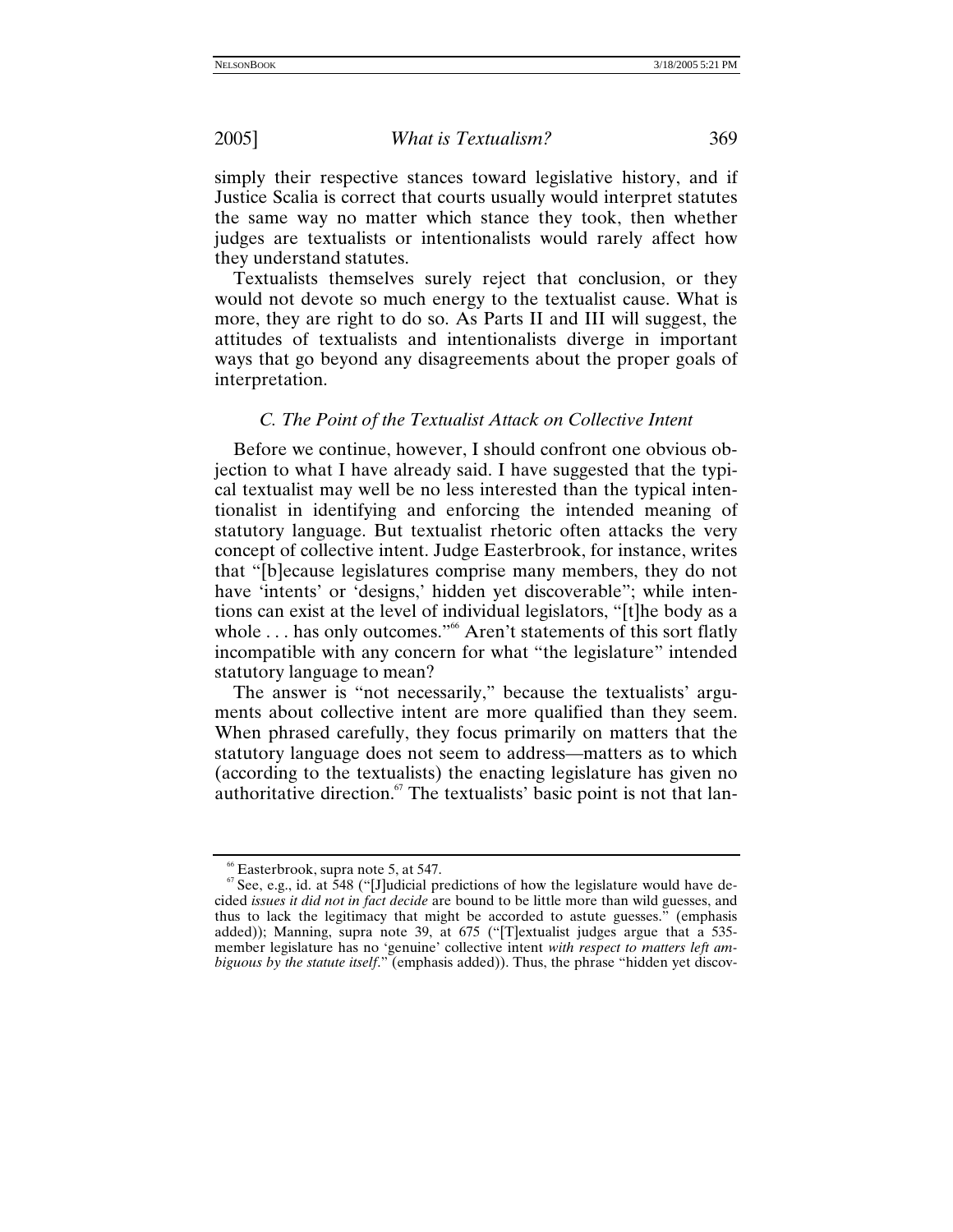guage adopted by a collective body *cannot* authoritatively reflect any collective intent about anything, but rather that the typical statute enacted by Congress *does not* authoritatively reflect any collective intent on policy goals that transcend its own terms.

Textualists emphasize that the legislative process is set up to achieve agreement on words, not motives or purposes.<sup>68</sup> To be sure, some people might expect legislators to deliberate with each other until they reach a consensus about the direction that public policy should take, and then to implement that consensus through legislation designed to carry out the agreed-upon goals. If one has this vision of the legislative process, one might understand the resulting statutes to reflect collective intentions that go well beyond the statutes' specific provisions.<sup>69</sup> But most textualists (and indeed most modern scholars of legislation) take a different view of the legislative process. Influenced by public choice theory,<sup>70</sup> they speak of contests between rival interest groups whose advocates struggle to hammer out compromises on statutory language even while agreeing to disagree about broader policy goals.<sup>71</sup> To the extent that statutes are compromises of this sort, courts trying to enforce their intended meaning should not lightly extrapolate from their "spirit" to answer questions that the statutes do not seem to address.<sup>72</sup> Indeed, textualists object that such extrapolation "is a sure way of de-

erable" is a key qualifying phrase in the passage quoted in the text accompanying

<span id="page-23-0"></span>See, e.g., Easterbrook, supra note 17, at 68 (sketching out the highly varied motives that might lead particular legislators to coalesce around the same bill).<br><sup>69</sup> See, e.g., William N. Eskridge, Jr., & Philip P. Frickey, Legislation Scholarship

<span id="page-23-1"></span>and Pedagogy in the Post-Legal Process Era,  $48$  U. Pitt. L. Rev. 691, 694–701 (1987) (discussing the premises of the Legal Process school that dominated the 1950s).

<span id="page-23-2"></span>See, e.g., William N. Eskridge, Jr., Politics Without Romance: Implications of Public Choice Theory for Statutory Interpretation, 74 Va. L. Rev. 275, 276–77 (1988) (noting that Judge Easterbrook's theory of statutory interpretation is "tied at least in part to the insights of public choice theory").

<span id="page-23-3"></span><sup>&</sup>lt;sup>1</sup> See Easterbrook, supra note 5, at 540–41 (emphasizing that "[a]lmost all statutes are compromises" and applying this statement to "public interest" statutes as well as to "interest group" statutes); see also Thomas W. Merrill, Capture Theory and the Courts: 1967-1983, 72 Chi.-Kent L. Rev. 1039, 1083 (1997) (observing that "the Powell-Scalia arguments [against reading implied causes of action into federal statutes] presuppose that the legislative process is based on compromises between contending interest groups").<br><sup>72</sup> See, e.g., Easterbrook, supra note 17, at 68 ("Compromises have no spirit; they

<span id="page-23-4"></span>just are.").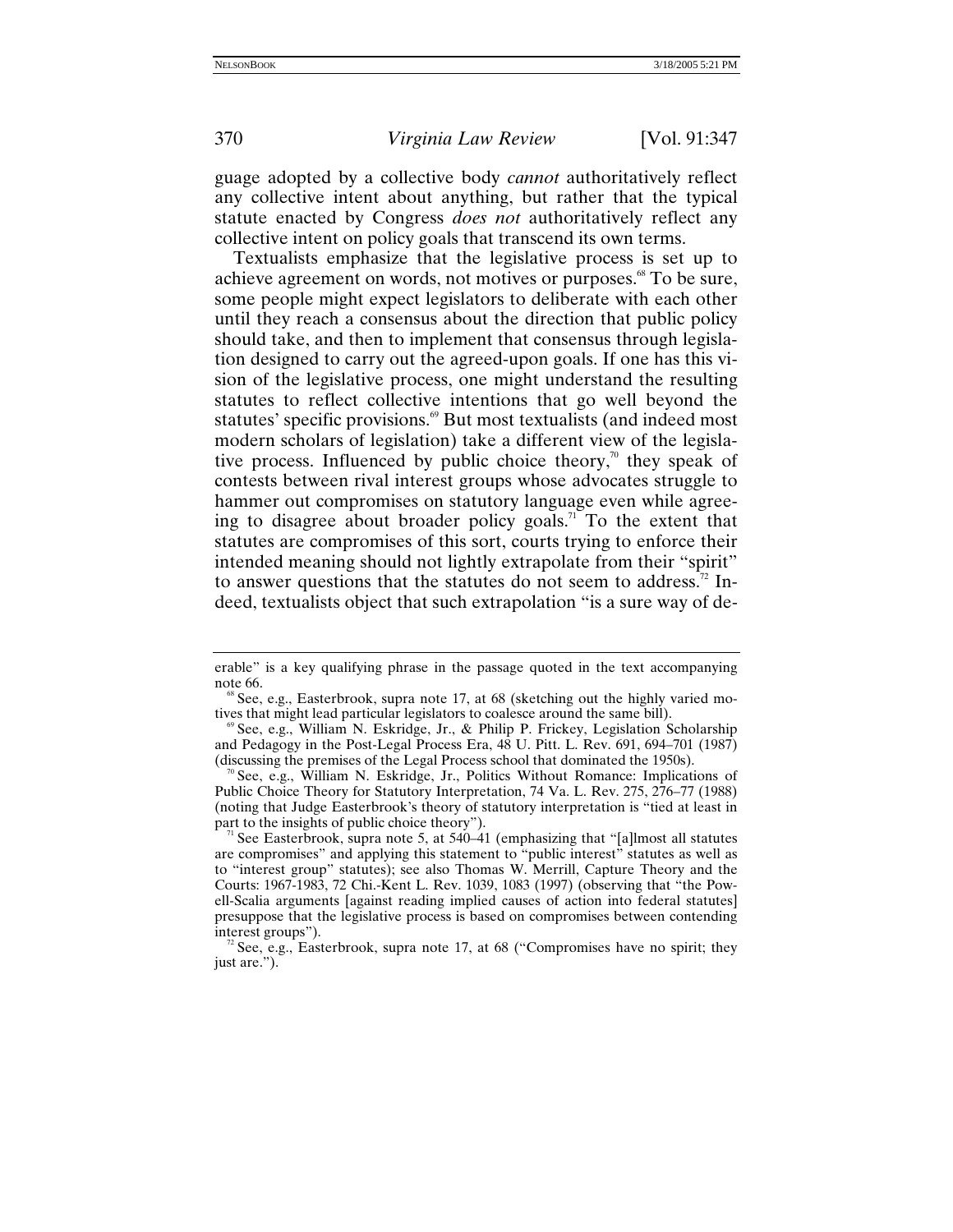feating the original legislative plan"; $\frac{7}{3}$  the point of most statutes is to effectuate a compromise between competing goals, and courts that extend one or another of those goals to some new area risk "upsetting the balance of the package" that the enacting legislature approved. $44$ 

To the extent that textualists are especially committed to this view of the legislative process, they may be especially cautious about reading statutes to reflect an underlying consensus on policy goals that extend beyond the statutes' terms.<sup>75</sup> Thus, textualists may well understand the intended meaning of the typical statute to have a narrower scope than some other interpreters would give it. But textualists certainly do not reject the very concept of "intended meaning." To the contrary, their arguments about "upsetting the balance of the package" and "defeating the original legislative plan" are *premised* on the idea that legislators typically have some collective understanding of the meaning of the terms that they are adopting.

This is not to say, of course, that every member of the enacting legislature will have exactly the same understanding of every nuance and implication of those terms. Although disagreements about the meaning of statutory language might be less pronounced than disagreements about the underlying policy goals that the legislature should be trying to serve, some diversity of interpretation within the enacting legislature is inevitable. But the fact that the notion of "intended meaning" requires some aggregation of competing views does not mean that it is entirely incoherent, or that every possible method of aggregation is just as sensible as every other possible method of aggregation. Far from making any such claim, textualists regularly advertise their approach as the best way for courts to identify the compromises that members of the enacting legislature collectively intended to strike.

This point helps us make sense of other aspects of textualist rhetoric too. It is quite common, for instance, for textualists to por-

<span id="page-24-1"></span><span id="page-24-0"></span><sup>&</sup>lt;sup>73</sup> Easterbrook, supra note 5, at 546.  $\frac{74}{1}$  Id. at 540 (adding that "the cornerstone of many a compromise is the decision, usually unexpressed, to leave certain issues unresolved"). 75 I owe this point to a conversation with Tom Merrill.

<span id="page-24-2"></span>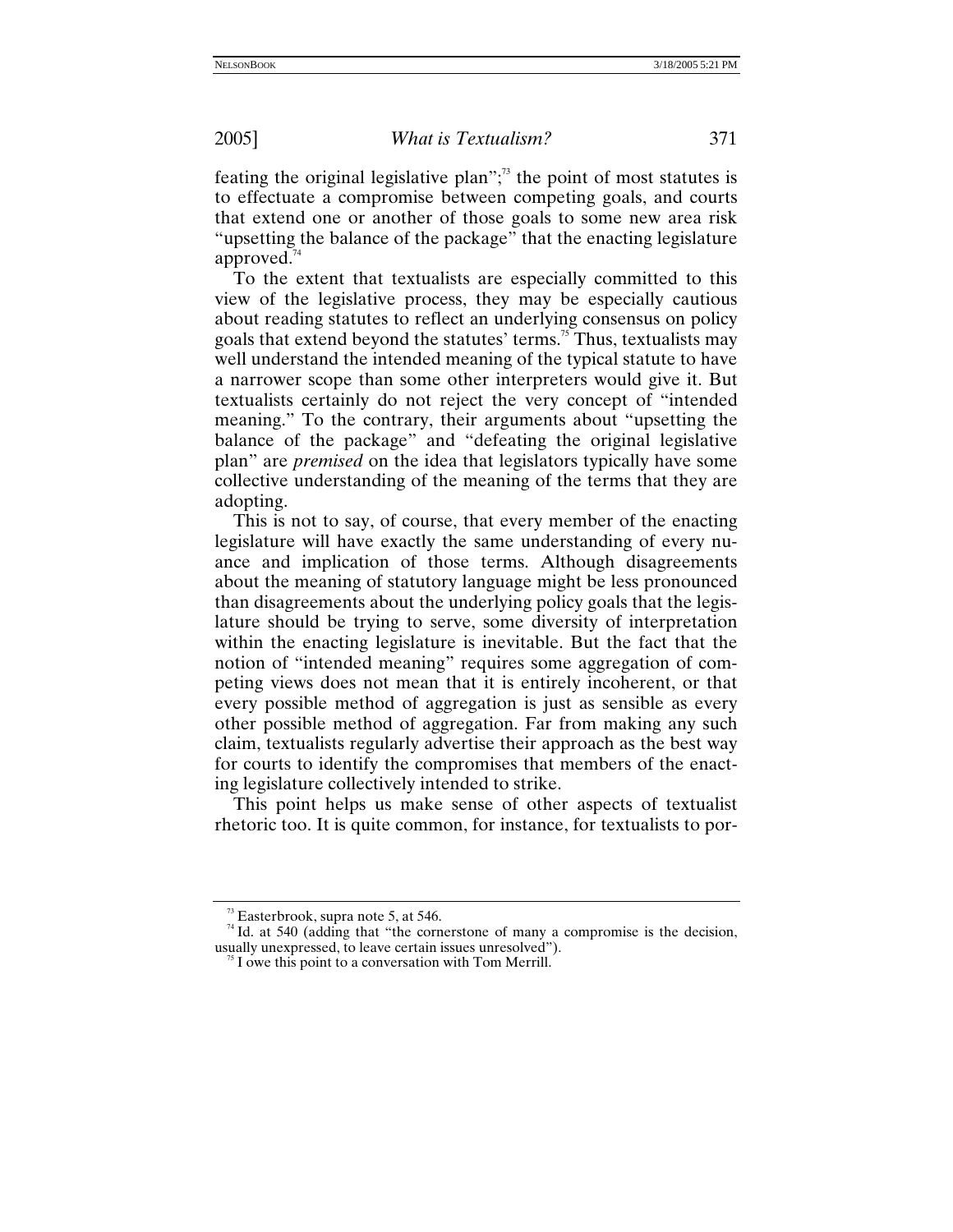tray themselves as "faithful agents" of the enacting legislature.<sup>76</sup> If textualists entirely rejected the notion of collective intent, then this self-conception would be mystifying: what does it mean to be "faithful" to a principal that is not sentient and that lacks any coherent understanding of its own commands? But if textualists are as interested as intentionalists in enforcing the intended meaning of statutory language, and simply believe that the textualist approach will better capture the type of intent that both camps seek, then the textualists' self-conception is far more understandable. In sum, even the rhetoric of textualism does not prove that textualists and intentionalists have fundamentally different goals.

## II. TEXTUALISM AND THE ADVANTAGES OF "RULENESS"

At least for the sake of argument, then, let us suppose that judges generally agree with each other about the basic goals of statutory interpretation. In recognition of the need for the targets of legislation to have fair notice of the requirements to which they are subject, judges will not seek to enforce purely private understandings held by members of the enacting legislature; the information that judges draw upon in determining statutory meaning must have been available to the public.<sup>77</sup> Subject to that constraint, however, judges care about enforcing the intended meaning of statutes. Thus, judges strive to identify and enforce the legal directives that an "appropriately informed" reader would think members of the enacting Congress had understood themselves to be establishing.

The hypothesis of this Part is that even if all judges approached statutes this way, the current divide between "textualists" and "intentionalists" would remain. With respect to questions of methodology, some judges would expect a relatively rule-based approach to bring judges closest to the intended meaning of statutory language, while others would have more faith in judges' capacity to determine intended meaning through case-by-case evaluations conducted outside the strictures of rules. Section II.A argues that

<span id="page-25-0"></span><sup>&</sup>lt;sup>76</sup> See, e.g., Easterbrook, supra note 17, at 63 ("[Judges] are supposed to be faithful agents, not independent principals."); John F. Manning, Textualism and the Equity of the Statute, 101 Colum. L. Rev. 1, 18 (2001) ("The root of the textualist position is . . . in straightforward faithful agent theory.").

<span id="page-25-1"></span>See Eskridge et al., supra note 16, at 296–97 (suggesting that it is "rare" for federal courts to deviate from this "accessibility rule").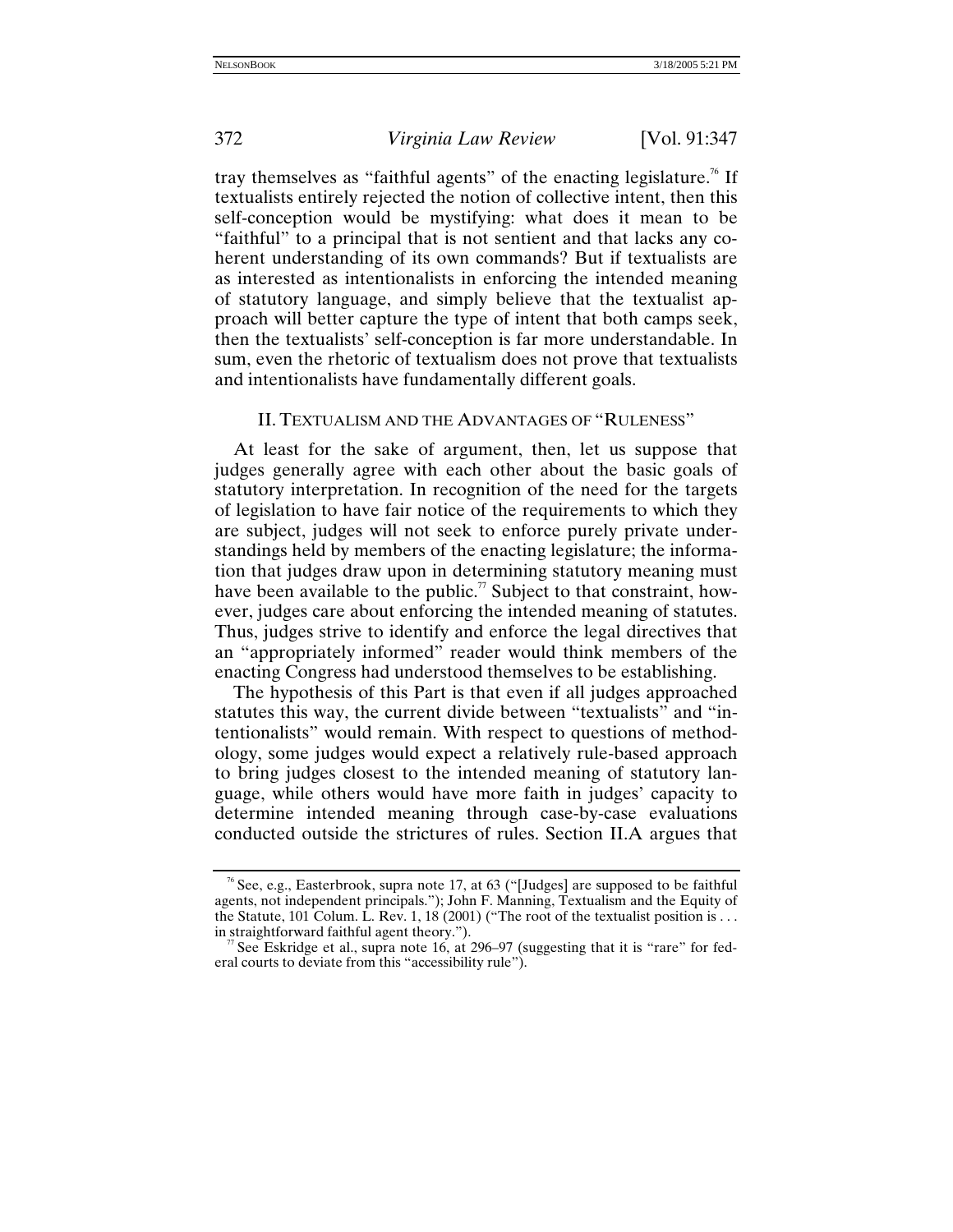this contrast is capable of generating most of the methodological debates that we currently observe between textualists (who incline toward the rule-based approach) and intentionalists (who favor the more holistic approach). Thus, the methodological differences between judges whom we think of as textualists and judges whom we think of as intentionalists might relate less to the basic goals of interpretation than to the assumptions and attitudes that interpreters bring to their common task.

Section II.B considers differences between textualists and intentionalists that are substantive rather than methodological. Sometimes the tools that judges use to determine a statute's intended meaning will produce a single determinate answer, leaving no room for judges to pursue any other goals. But to the extent that judges are uncertain which interpretive tools to use, or to the extent that the interpretive tools they select identify only a range of possible interpretations, judges will use additional criteria including, perhaps, their own sense of sound policy—to pick from the array of permissible options. As we shall see, judges whom we think of as textualists use somewhat different criteria for this purpose than judges whom we think of as intentionalists. Some of the differences may simply boil down to politics; today's textualists tend to be politically conservative, $\lambda$ <sup>8</sup> and the complex of attitudes that they draw upon in resolving close cases may well color what we think of as "textualism." Apart from the pull of politics, though, the substantive differences between textualists and intentionalists again reflect different attitudes toward rule-based decisionmaking. In the face of uncertainty about Congress's intended meaning, textualists are generally quicker than other judges to read statutes as giving courts relatively rule-like directives to apply.

The fact that different judges have different attitudes toward "ruleness" has already been widely noted, both in the context of

<span id="page-26-0"></span><sup>78</sup> This correlation has not always held true. Thurgood Marshall, for instance, certainly was not the most conservative member of the Burger Court, but his approach to many statutes resembled that of today's textualists. See Steven B. Price, Comment, FIRREA's Statute on the Standard of Liability for Bank Directors and Officers: Through the Looking Glass of New Textualism, 30 Idaho L. Rev. 219, 254 & n.197 (1993) (associating Justice Marshall with textualism and illustrating the point by citing his dissent in *FDIC v. Philadelphia Gear Corp.*, 476 U.S. 426 (1986), and his majority opinion in *United States v. Locke*, 471 U.S. 84 (1985)); see also, e.g., Williams v. United States, 458 U.S. 279, 301–02 (1982) (Marshall, J., dissenting).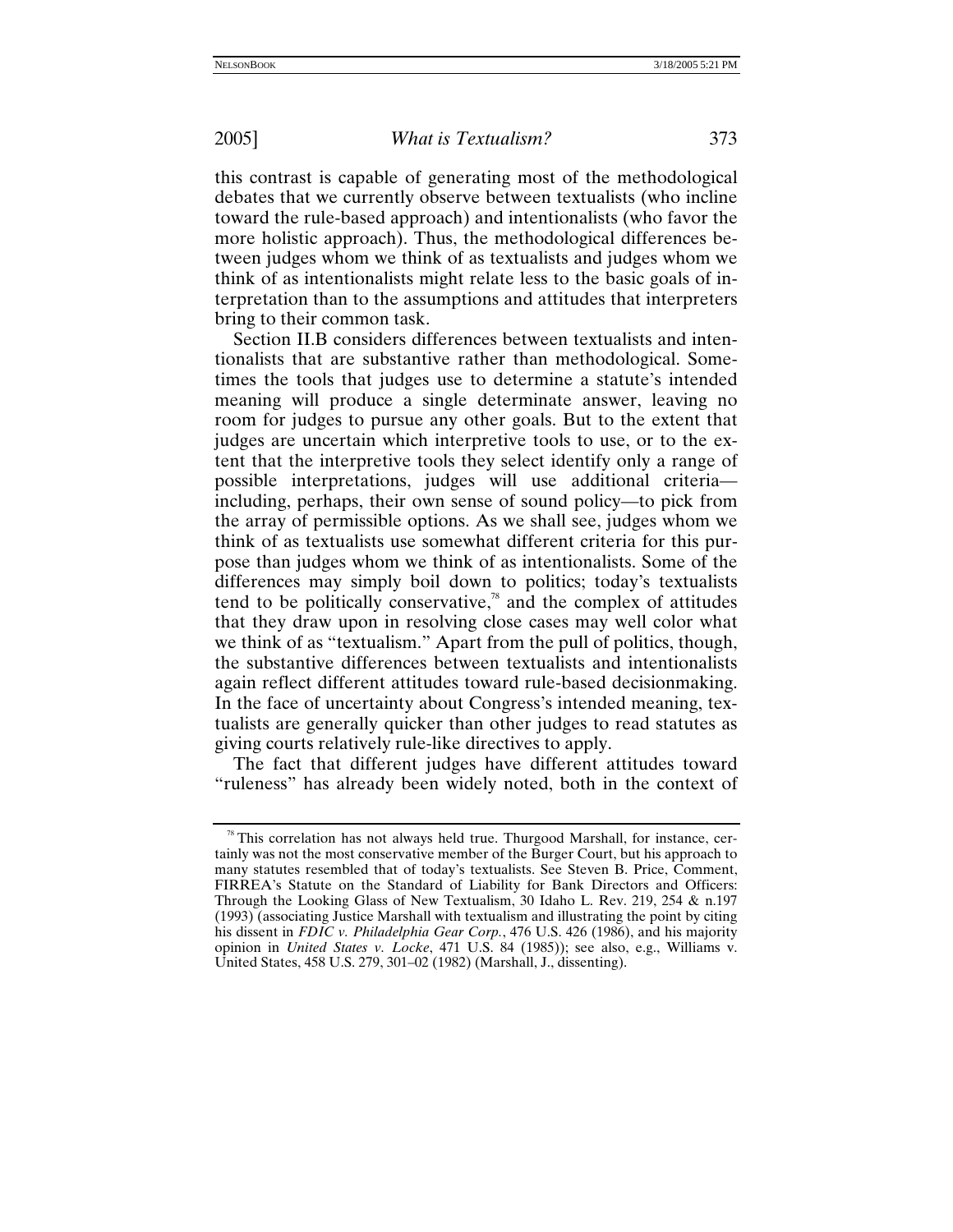constitutional law<sup>79</sup> and in the context of statutory interpretation.<sup>[80](#page-27-1)</sup> Indeed, textualists themselves have acknowledged that the contrast between rules and more flexible "standards" is important to their approach. $81$  But while it is common knowledge that textualism is a more rule-based approach than intentionalism, it is not so widely recognized that textualism may be a more rule-based approach *to achieving the very same goals as intentionalism*. The thesis of this Part is that the contrast between rule-based and standard-based decisionmaking can, by itself, capture most of what distinguishes textualists from intentionalists.

## *A. Textualists' Receptivity Toward Rule-Like Means of Discerning Intent*

Formal definitions of "ruleness" vary.<sup>82</sup> The basic idea, though, relates to the character of the judgments that implementing officials must make in order to apply a legal principle or directive to particular cases. All legal principles or directives seek to advance certain goals, but they can do so in different ways. A "standard" might simply state those goals and leave implementing officials in

<span id="page-27-1"></span><span id="page-27-0"></span><sup>&</sup>lt;sup>79</sup> See Sullivan, supra note 7, at 69–95.<br><sup>80</sup> See, e.g., Michael C. Dorf, The Supreme Court, 1997 Term— Foreword: The Limits of Socratic Deliberation, 112 Harv. L. Rev. 4, 20 n.74 (1998) ("Other things being equal, proponents of textualism tend to favor rules over standards, while proponents of purposivism tend to prefer standards over rules."); Cass R. Sunstein, Must Formalism Be Defended Empirically?, 66 U. Chi. L. Rev. 636, 639 (1999) (linking the debate over "formalism" more generally to "the debate over rules and standards"); Vermeule, supra note 10, at 77 (noting that "many debates over interpretation are debates over rules and standards").<br><sup>81</sup> See, e.g., Easterbrook, supra note 17, at 68 (listing the fact that "[r]ules differ from

<span id="page-27-2"></span>standards" as one of eight propositions that help define Judge Easterbrook's approach).<br><sup>82</sup> See, e.g., Hart & Sacks, supra note 58, at 139–40 (defining a "rule" as a directive

<span id="page-27-3"></span><sup>&</sup>quot;which requires for its application nothing more than a determination of the happening or non-happening of physical or mental events" and a "standard" as one "which can be applied only by making, in addition to a finding of what happened or is happening in the particular situation, a qualitative appraisal of those happenings in terms of their probable consequences, moral justification, or other aspect of general human experience"); Louis Kaplow, Rules Versus Standards: An Economic Analysis, 42 Duke L.J. 557, 560 (1992) (defining rules and standards entirely in terms of "the extent to which efforts to give content to the law are undertaken before or after individuals act" (emphasis omitted)); see also Sullivan, supra note 7, at 58 n.231 (observing that while the terminology of "rules" and "standards" suggests a crisp dichotomy, "[i]n fact, there is only a continuum of greater or lesser 'ruleness'").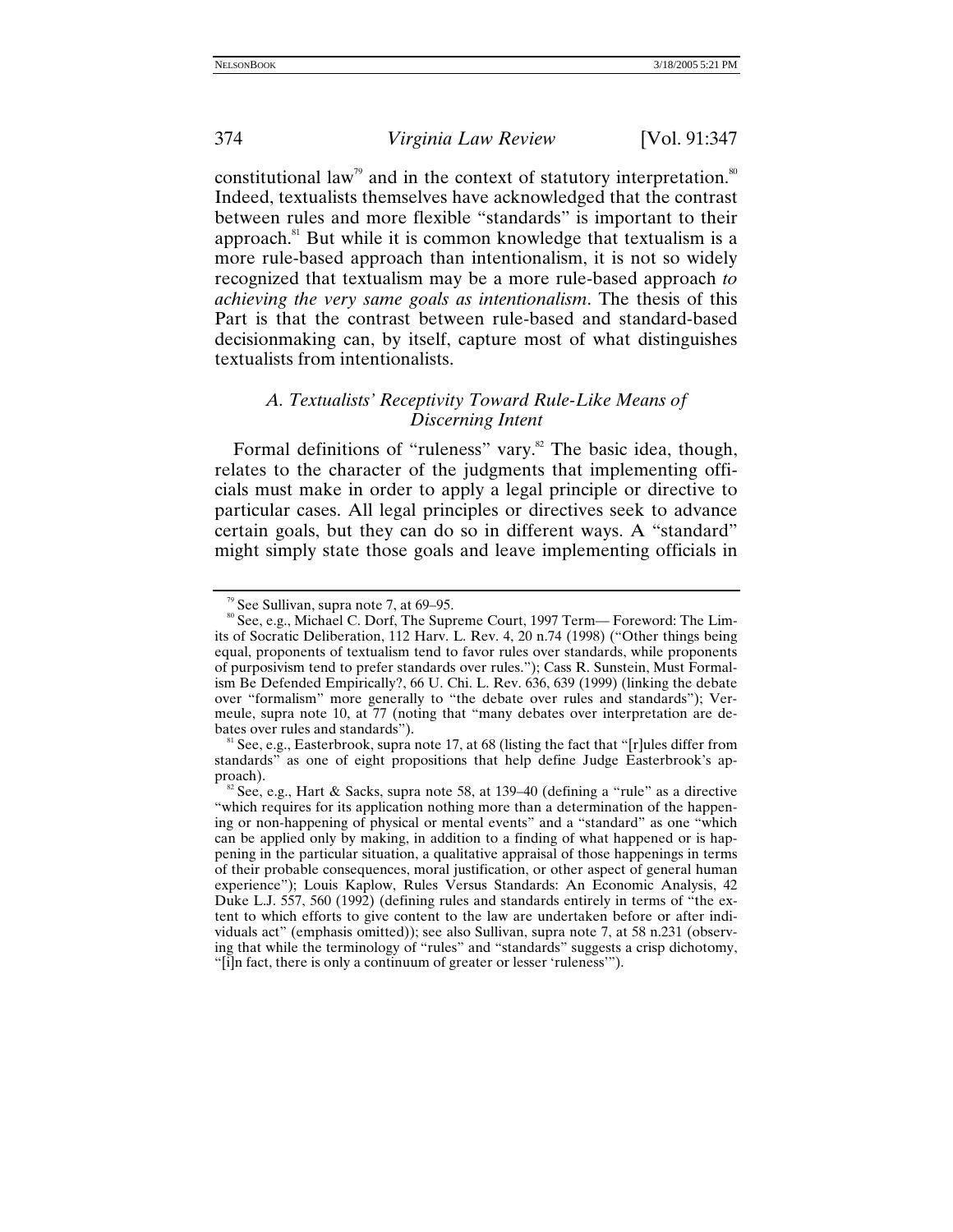charge of deciding how best to promote them under each individual set of facts that might arise. A more "rule-like" principle or directive will itself incorporate some advance judgments on that score—generalizations that the implementing officials might think unfounded in a particular case, but that they are nonetheless supposed to accept.<sup>33</sup> Thus, a rule might tell implementing officials to ignore some factors that they otherwise would have thought relevant to the goal behind the rule and to focus exclusively on a narrower set of issues identified by the rule.<sup>84</sup> Or it might permit implementing officials to consider all the circumstances they like, but still make some binding generalizations about how those circumstances usually play out or about the proper weight of various factors. As Professor Frederick Schauer explains, a legal principle or directive is "rule-like" to the extent that it "entrenches" those sorts of generalizations, so that implementing officials follow them even when some other course might seem more likely to promote the rule's underlying justifications in the case at hand.<sup>85</sup>

The concept of "ruleness" can be applied both to statutory directives (adopted by Congress) and to the interpretive principles that courts use to understand those directives (generally articulated by the courts themselves). Textualists have discussed the concept mostly in the former context; as they acknowledge, statutory directives tend to be more rule-like in their hands than in the hands of intentionalists. But we will defer discussion of that point until Sec-

<span id="page-28-0"></span><sup>&</sup>lt;sup>83</sup> See Frederick Schauer, Playing by the Rules: A Philosophical Examination of Rule-Based Decision-Making in Law and in Life  $51-52$  (1991).

<span id="page-28-1"></span> $84$  See id. at 53 (noting that rule-like directives tend to "narrow[] the array of facts" that officials trying to promote the rule's underlying justification might otherwise consider (emphasis omitted)); id. at 78 (describing decisionmaking as "rule-based" to the extent that it "exclud[es] from consideration some properties of the particular event that a particularistic decision procedure would recognize"). But see id. at 155 (noting that this feature of rules, though common, is not inevitable, and that some rules have "factual predicates so narrow and so precise that all or almost all relevant variation is

<span id="page-28-2"></span> $\frac{85}{10}$ . at 51 (noting that a rule-like directive "prescrib[es] (although not necessarily conclusively) the decision to be made even in cases in which the resultant decision is not one that would have been reached by direct application of the rule's justification"); id. at 100 (observing that a rule-like directive "at least partially . . . impede[s] recourse to the justifications behind the rule"); cf. Sullivan, supra note 7, at 58 ("A legal directive is 'standard'-like when it tends to collapse decisionmaking back into the direct application of the background . . . policy to a fact situation.").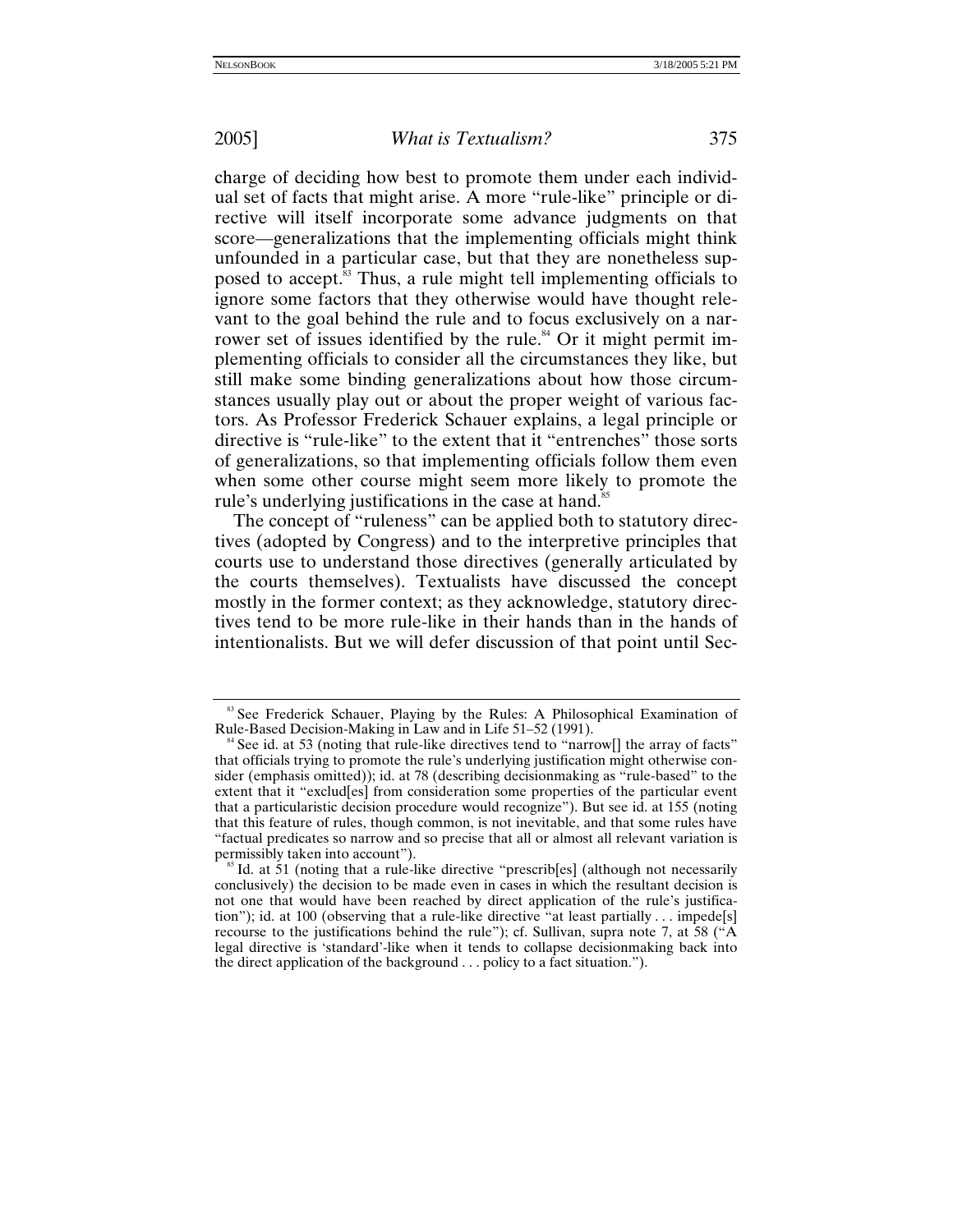tion II.B. For now, we will focus instead on questions of methodology.

When confronting a statute, all mainstream interpreters start with the linguistic conventions (as to syntax, vocabulary, and other aspects of usage) that were prevalent at the time of enactment. Those conventions help determine the "ring" that the statutory language would have had to "a skilled user of words . . . thinking about the  $\ldots$  problem [that the legislature was addressing].<sup>586</sup> This conventional meaning (or range of meanings) is not the end of the story for either textualists or intentionalists; no mainstream judge is interested solely in the literal definitions of a statute's words, $s<sup>87</sup>$  $s<sup>87</sup>$  $s<sup>87</sup>$ and textualists are willing to deviate in certain ways from the baseline that conventional meaning provides. Still, textualists prefer such deviations to be guided by relatively rule-like principles. While textualists are willing to invoke some regularized canons that bear on the intended meaning of statutory language even though they are not part of normal communication, textualists are more reluctant than other interpreters to make ad hoc judgments that the enacting legislature must have intended something other than what conventional understandings of its words would sug-gest.<sup>[88](#page-29-2)</sup>

Contrary to widespread perceptions, however, this reluctance need not stem from distinctive views about the relevance of intended meaning. Without departing from our hypothetical consensus about the kind of "intent" that matters, someone who accepts certain premises about the institutional capabilities of courts might simply believe that judges will reach more accurate assessments of that intent if they accept the discipline of rules. As compared to intentionalism, then, textualism can be seen as a more rule-based

<span id="page-29-1"></span><span id="page-29-0"></span><sup>&</sup>lt;sup>86</sup> Easterbrook, supra note 18, at 61.<br><sup>87</sup> See, e.g., Manning, supra note 76, at 108 ("Modern textualists . . . are not literalists."); Scalia, supra note 2, at 24 ("[T]he good textualist is not a literalist . . . .").

<span id="page-29-2"></span>See, e.g., Chisom v. Roemer, 501 U.S. 380, 404 (1991) (Scalia, J., dissenting) (arguing that in general, only "established canons of construction" will justify deviating from "the ordinary meaning of the [statutory] language in its textual context"); see also Brogan v. United States, 522 U.S. 398, 406 (1998) (Scalia, J.) ("It is one thing to acknowledge and accept . . . well defined (or even newly enunciated), generally applicable, background principles of assumed legislative intent. It is quite another to espouse the broad proposition that criminal statutes do not have to be read as broadly as they are written, but are subject to case-by-case exceptions.").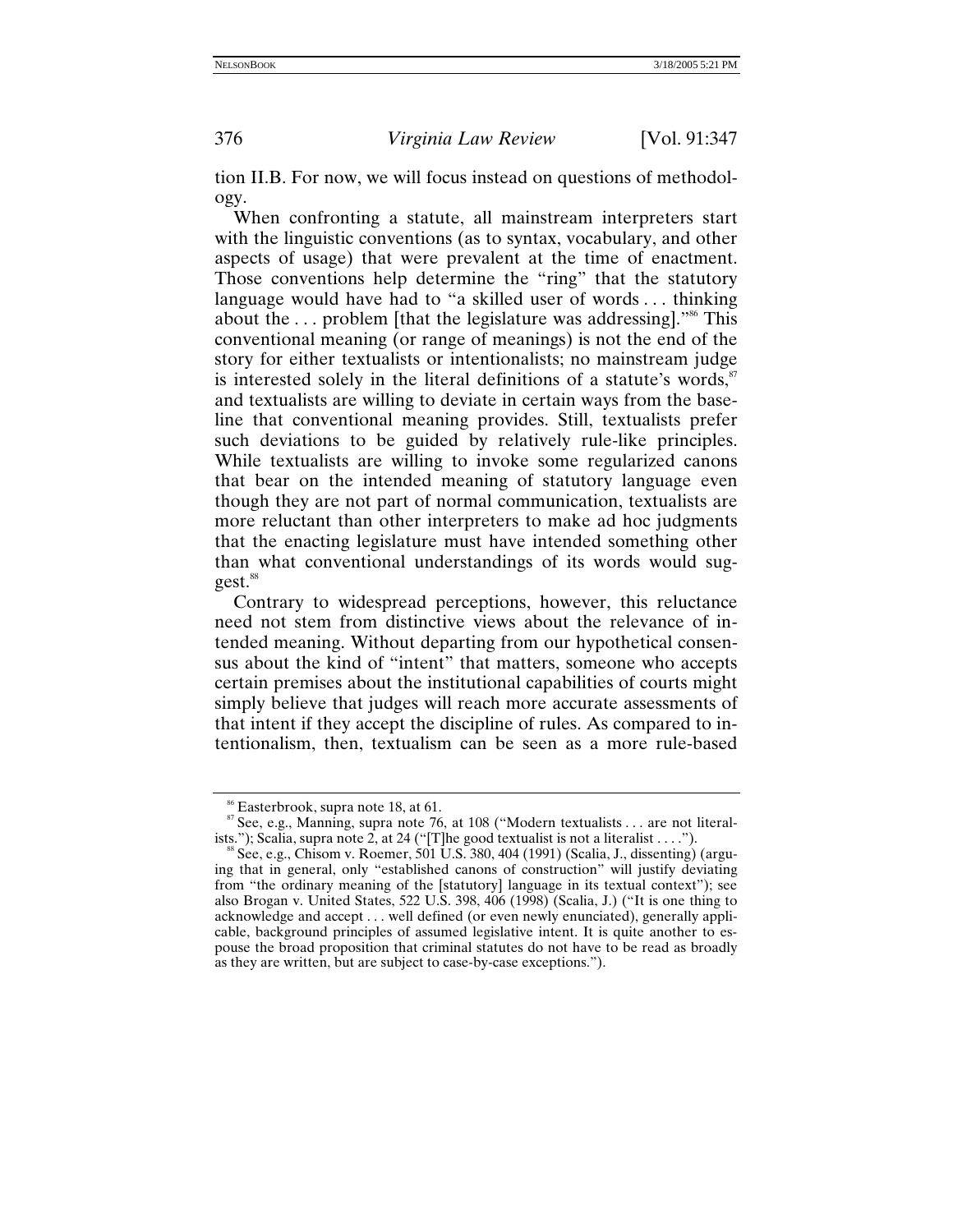method of ascertaining what the enacting legislature probably meant.

# *1. The Rule-Like Nature of Textualists' Stance on Legislative History*

We have already seen one aspect of this distinction between textualism and intentionalism. When intentionalists argue that internal legislative history helps judges ascertain the intended meaning of statutes, they express faith in judges' abilities to make case-bycase evaluations about the likely accuracy and representativeness of passages from floor statements and committee reports. Textualists, on the other hand, are more skeptical of judges' abilities to decide which passages are misleading and which deserve credence; one of their primary arguments against widespread use of legislative history is that judges are not well positioned to separate the wheat from the chaff in this way and that a more categorical exclusion of legislative history may actually yield more accurate determinations of the intended meaning of statutory language.<sup>89</sup> In this respect, at least, textualists suggest that the basic goal of all mainstream interpreters can better be achieved by a somewhat more rule-like approach than intentionalists favor.

### *2. Textualists' Cautious Approach to "Drafting Errors"*

The much-discussed case of *United States v. Locke*<sup>90</sup> illustrates another way in which textualists take a more rule-based approach to interpretation than intentionalists.<sup>91</sup> By statute, people seeking to preserve certain rights to extract minerals from federal lands must file papers with the Bureau of Land Management (BLM) "prior to December 31" of each year.<sup>92</sup> In *Locke*, the Supreme Court had to decide whether filings made *on* December 31 were timely. Consistent with a BLM regulation requiring the filings to be made "on or before December 30 of each calendar year," the

<span id="page-30-2"></span><span id="page-30-1"></span>

<span id="page-30-0"></span><sup>&</sup>lt;sup>89</sup> See supra notes 43–46 and accompanying text.<br><sup>90</sup> 471 U.S. 84 (1985).<br><sup>91</sup> See Frederick Schauer, The Practice and Problems of Plain Meaning: A Response to Aleinikoff and Shaw, 45 Vand. L. Rev. 715, 729–32 (1992) (using *Locke* to illustrate the difference between an interpretive approach that emphasizes "plain meaning" and other interpretive approaches).<br><sup>92</sup> 43 U.S.C. § 1744(a) (2000).

<span id="page-30-3"></span>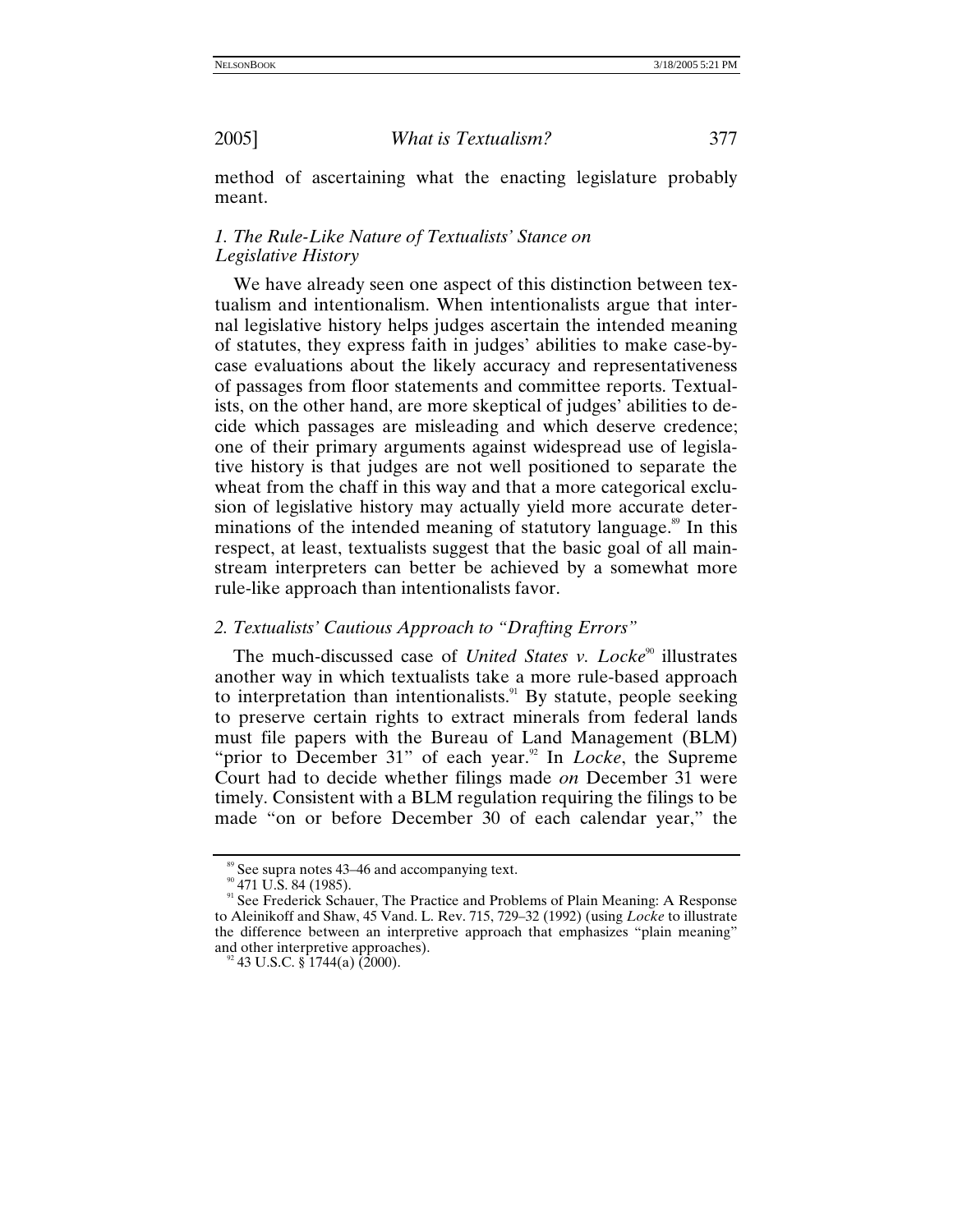Court answered this question in the negative.<sup>93</sup> Justice Stevens dissented, concluding that Congress had made a "scrivener's error" and that the key statutory phrase was best understood to mean "prior to the end of the calendar year" or "prior to the close of business on December 31st."[94](#page-31-1) At least in the absence of further information about the statute,<sup>95</sup> textualists tend to favor the BLM's interpretation, while nontextualists tend to favor Justice Stevens's view.

This fact might seem to undercut my claim that textualists care about enforcing the directives that members of the enacting Congress intended to establish. Although it is *possible* that a significant group within Congress really wanted filings to be made on or before December 30 rather than on or before December 31, $\degree$  does it not seem more likely that most members of Congress understood the filing deadline to coincide with the end of the year?<sup>98</sup> Admittedly, the phrase "prior to" is conventionally understood to mean *before*. But if it seems likely that most members of Congress really

<span id="page-31-2"></span><span id="page-31-1"></span>

<span id="page-31-0"></span><sup>&</sup>lt;sup>93</sup> *Locke*, 471 U.S. at 90 (quoting 43 C.F.R. § 3833.2-1(a) (1980)).<br><sup>94</sup> Id. at 119, 123 (Stevens, J., dissenting).<br><sup>95</sup> Judge Posner has called attention to a separate feature of the statute that could have led even textualists to question the BLM's interpretation. The relevant section provided one set of rules for mining claims located "prior to October 21, 1976," and another set of rules for mining claims located "after October 21, 1976." Unless one is willing to say that Congress provided no rules at all for claims located *on* October 21, 1976, one must conclude that this part of the statute was using either "prior to" or "after" idiosyncratically. The provision requiring filings to be made "prior to December 31" might reinforce this conclusion, leading interpreters to understand the phrase "prior to" as meaning "no later than" throughout the section. Richard A. Posner, The Problems of Jurisprudence 267–68 (1990). Of course, to the extent that BLM regulations had authoritatively interpreted the phrase "prior to December 31" as meaning "on or before December 30," *Chevron* deference might still have required courts to accept the BLM's interpretation even if they themselves would have preferred Justice Stevens's view.<br><sup>96</sup> Compare Easterbrook, supra note 18, at 61–62 (sounding sympathetic to the

<span id="page-31-3"></span>BLM's interpretation), with Posner, supra note 95, at 267–69 (siding with Justice Stevens and criticizing the contrary view as "a wooden, unimaginative response to the

<span id="page-31-4"></span>Perhaps, for instance, members of Congress did not want a flood of paper to come into regional BLM offices on New Year's Eve, a day that many BLM employees might ask to take off.<br><sup>98</sup> See *Locke*, 471 U.S. at 119 (Stevens, J., dissenting) (doubting that members of

<span id="page-31-5"></span>Congress really meant "that the applicable deadline for a calendar year should end *one day before* the end of the calendar year that has been recognized since the amendment of the Julian Calendar in 8 B.C.").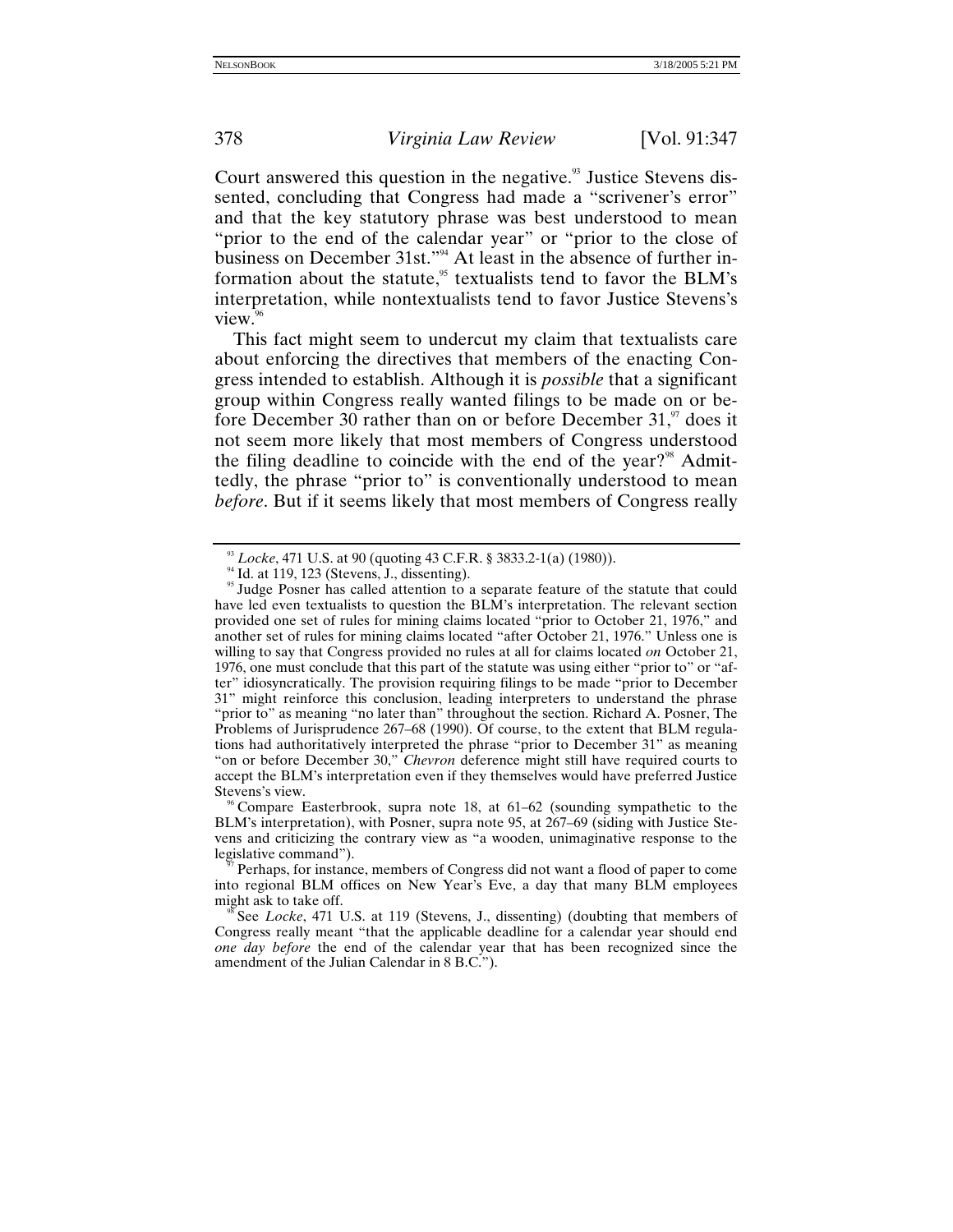meant *on or before*, why would textualists resist Justice Stevens's diagnosis of a drafting error?

The answer is not that textualists care nothing for "subjective" intent and scoff at the very concept of "drafting error." That concept does have some hidden complications with which all interpreters must wrestle.<sup>99</sup> At least in broad outline, however, the concept of "drafting error" recognized by textualist judges is similar to that recognized by other judges. Everyone agrees that the wording of a statute can qualify as a "drafting error" only if (1) at least some members of Congress were misinformed about the conventional meaning of the statute's words<sup>100</sup> and (2) the statute probably would have been enacted in a different form had those members

<span id="page-32-0"></span><sup>&</sup>lt;sup>99</sup> In order to define the concept of "drafting error," one must think carefully about the circumstances in which mistakes by individual members of Congress amount to a mistake by Congress as a whole. In the prototypical case of scrivener's error, *no* member of Congress actually intended to enact the rule that would result from taking the statutory language at face value, and so we have no difficulty saying that Congress as an institution made a mistake. But unanimous errors of this sort lie at one end of a spectrum. Were we omniscient about the mental states of individual members of the enacting Congress, we surely would identify many cases in which some members understood the statutory language to mean what it would conventionally be understood to say, other members acted under the misimpression that it actually meant or said something else, and still other members acted without focusing on the relevant issue at all. The mere fact that many members of Congress fall into the second group does not automatically mean that Congress as an institution has made a "drafting error." Depending on the power of each group's members (which in turn depends on the procedural rules validly used by each house of Congress), it is certainly possible that the same bill would have passed in the same form even if everyone had enjoyed perfect information. And even if we knew that the misimpressions held by people in the second group were crucial to the bill's passage, we could not automatically conclude that Congress as an institution preferred the second group's view over the first group's view. After all, the impressions held by people in the first group may also have been crucial to the bill's passage.<br><sup>100</sup> In theory, one might be able to extend the doctrine of "drafting error" to cover

<span id="page-32-1"></span>mistakes by the President: if the President had understood the conventional meaning of a bill's words, perhaps he would have threatened to veto the bill, and perhaps members of Congress would have reacted by rewording the bill before enacting it. Indeed, the doctrine might even be extended to cover mistakes by lobbyists, constituents, and other people who have no formal role in the legislative process but who nonetheless can influence the wording of bills. Whether for theoretical or practical reasons, however, textualist and nontextualist judges alike resist arguments of this sort. In the judicial mind, the concept of "drafting error" refers to mistakes by members of Congress or their staffs.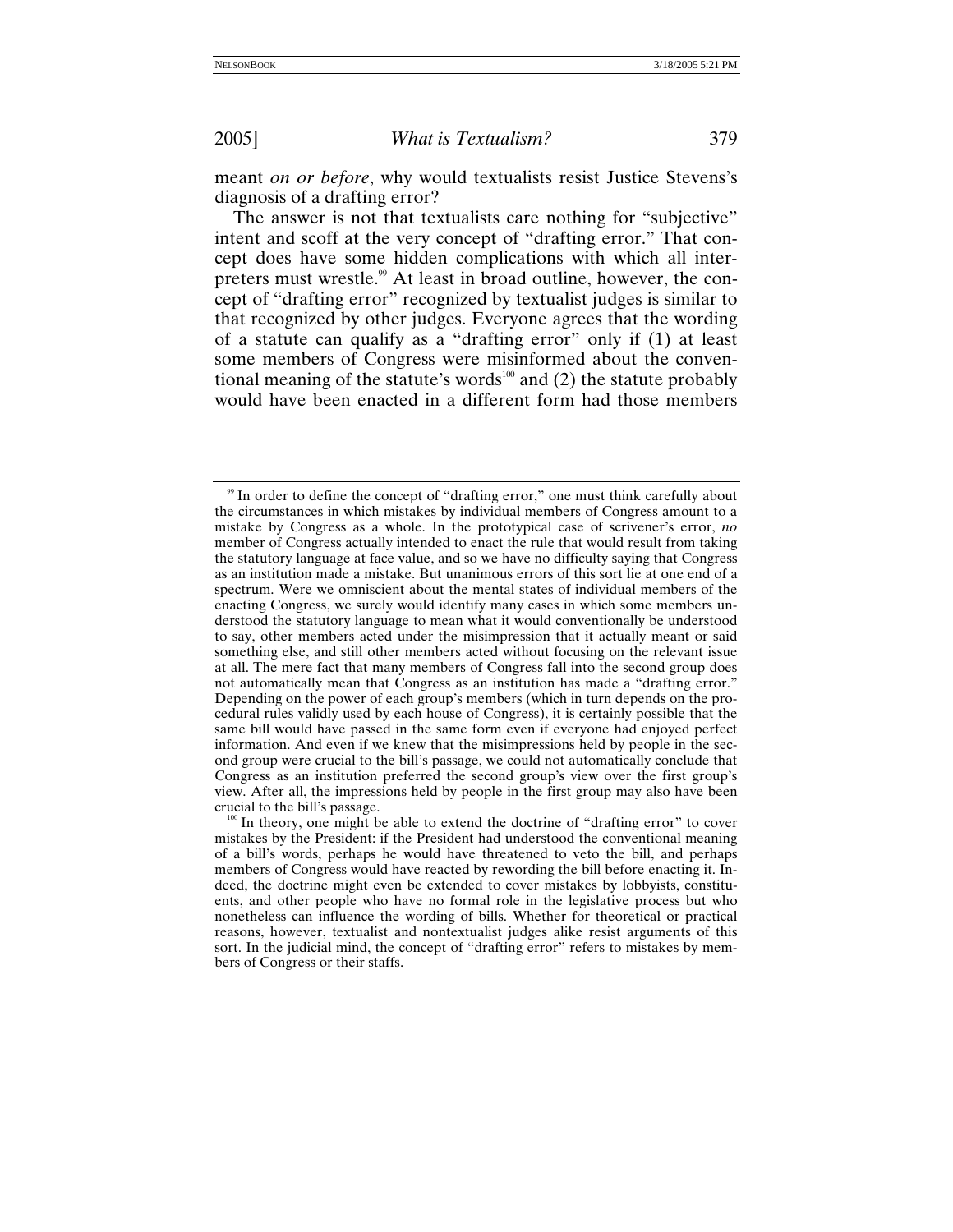understood the conventional meaning of its text. $101$  Everyone also agrees that when these conditions are satisfied, mistakes by individual members of Congress can sometimes add up to mistakes by the institution as a whole.<sup>102</sup> No less than intentionalists, then, textualist judges acknowledge a concept of "drafting error" that refers to the actual intent of individual legislators. $103$ 

It is in the practical application of this concept that textualists and intentionalists really part company. Before they will reinterpret a statutory text on the ground that it reflects a drafting error, textualist judges insist on a very high degree of certainty that Congress as an institution did indeed make a mistake. Justice Scalia, for instance, restricts the doctrine of "scrivener's error" to cases in which the legislature "obviously" misspoke, $104$  and the leading academic proponent of textualism likewise suggests that the mere "possibility" that members of Congress really meant what the statute seems to say should be enough to defeat claims of drafting error[.105](#page-33-4) When judges simply think it *more likely than not* that mem-

<span id="page-33-4"></span>

<span id="page-33-0"></span><sup>&</sup>lt;sup>101</sup> Claims of "drafting error" generally assert that a majority coalition sufficient to enact a statute did exist, but that the bill that was enacted would have been drafted differently (or would have been successfully amended during the legislative process) if members of the coalition had correctly understood the conventional meaning of the words that they were using. This feature of the concept of "drafting error" is not inevitable. One can certainly imagine arguments that a particular statute should be interpreted to have no effect—to mean nothing at all—on the ground that no statute would have passed if members of Congress had correctly understood the conventional meaning of the words that they were considering. In practice, however, the concept of "drafting error" is not put to this use; as a doctrine of statutory interpretation, it pre-

<span id="page-33-2"></span><span id="page-33-1"></span> $\frac{102}{103}$  See supra note 27.  $\frac{1}{103}$  To make this point crystal clear, both Justice Scalia and Judge Easterbrook would let judges consult internal legislative history before determining that Congress made a mistake. See, e.g., Green v. Bock Laundry Mach. Co., 490 U.S. 504, 527 (1989) (Scalia, J., concurring in the judgment) (indicating that if courts suspect that a statute reflects a drafting error, it is "entirely appropriate" for them to consult committee reports and floor statements to determine whether members of Congress really meant what they said); Scattered Corp. v. Chi. Stock Exch., 98 F.3d 1004, 1006 (7th Cir. 1996) (Easterbrook, J.) (suggesting that courts can properly consult legislative history, including floor statements, in order to decide whether "through some technical error cross-<br>references... were garbled" in a statute).

<span id="page-33-3"></span> $104$  Scalia, supra note 2, at 20–21; see also United States v. X-Citement Video, 513 U.S. 64, 82 (1994) (Scalia, J., dissenting) ("[T]he *sine qua non* of any 'scrivener's error' doctrine, it seems to me, is that the meaning genuinely intended but inadequately expressed must be absolutely clear . . . ."). 105 Manning, supra note 23, at 2424–29.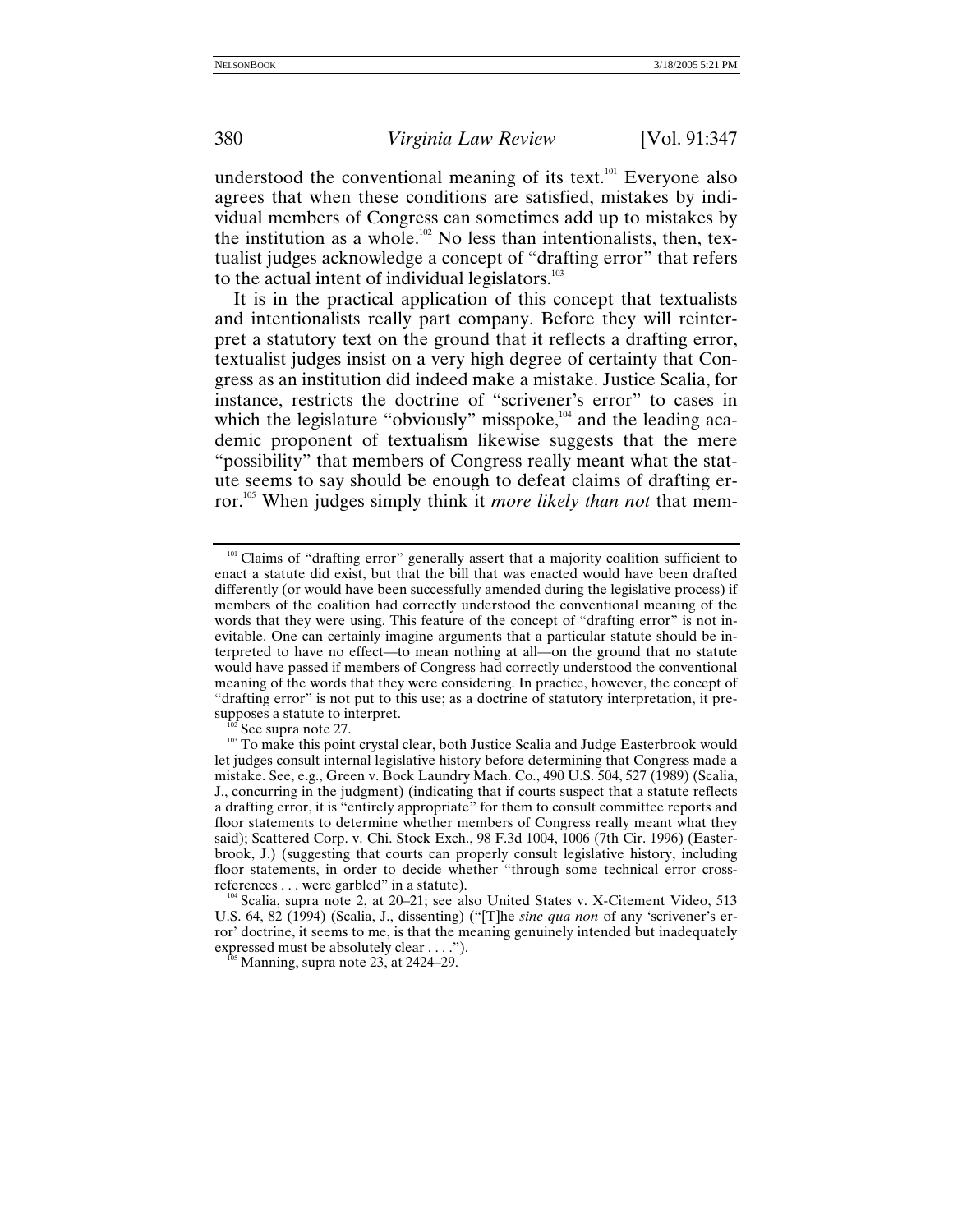bers of Congress misunderstood the statutory language and that the statute would have been enacted in a different form but for this misunderstanding, the typical textualist will resist the diagnosis of "drafting error."

Professor Schauer has already discussed the logic that might produce such a strong presumption against second-guessing what statutory texts seem to say. As he emphasizes, any test for drafting errors risks mistakes of two different sorts—"false positives" (in which the test is triggered even though an omniscient observer would say that the relevant statute does not satisfy our definition of "drafting error") and "false negatives" (in which the test is *not* triggered even though an omniscient observer would know that the statute *does* meet our definition of "drafting error"). A relatively conservative test—for instance, one triggered only when courts believe that no member of Congress could possibly have intended to enact the directive that conventional understandings of the statutory language would produce—risks generating many false negatives. But a test that is easier to satisfy will reduce false negatives only at the cost of increasing false positives.<sup>106</sup>

Even if one is trying to give effect to the actual intent of the enacting Congress (subject to the constraints discussed above), there will come a point at which this tradeoff is not worth making: further liberalization of the test for drafting errors will produce more than one false positive for each false negative that it eliminates. The more one distrusts the ad hoc judgments that tests for drafting errors necessitate, the sooner one will expect that point to be reached, and the more conservative one's favored test will be. In particular, one might adopt the position advocated by modern textualists: judges should have leeway to identify and correct "drafting errors" only in what they consider to be very clear cases.<sup>107</sup>

Expectations about how members of Congress will react to such a test might fortify this conclusion. Although Congress is not per-

<span id="page-34-0"></span><sup>&</sup>lt;sup>106</sup> See Schauer, supra note 91, at 730; see also Schauer, supra note 83, at 135–65 (elaborating upon this sort of argument).<br><sup>107</sup> See supra notes 104–105; cf. Schauer, supra note 91, at 730 ("[T]he result in

<span id="page-34-1"></span>*Locke* is premised on the controversial but not implausible supposition that interpreters empowered to set aside plain language in the service of intent-negating absurdity would be so over-inclined to place cases in this category as to outweigh in expected harm the harm that would come from prohibiting them from placing *any* cases in this category.").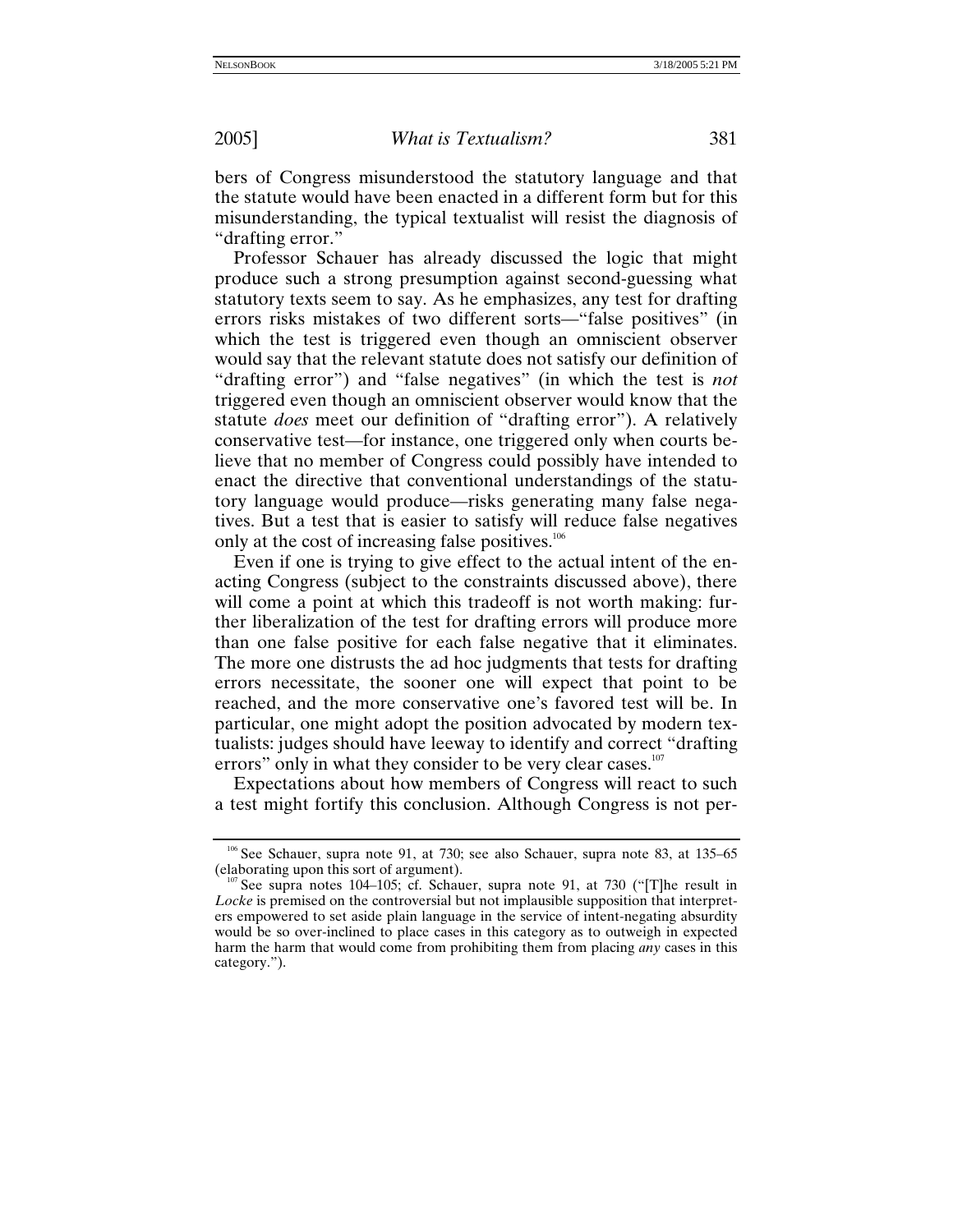fectly responsive to doctrines of statutory interpretation, the courts' reluctance to identify and correct "drafting errors" may encourage members of Congress or their staffs to spend more time proofreading and poring over each individual bill. For the bills that get passed, the ultimate result of a conservative test that encourages Congress to be careful might be a significant reduction in false positives without much increase in false negatives.<sup>108</sup>

Both of these arguments for a conservative approach to "drafting error" obviously rely on highly contestable assumptions. But while neither argument is plainly correct, the important point is that both arguments will appeal most to people who are relatively sympathetic to rules. After all, such people are more likely than other interpreters to worry about errors in the application of tests that require case-by-case exercises of judgment, and to expect the advance notice associated with more rule-like approaches to promote successful communication between Congress and the courts.

The textualists' cautious approach to "drafting errors" obviously is not the purest possible sort of rule; rather than categorically excluding any arguments about such errors, textualist judges do ac-

<span id="page-35-0"></span><sup>&</sup>lt;sup>108</sup> A numerical example helps illustrate what the textualists may have in mind. Suppose that for every hundred statutes now enacted by Congress, an omniscient observer would identify three that meet our definition of "drafting error." A "liberal" test for identifying those errors might catch two of the three (producing only one false negative), but might mistakenly diagnose three other supposed errors too (producing three false positives). The "conservative" test, by contrast, might diagnose no errors of any sort, producing three false negatives but no false positives. Even without any feedback effects, the conservative test has generated fewer total errors (false negatives plus false positives). What is more, if the fact that some prominent judges embrace the conservative test encourages Congress to be more careful, then the next hundred statutes might contain only two genuine drafting errors; even if the conservative test again misses both, it will produce only two false negatives.

This extra reduction in errors admittedly comes at the cost of making the legislative process more time-consuming for each statute, which may reduce the quantity of legislation that Congress enacts. See Farber & Frickey, supra note 19, at 92–93. But people with libertarian leanings may not be particularly troubled by that result. Indeed, Judge Easterbrook has suggested that transaction costs in the legislative process are affirmatively desirable; the cumbersome nature of that process is one of the checks on Congress's power, and it forces members of Congress to set priorities rather than legislating to their hearts' content on every subject that they might want to address. See Easterbrook, supra note 5, at 548–49. Although Judge Easterbrook's argument obviously does not help us identify the optimal level of transaction costs in the legislative process, it does caution against the uncritical assumption that transaction costs are automatically bad.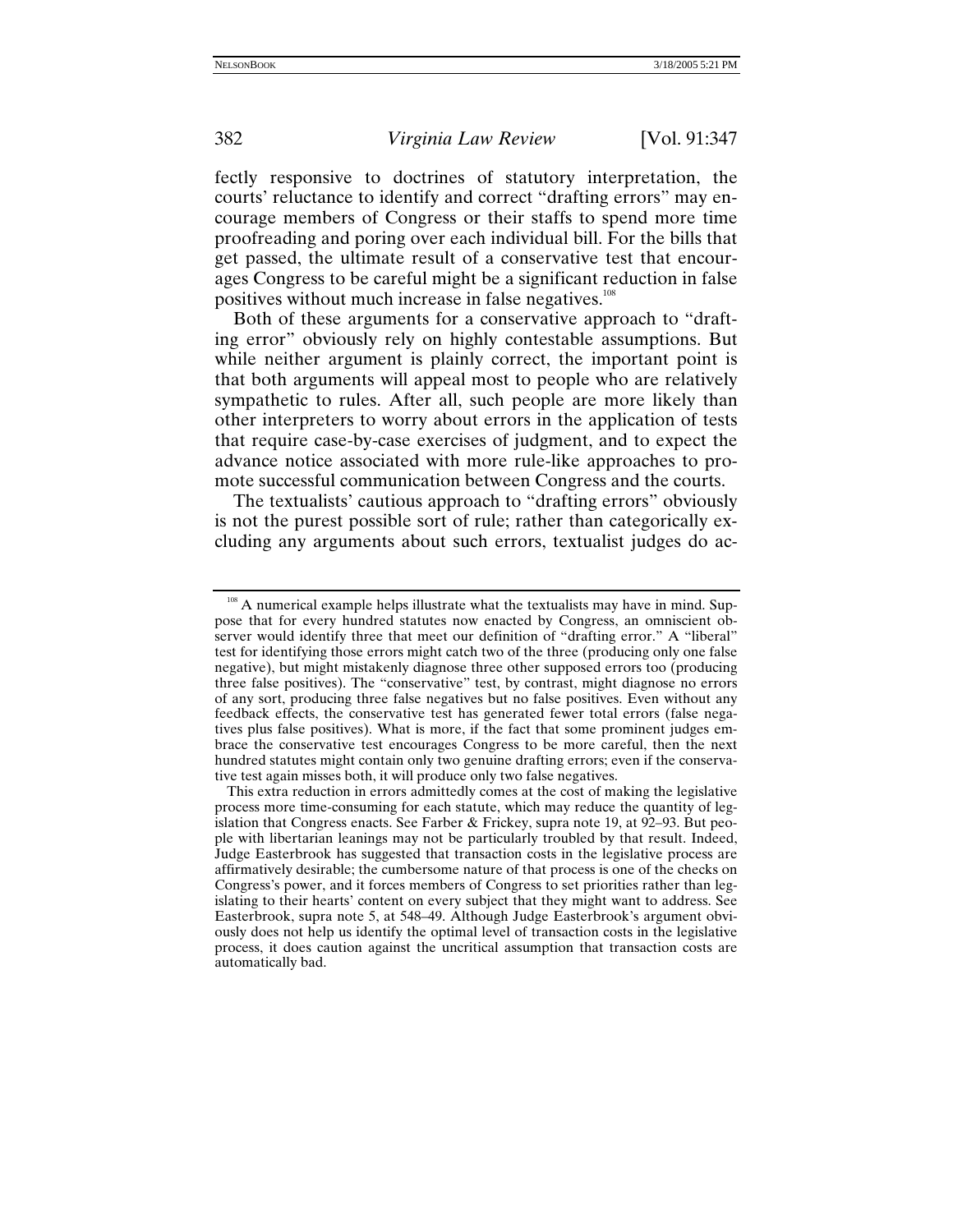knowledge the possibility that an evaluation of all the permissible evidence will persuade them that Congress really did make a mistake of the sort that they should correct. But because a very high burden of persuasion must be met before that evaluation matters, their approach is *more* rule-like than the looser approach favored by intentionalists.<sup>109</sup> Thus, the textualists' reluctance to diagnose "drafting errors" is another manifestation of their relative affinity for rule-like principles of interpretation.

## *3. Textualists' Use of Canons Reflecting Likely Intent*

The same can be said of textualists' willingness to use formal canons of construction[.110](#page-36-1) Subject to a few qualifications discussed below, textualists use those canons to get at much the same thing that intentionalists seek: both camps are trying to ascertain what the enacting legislature probably meant by its words. Again, though, textualists take a more rule-based approach to that task than intentionalists.

The canons that textualists emphasize fall into two basic categories. Some canons simply reflect broader conventions of language use, common in society at large at the time the statute was enacted. As Justice Scalia puts it, canons like *noscitur a sociis* (telling interpreters to understand particular terms in light of the words that accompany them in the statute) and *expressio unius est exclusio alterius* (telling interpreters to be alert to the possibility of negative implications) are "commonsensical"; they reflect ordinary principles that laymen as well as lawyers use to interpret communications.<sup>111</sup>

It requires little argument to link canons of this sort to the likely intent of the enacting legislature. Their usefulness in identifying authors' intent is precisely why the principles underlying these

<span id="page-36-0"></span><sup>&</sup>lt;sup>109</sup> Cf. Schauer, supra note 83, at 109 (discussing the rule-like nature of "rules of thumb," which "elevat[e] the level of confidence necessary for taking action inconsistent with them," and hence serve to entrench the generalizations that they reflect "even when there is reason to believe, short of the elevated level of confidence, that the generalization is inapplicable on this occasion").<br><sup>110</sup> Cf. Eskridge, supra note 3, at 663 (noting that although "the canons have been

<span id="page-36-1"></span>derided by scholars as arbitrary guides to statutory interpretation," Justice Scalia and other "new textualists" have led "a revival of canons that rest upon precepts of grammar and logic, proceduralism, and federalism"). <sup>111</sup> See Scalia, supra note 2, at 25–26.

<span id="page-36-2"></span>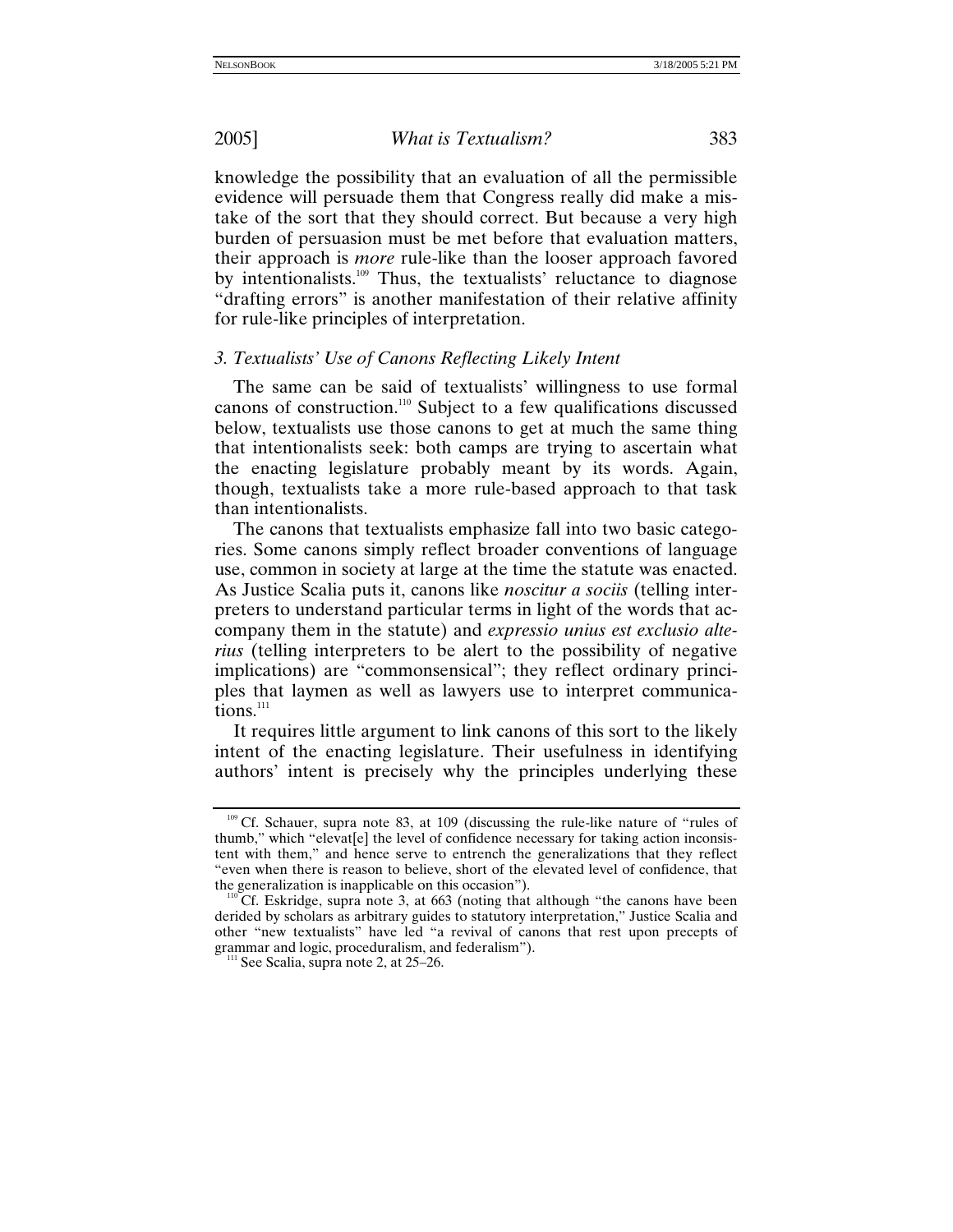canons are widely used in society at large. In ordinary communication, after all, success is measured by whether the people to whom a statement is addressed understand the statement to mean what the declarant intended to convey.[112](#page-37-0) Rules of thumb like *noscitur a sociis* help that happen. An example offered by Justice Scalia—"If you tell me, 'I took the boat out on the bay,' I understand 'bay' to mean one thing; if you tell me, 'I put the saddle on the bay,' I understand it to mean something else"<sup>113</sup>—captures this point well. The obvious reason why the surrounding context sheds light on the meaning of "bay" is that it sheds light on the *intended* meaning of "bay"—on whether the declarant was using the word to refer to a body of water or a horse.<sup>[114](#page-37-2)</sup>

The second category of canons favored by textualists is both more specialized and more interesting. Instead of reflecting linguistic conventions used in society at large, the principles in this second category are used primarily by lawyers; they relate specifically to the interpretation of statutes. What is more, they can lead interpreters to deviate from the conventional meaning that a layman would take the words of a statute to convey. The well-established presumption against reading a statute to operate "retroactively," for instance, often causes courts to infer exceptions to statutory provisions whose words, on their face, appear to cover all pending cases; unless the enacting Congress clearly manifested a contrary intent, laws burdening private rights will be understood to cover only post-enactment conduct.<sup>115</sup>

<span id="page-37-2"></span><span id="page-37-1"></span>

<span id="page-37-0"></span><sup>&</sup>lt;sup>112</sup> See, e.g., Greenawalt, supra note 6, at 95.<br><sup>113</sup> Scalia, supra note 2, at 26.<br><sup>114</sup> See Dworkin, supra note 31, at 117; see also Alexander & Prakash, supra note 21, at 979 (arguing that "context is universally regarded as relevant [to statutory interpretation] only because it is evidence of authorial intent"). 115 See, e.g., Landgraf v. USI Film Prods., 511 U.S. 244 (1994). *Landgraf* concerned

<span id="page-37-3"></span><sup>§ 102</sup> of the Civil Rights Act of 1991, which specified that "[i]n an action brought by a complaining party under section 706 or 717 of the Civil Rights Act of 1964 . . . against a respondent who engaged in unlawful intentional discrimination . . . prohibited under section 703, 704, or 717 of the Act  $\dots$ , the complaining party may recover compensatory and punitive damages" in addition to the remedies that had previously been available (such as back pay). Pub. L. No. 102–166, 105 Stat. 1071, 1072 (codified at 42 U.S.C. § 1981a (2000)). Notwithstanding the seemingly broad language of this provision, the Court held that compensatory damages were not available in all actions that were pending when the statute was enacted, or even in all actions that were brought after the statute was enacted, but only in actions about conduct that occurred after that date. The Court's two textualists, though disagreeing with certain aspects of the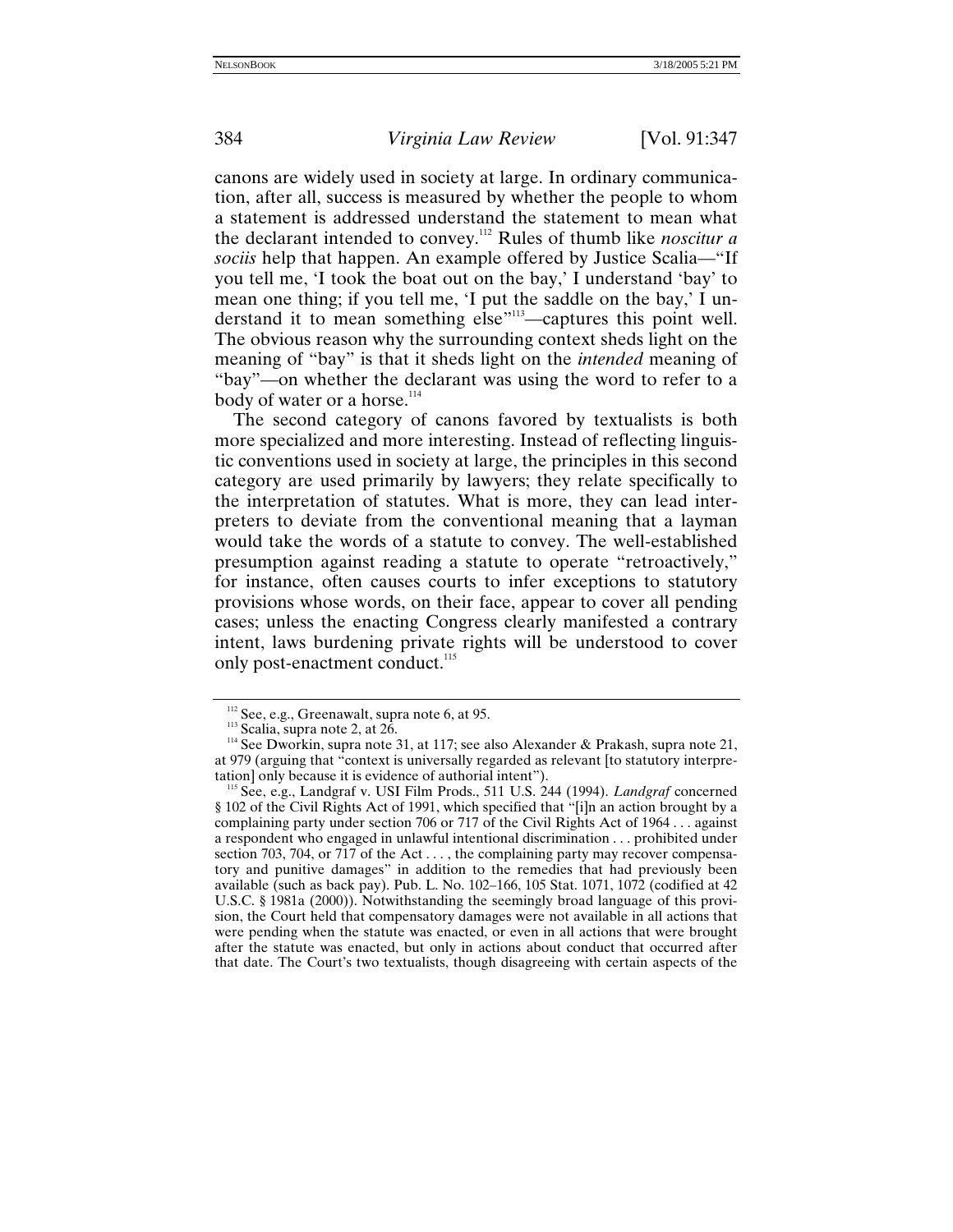Textualists regularly apply background principles of this sort to qualify or supplement the meaning that statutory language might suggest to an ordinary reader.<sup>116</sup> The important question is *why* tex-

 Judge Easterbrook's opinion on the Case of the Speluncean Explorers is to the same effect. In a classic essay from 1949, Professor Lon Fuller considered how judges might apply a seemingly clear statute—"Whoever shall willfully take the life of another shall be punished by death"—to the facts of a hypothetical case in which four explorers killed and ate one of their colleagues in order to survive after a landslide trapped them in a cave. Lon L. Fuller, The Case of the Speluncean Explorers, 62 Harv. L. Rev. 616 (1949). For the fiftieth anniversary of Fuller's essay, Judge Alex Kozinski penned an opinion upholding the defendants' convictions on the ground that "a conscientious judge has no choice but to apply the law as the legislature wrote it." The Case of the Speluncean Explorers: A Fiftieth Anniversary Symposium, 112 Harv. L. Rev. 1834, 1876 (1999) (Kozinski, J.). Judge Easterbrook, however, argued that the language of the statute had to be understood in light of its "historical and governmental contexts" and that those contexts supplied a relevant background principle: courts seeking to apply criminal statutes of this sort (which do not set forth any "closed list of defenses") are free to consider claims that the defendants' acts were justified for reasons not spelled out in the statute. Id. at 1913–14 (Easterbrook, J.). According to Judge Easterbrook, the principle that courts could entertain such defenses had long been part of "the normal operation of the legal system," and it formed the backdrop against which the legislature wrote new statutes. Indeed, the legislature could write such a simple murder statute (listing no defenses at all) "precisely because it knew that courts entertain claims of justification." Id. at 1914. Applying this background principle, Judge Easterbrook concluded that the language of the murder statute

Court's analysis, reached the same bottom line. See *Landgraf*, 511 U.S. at 286 (Scalia,

<span id="page-38-0"></span> $116$  See, e.g., Young v. United States, 535 U.S. 43, 49–50 (2002) (Scalia, J.) (taking "hornbook law" to establish that statutes of limitations are normally subject to "equitable tolling," and concluding that "Congress must be presumed to draft limitations periods in light of this background principle"); United States v. Mead Corp., 533 U.S. 218, 257 (2001) (Scalia, J., dissenting) (arguing that after *Chevron U.S.A. v. Natural Resources Defense Council*, 467 U.S. 837 (1984), the presumption that Congress intends to give administrative agencies authority to resolve ambiguities in the statutes they administer "operates as a background rule of law against which Congress legislates," so that statutes otherwise silent on this point should be understood as implicitly delegating interpretive authority to the administrative agency); Bennett v. Spear, 520 U.S. 154, 163 (1997) (Scalia, J.) ("Congress legislates against the background of our prudential standing doctrine, which applies unless it is expressly negated."); Stewart Org. v. Ricoh Corp., 487 U.S. 22, 36–37 (1988) (Scalia, J., dissenting) (arguing that 28 U.S.C. § 1404(a) "was enacted against the background that issues of contract, including a contract's validity, are nearly always governed by state law," and urging the majority to take account of that background principle when determining the statute's meaning); see also Manning, supra note 23, at 2393 (acknowledging that "the literal or dictionary definitions of words will often fail to account for settled nuances or background conventions that qualify the literal meaning of language" and observing that modern textualists incorporate those "background conventions" into their approach).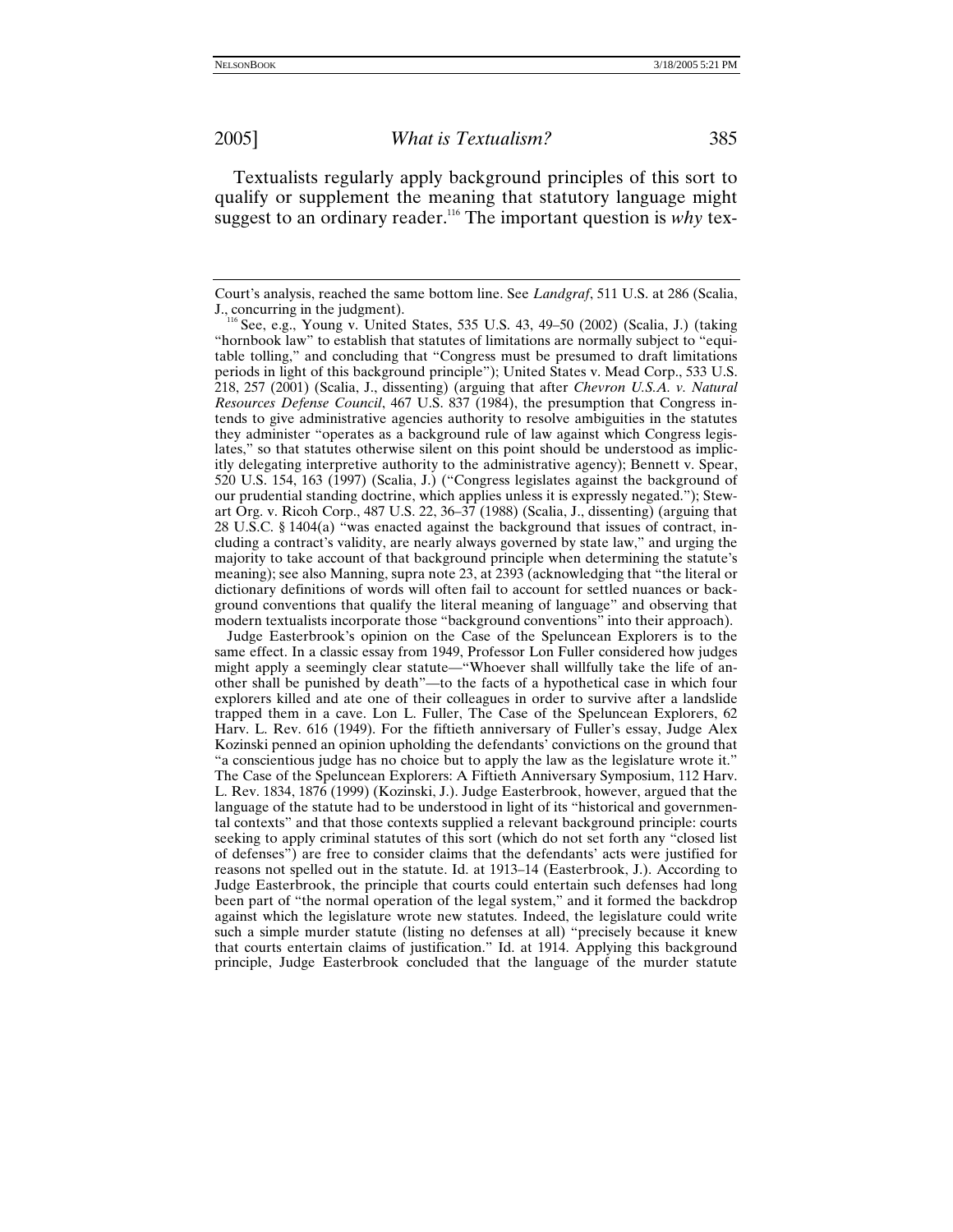tualists accept this sort of deviation from conventional meaning. In what follows, I acknowledge that many textualists themselves seem uncertain of the answer, but I suggest that they instinctively evaluate most canons with reference to the likely intent of the enacting legislature.

## *a. What Makes Canons Canonical?*

Textualists sometimes seem agnostic about the goals behind the canons that they use. Eager to distinguish their approach from "intentionalism," they hesitate to argue that the best test of a canon is whether its use will minimize the gap between what interpreters understand statutes to mean and what members of the enacting legislature intended them to mean. Indeed, some textualists seem attracted to the idea that a canon can form part of the backdrop for legislation even if there is little reason to think that members of the enacting Congress acted in accordance with it. $117$  On that view, if courts and other interpreters were in the habit of using the canon at the time a statute was enacted, then the canon controls the meaning of the words that Congress enacted regardless of the goals that the canon serves and whether or not the canon is a plausible tool for discerning how members of Congress themselves understood the statute. $118$ 

meant something less absolute than a reader unfamiliar with the background principle might assume.<br><sup>117</sup> See, e.g., John Copeland Nagle, Severability, 72 N.C. L. Rev. 203, 256–58 (1987)

<span id="page-39-0"></span><sup>(</sup>appearing to assume that a statute establishing a pro-severability canon would automatically control the meaning of all future statutes that did not explicitly opt out of it); Nicholas Quinn Rosenkranz, Federal Rules of Statutory Interpretation, 115 Harv. L. Rev. 2085, 2118 (2002) (suggesting that if Congress enacts a statute providing that "laws of the United States, including this one, may be repealed only by the words 'Mother, may I?,'" statutes passed by subsequent Congresses should not be recognized as repeals unless they use this form of words). But see Larry Alexander & Saikrishna Prakash, Mother May I? Imposing Mandatory Prospective Rules of Statutory Interpretation, 20 Const. Comment. 97, 98–100 (2003) (criticizing the use of "[a]rtificial rules of interpretation laid down in advance that do not reflect subsequent usages or intentions," and suggesting that the "Mother, may I" canon articulated by one Congress should affect interpretation of statutes passed by a later Congress only if it is reasonable to surmise that members of the later Congress knew about the canon and would have used the "Mother, may I" formulation if they had intended to

<span id="page-39-1"></span>repeal anything).<br><sup>118</sup> Cf. Manning, supra note 76, at 16 n.65 (asserting that "[textualists'] assumptions about *objectified* legislative 'intent' correspond significantly to those of modern posi-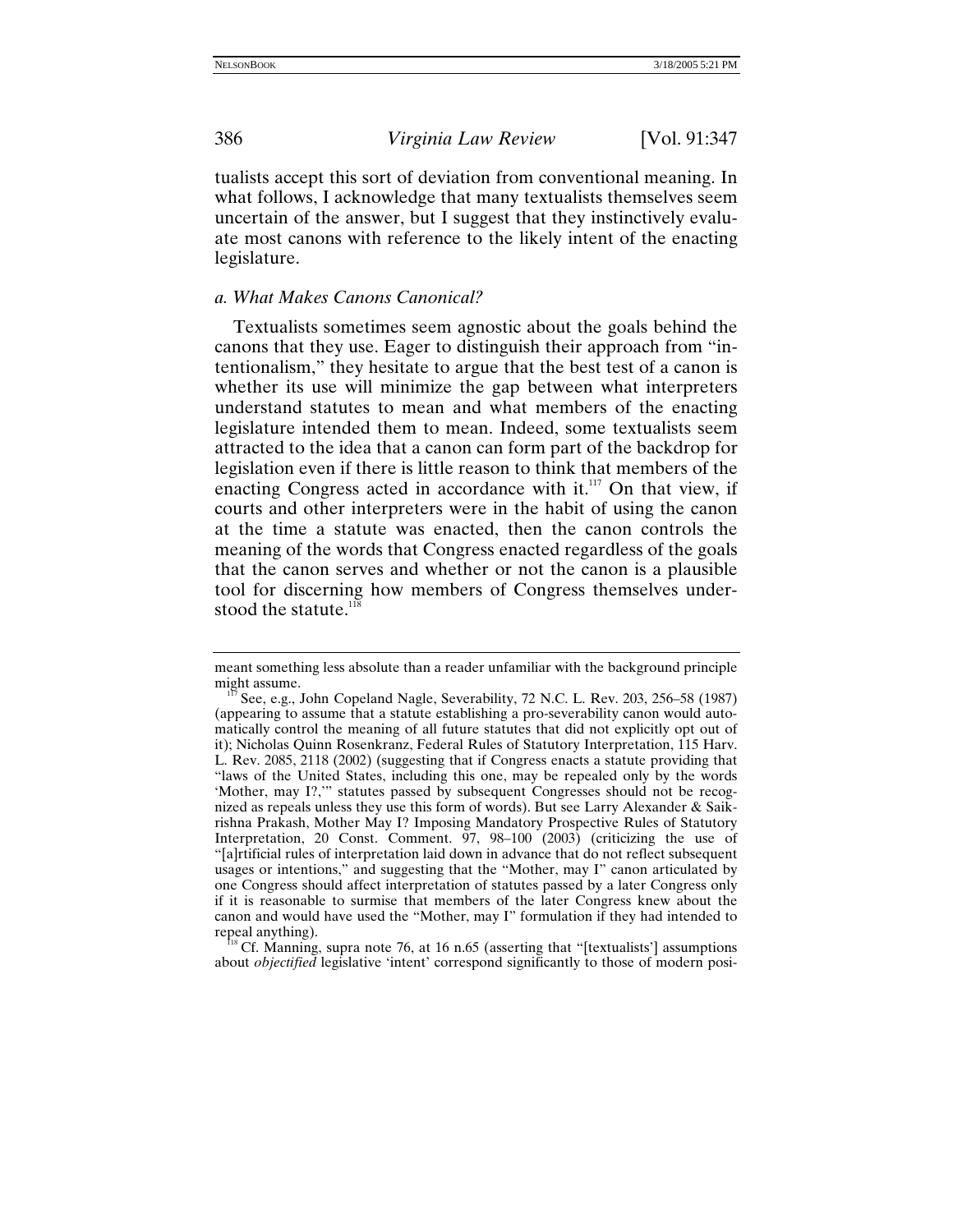In keeping with this view, Justice Scalia has occasionally suggested that some canons should be used by present-day interpreters simply because they have been used by interpreters in the past, without regard to whether their use will help interpreters glean what members of Congress probably intended statutory language to mean. There are at least two major canons that many textualists appear to embrace on this ground. One is the rule of lenity; even though it has no obvious connection to legislative intent,<sup>119</sup> Justice Scalia has said that it "is validated by sheer antiquity."<sup>120</sup> The other is the "canon of avoidance"—the principle that federal statutes should be read to avoid raising constitutional questions, even when those questions might be resolved in favor of the statutes' constitutionality. Unlike the canon telling interpreters to prefer readings that avoid known constitutional defects, the canon telling interpreters to avoid even constitutional *questions* is hard to defend in terms of the enacting legislature's likely intent; at least in modern times, there is no particular reason to presume that members of Congress systematically try to avoid gray areas and to refrain from pushing their power to its limits.<sup>121</sup> Nonetheless, Justice Scalia has

<span id="page-40-1"></span>

tivism"); Manning, supra note 39, at 676 (considering, though rejecting on other grounds, "the positivist claim that . . . legislative history has, by interpretive convention, become part of the background against which Congress enacts legislation, and thus an appropriate set of materials to impute to Congress, regardless of its 'genuine'

<span id="page-40-0"></span>legislative intent").<br><sup>119</sup> See William N. Eskridge, Jr., Norms, Empiricism, and Canons in Statutory Interpretation, 66 U. Chi. L. Rev. 671, 678 (1999) (observing that the rule of lenity probably is a "loose canon"—one not designed to "reflect<sup>[]</sup> legislative preferences"); see also Einer Elhauge, Preference-Eliciting Statutory Default Rules, 102 Colum. L. Rev. 2162, 2193 (2002) ("Even if legislatures were not prone to lean against criminal defendants, a canon that always chose the narrow end of the range of possible meanings would systematically thwart legislative preferences compared to a canon that chose a moderate interpretation or whichever interpretation most likely reflects legislative preferences for that particular statute.").<br><sup>120</sup> Scalia, supra note 2, at 29.<br><sup>121</sup> See, e.g., Frederick Schauer, *Ashwander* Revisited, 1995 Sup. Ct. Rev. 71, 92–93

<span id="page-40-2"></span><sup>(</sup>persuasively debunking "the assumption that members of Congress desire to have the courts resolve doubts in favor of eliminating potential constitutional problems"); see also Einer Elhauge, Preference-Estimating Statutory Default Rules, 102 Colum. L. Rev. 2027, 2054 (2002) (supporting Professor Schauer's view with evidence from state codes of statutory interpretation, and noting that although every state legislature to have addressed the topic "has directed courts to construe statutes to avoid constitutional invalidity," no state legislature has told courts "to avoid constitutional doubts that do not result in actual invalidity").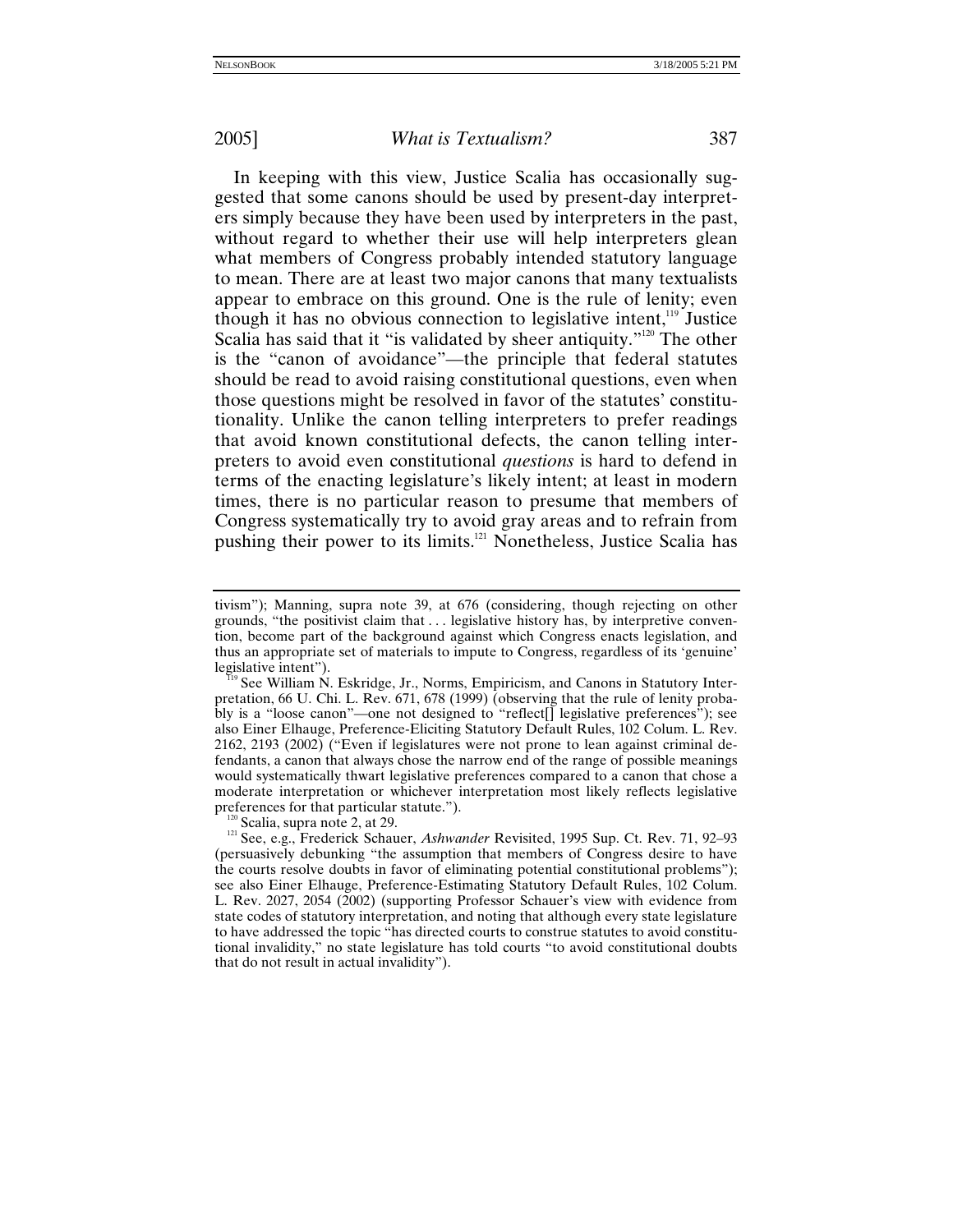embraced the canon,<sup>122</sup> essentially because it *is* a canon: the Court has applied it "'for so long . . . that it is beyond debate.'"<sup>123</sup>

Justice Scalia, however, does not speak for all textualists on this point, $124$  and even he probably does not really believe that established canons should apply without regard to their likely accuracy. Consider, for instance, his various statements about the extent to which the Supreme Court's adoption of a dubious canon ought to affect the Court's understanding of subsequently enacted legislation. Suppose that at Time 1 the Court identifies a new background principle of interpretation. Suppose that contrary to the Court's claims at Time 1, this principle does not really shed light on the intended meaning of statutes enacted before then. At Time 2, however, Congress enacts a new statute. Should textualist judges conclude that Congress enacted this statute against the backdrop of the principle that the Court announced at Time 1?

Justice Scalia sometimes answers "no["125](#page-41-3) and sometimes answers "yes."<sup>126</sup> If statutes mean whatever the Court's established canons say they mean, these divergent answers would be hard to explain. But if one instead thinks of canons as tools designed to get at Congress's likely intent, then the divergence is much easier to rationalize. Even after being announced by the Court, some canons might be relatively poor guides to the likely intent of subsequent Congresses. For instance, a canon that runs counter to ordinary understandings of language, and that does not help members of Congress express technical ideas for which they would otherwise lack a ready vocabulary, might impede rather than assist the transmission of intended meaning; courts might well find it hard to tell whether

<span id="page-41-1"></span>

<span id="page-41-0"></span><sup>&</sup>lt;sup>122</sup> See Manning, supra note 76, at 121 & n.482 (citing cases).<br><sup>123</sup> Almendarez-Torres v. United States, 523 U.S. 224, 250 (1998) (Scalia, J., dissenting) (quoting Edward J. DeBartolo Corp. v. Fla. Gulf Coast Bldg. & Constr. Trades Council, 485 U.S. 568, 575 (1988)). But see Clark v. Martinez, 125 S. Ct. 716, 724–25 (2005) (Scalia, J.) (calling the canon of avoidance "a means of giving effect to congressional intent" and "a tool for choosing between competing plausible interpretations of a statutory text, resting on the reasonable presumption that Congress did not intend the alternative which raises serious constitutional doubts"). 124 See, e.g., Frank H. Easterbrook, Do Liberals and Conservatives Differ in Judicial

<span id="page-41-2"></span>Activism?,  $73$  U. Colo. L. Rev. 1401, 1405–06, 1409 (2002) (attacking the canon of avoidance as "noxious," "wholly illegitimate," and "a misuse of judicial power").

<span id="page-41-4"></span><span id="page-41-3"></span><sup>&</sup>lt;sup>125</sup> See, e.g., Alexander v. Sandoval, 532 U.S. 275, 287–88 (2001).<br><sup>126</sup> See, e.g., United States v. Mead Corp., 533 U.S. 218, 256–57 (2001) (Scalia, J., dissenting).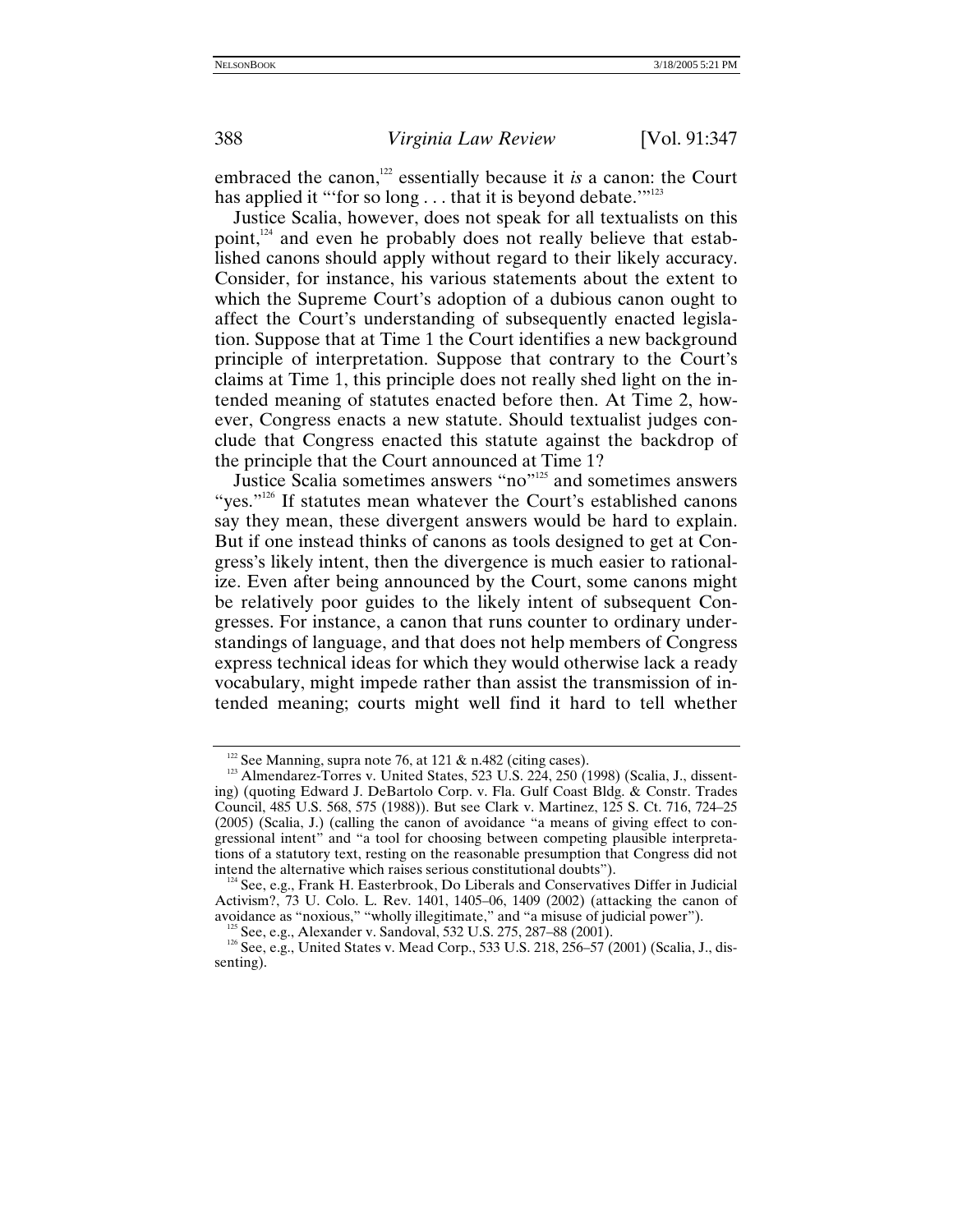members of Congress were legislating in light of the canon or in light of ordinary usage. Canons that are designed to reflect Congress's established practices, but that get those practices wrong, might have much the same effect. Even canons that get Congress's established practices right might lose their validity as times change and members of Congress develop different habits. If one assesses canons by their utility in discerning the likely intent of members of the enacting legislature, then one can easily understand why textualists do not automatically accept whatever canons the Supreme Court has articulated in the past. $127$ 

### *b. The Link Between Specialized Canons and Likely Intent*

This criterion for assessing canons fits naturally with most of the specialized canons that textualists use. To a large extent, those canons can be seen as entrenched generalizations about the likely intent of the enacting legislature.

<span id="page-42-0"></span> $127$  In view of their affinity for rules, of course, some textualists might doubt the ability of judges to distinguish accurately between established canons that remain useful in the search for legislative intent and those that do not. Rather than requiring interpreters to draw this distinction, textualists could take an even more rule-like approach to the use of canons: they could assert that interpreters *should* automatically accept whatever canons the Supreme Court has articulated in the past, on the theory that interpreters will do more harm than good if they try to distinguish between the established canons that are valid and those that are not.

To the extent that textualists care about the original meaning of a statute, though, some distinction among canons seems inevitable. The Court cannot sensibly have a single set of canons that it applies to all statutes; interpretive conventions change over time, and canons that reflect the linguistic practices or policy preferences of modern Congresses may not be appropriate tools for decoding older statutes enacted when linguistic practices or patterns of thought were different. Cf. Caleb Nelson, Originalism and Interpretive Conventions, 70 U. Chi. L. Rev. 519 (2003) (discussing this issue in the context of constitutional interpretation). Because the cases that reach the Supreme Court in any given Term can implicate statutes of different vintages, moreover, the same Court may well invoke one set of canons to interpret the Judiciary Act of 1789, a somewhat different set of canons to interpret the Sherman Act of 1890, and a third set of canons to interpret the Civil Rights Act of 1964. A wholly self-referential approach, telling future Courts to decode statutes by applying whatever canons the Court was in the habit of using at the time the statutes were enacted, is therefore impossible. To decide which canons govern the interpretation of a particular statute inevitably requires a more fine-grained inquiry, and it seems quite natural for that inquiry to entail at least some consideration of the patterns of speech and legislative behavior that actually prevailed during the era in which Congress enacted the statute.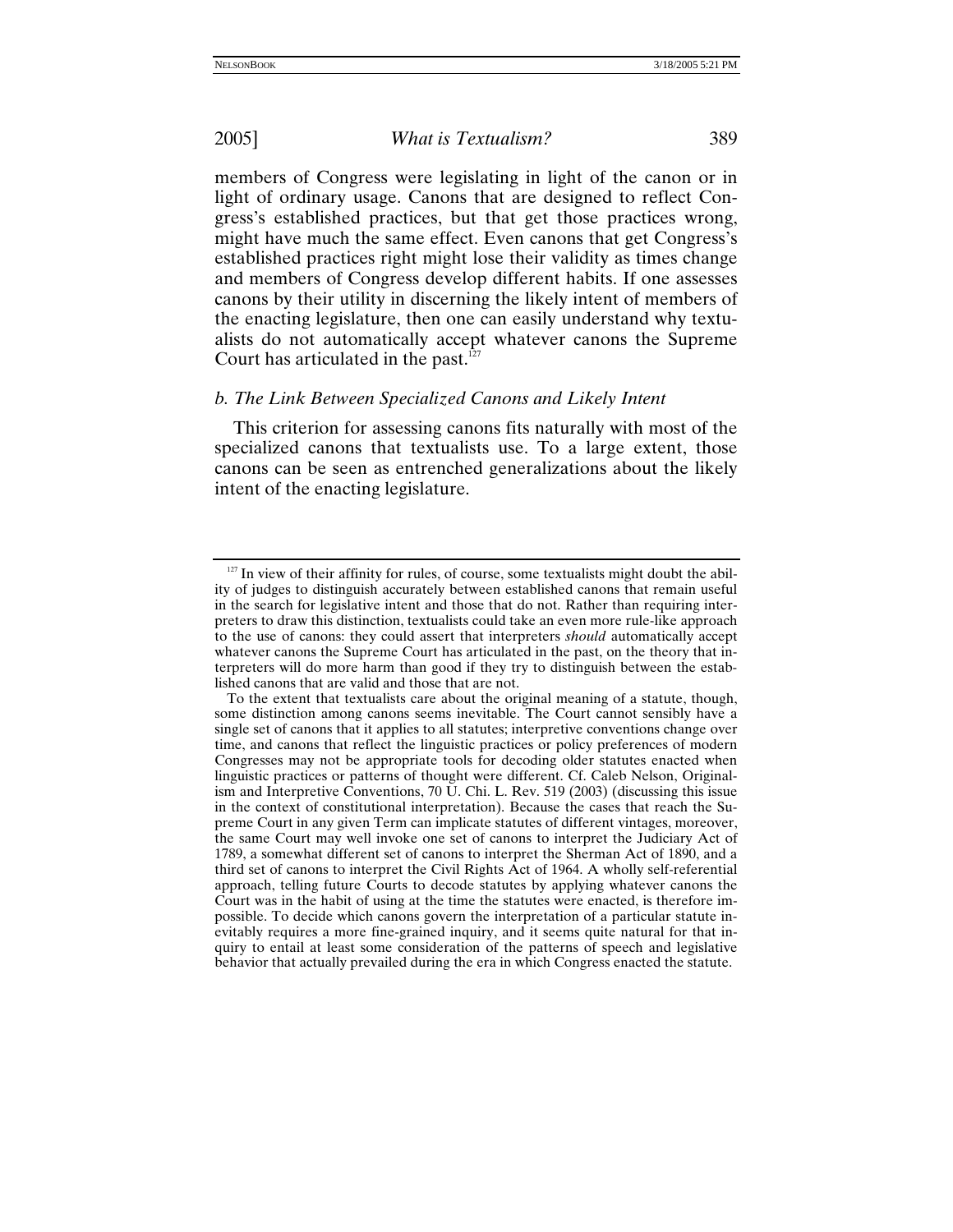Many of the canons used by textualists reflect observations about Congress's own habits. The link between these canons and the intended meaning of statutory language is obvious; unless there is some substantial reason to believe that members of Congress meant to depart from their usual patterns of behavior, interpreters interested in Congress's likely intent would naturally seek guidance from those patterns. This idea helps account for a host of specialized canons, such as the presumption against retroactivity (which arguably rests on the premise that members of Congress rarely mean to establish new substantive rules for past conduct), the presumption against extraterritoriality (which arguably rests on the premise that members of Congress typically intend to regulate only domestic conduct), and the principle that federal statutes should not lightly be read to invade areas that traditionally have been regulated exclusively by the states (which again uses Congress's established patterns to illuminate what might otherwise be ambiguities in federal statutes).<sup>128</sup>

Of course, generalizations of this sort are not universally seen as the best tools for determining what particular statutes were intended to mean. Judges who like standard-based interpretation often criticize textualists for emphasizing canons at the expense of a more holistic approach to identifying the enacting legislature's likely intent.<sup>129</sup> These critics are absolutely correct that reducing Congress's established patterns of behavior to pithy canons is bound to lose some nuances: courts sometimes will apply the presumption against retroactivity even under circumstances in which Congress has not traditionally shied away from retroactive effects

<span id="page-43-0"></span><sup>&</sup>lt;sup>128</sup> Cf. Elhauge, supra note 121, at 2051–56 (discussing how courts might derive canons of this sort).

<span id="page-43-1"></span><sup>&</sup>lt;sup>129</sup> See, e.g., Koons Buick Pontiac GMC v. Nigh, 125 S. Ct. 460, 470 (2004) (Stevens, J., concurring) (lamenting "rote repetition of canons of statutory construction" and asserting that "it is always appropriate to consider all available evidence of Congress' true intent when interpreting its work product"); J.E.M. Ag Supply v. Pioneer Hi-Bred Int'l, 534 U.S. 124, 156 (2001) (Breyer, J., dissenting) (criticizing Justice Thomas's majority opinion and Justice Scalia's concurrence for relying too heavily on the presumption against implied repeals, and urging the Court to approach statutory interpretation "not as if it were a purely logical game, like a Rubik's Cube, but as an effort to divine the human intent that underlies the statute"); Posner, supra note 9, at 805–17 (attacking the canons for being too "mechanical" and for resting on "unrealistic assumptions," and encouraging courts to make case-by-case decisions rather than applying "algorithm[s]").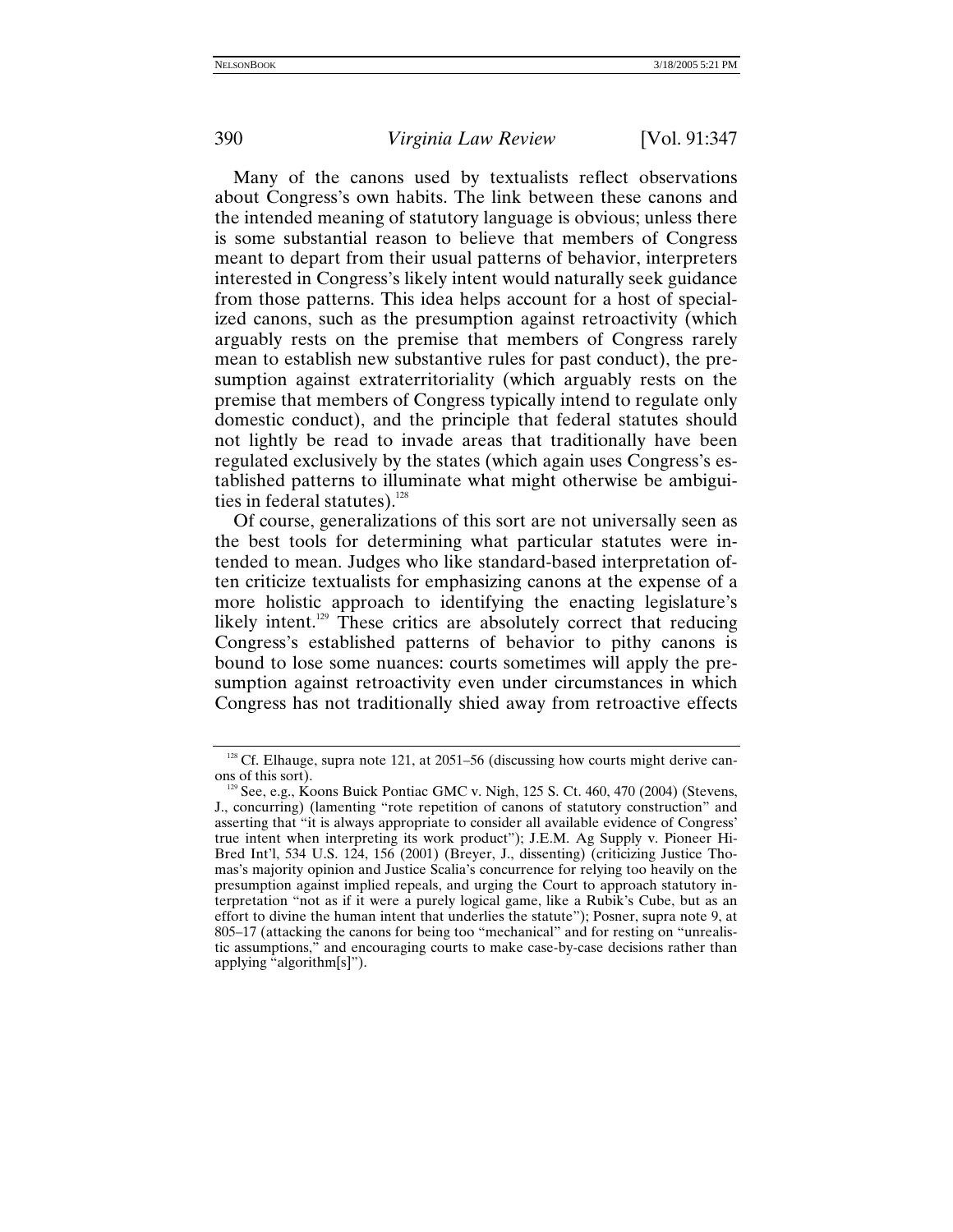or in which the particular Congress that enacted a statute was willing to accept those effects. But the more benefits one sees in having rules, the more one might think this cost worth absorbing. The alternatives—giving less weight to Congress's usual patterns of behavior or encouraging courts to take account of those patterns without articulating specific canons designed to capture what they are—would surely produce errors of their own. The errors caused by refusing the guidance of specific canons might well outnumber the errors generated by the oversimplifications that such canons inevitably make.<sup>130</sup>

At least according to textualists, canons and presumptions can also take advantage of another benefit of "ruleness"—relative predictability. Indeed, some specialized canons help courts discern Congress's likely intent not because they reflect careful study of what Congress does on its own, but simply because members of Congress know that the courts use them. That knowledge, in turn, enables members of Congress to convey their intended meaning in a way that the courts will understand.<sup>131</sup>

Justice Scalia has suggested precisely this defense of his proposed rule that courts should not read federal statutes to establish private causes of action by implication. To be sure, he also defends that approach as a fairly accurate generalization about Congress's established practices; in his view, members of Congress almost always make express provisions for private causes of action that they want to create.<sup>132</sup> In keeping with his predilection for rules, more-

<span id="page-44-0"></span><sup>&</sup>lt;sup>130</sup> Cf. Antonin Scalia, Judicial Deference to Administrative Interpretations of Law, 1989 Duke L.J. 511, 516–17 (conceding that the canon reflected in *Chevron* deference—an "across-the-board presumption" that when a statute administered by a federal agency contains an ambiguity, the enacting Congress meant to give the agency authority to settle upon one of the permissible interpretations in a way that binds courts—may not be "a 100% accurate estimation of . . . congressional intent," but suggesting doubt that courts would reach more accurate results if they proceeded "on a statute-by-statute basis" without any guiding presumption).

<span id="page-44-1"></span>Cf. Elhauge, supra note 121, at  $2173-76$  (noting that by establishing "default rules" for responding to ambiguities, courts can sometimes change how bills are drafted, resulting in wording that clarifies what would otherwise have been an ambi-

<span id="page-44-2"></span>guity).<br><sup>132</sup> See Thompson v. Thompson, 484 U.S. 174, 192 (1988) (Scalia, J., concurring in  $\frac{132}{128}$ the judgment) (deeming it "implausibl[e]" that Congress would rely upon mere implication for "[a] legislative act so significant, and so separable from the remainder of the statute, as the creation of a private right of action").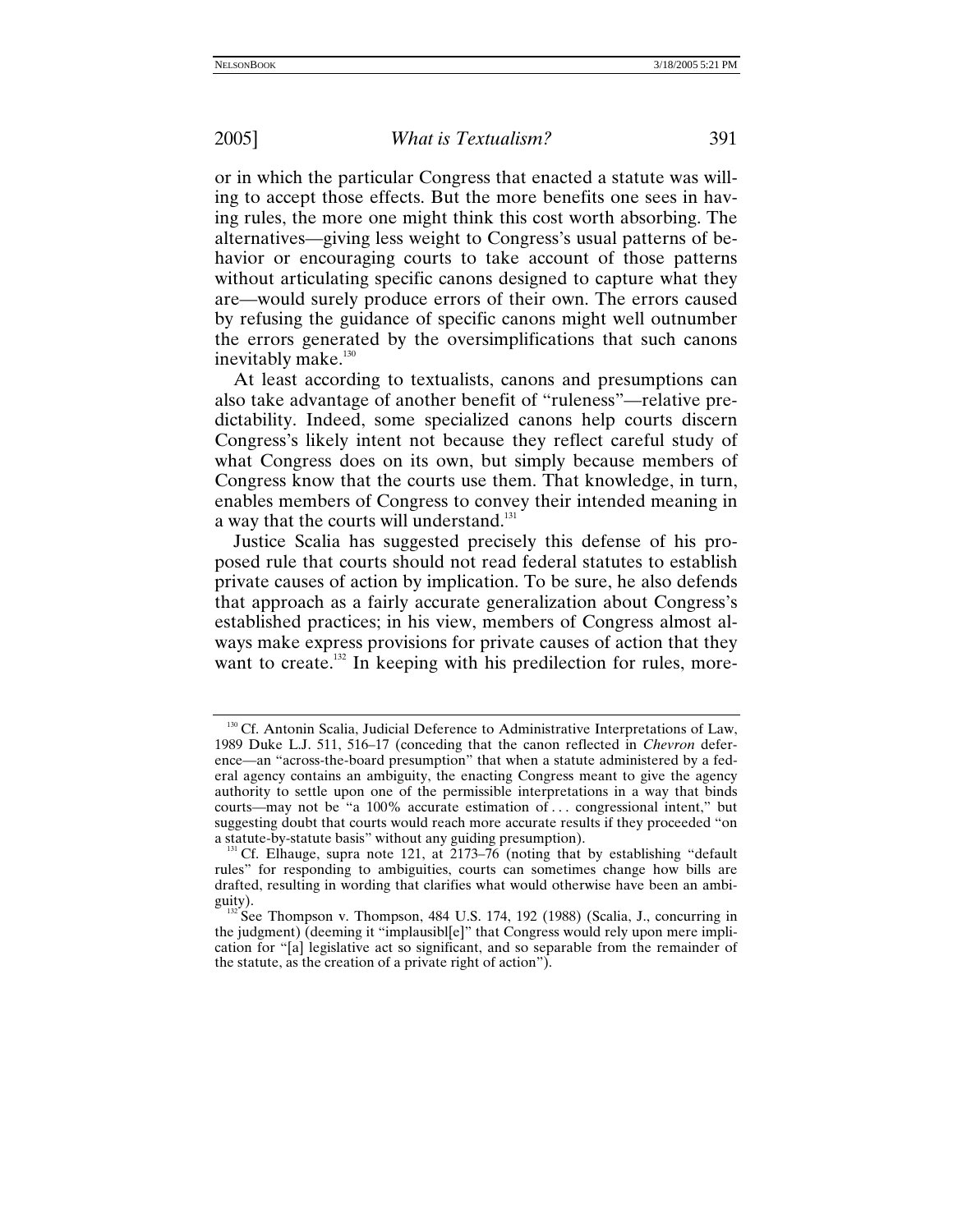over, he suggests that courts are more likely to reflect congressional intent on this point if they *never* infer causes of action than if they try to identify, on a case-by-case basis, the exceptional occasions on which members of Congress really did intend to establish private causes of action by implication.<sup>133</sup> But Justice Scalia adds that if the courts were to embrace his proposed rule against inferring private causes of action, the risk of frustrating "genuine legislative intent" by applying that rule to subsequently enacted statutes "would decrease from its current level of minimal to virtually zero"; the very existence of the rule would lead Congress to provide expressly for private rights of action whenever its members wanted to create such rights. $134}$  In this as in other areas, Justice Scalia suggests that having clear canons of statutory interpretation—even if they initially seem too unrefined to match actual congressional intent—will ultimately help minimize the gap between the courts' interpretations of statutes and the meanings intended by members of Congress.<sup>135</sup>

Justice Scalia goes on to suggest that this argument gives canons that favor rules an edge over canons that favor standards.<sup>136</sup> For reasons described in the margin, this extension of the argument is probably wrong; it is far from obvious that background principles of the sort that Justice Scalia prefers really do help Congress communicate its decisions more effectively than background principles

<span id="page-45-0"></span> $133$  See id. at 191 (Scalia, J., concurring in the judgment) ("It is . . . not beyond imagination that in a particular case Congress may intend to create a private right of action, but chooses to do so by implication. One must wonder, however, whether the good produced by a judicial rule that accommodates this remote possibility is outweighed

<span id="page-45-2"></span><span id="page-45-1"></span>

by its adverse effects.").<br><sup>134</sup> Id. at 192 (Scalia, J., concurring in the judgment).<br><sup>135</sup> See, e.g., Finley v. United States, 490 U.S. 545, 556 (1989) (Scalia, J.) ("What is of paramount importance is that Congress be able to legislate against a background of clear interpretive rules, so that it may know the effect of the language it adopts."); see also Greenawalt, supra note 6, at 209 (sketching out a similar defense of the presumption against extraterritoriality). 136 See *Thompson*, 484 U.S. at 192 (Scalia, J., concurring in the judgment) (asserting

<span id="page-45-3"></span>that "Congress would welcome the certainty" produced by Scalia's proposed approach to implied causes of action and that "conscientious legislators cannot relish the current situation, in which the existence or nonexistence of a private right of action depends upon which of the opposing legislative forces may have guessed right as to the implications the statute will be found to contain").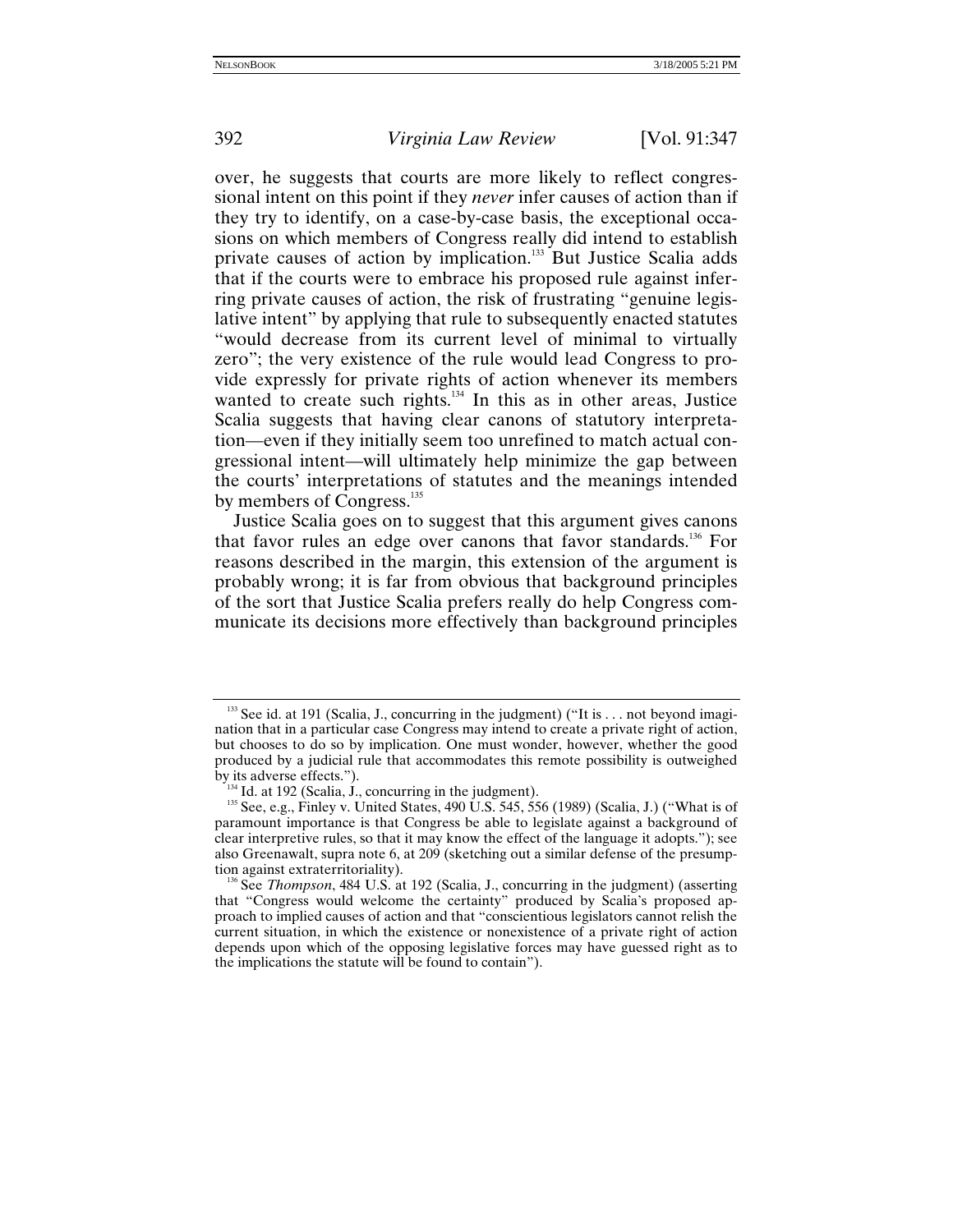of the sort that he criticizes. $137$  But even though the possibility of feedback effects probably does not do much independent work in helping textualists identify the kinds of canons they should support, it does help textualists defend the retention of background rules that might otherwise seem too blunt to reflect accurate estimations of congressional intent.

## *c. The Room for Normative Canons in an Intent-Based Approach*

Some scholars who are neither textualists nor intentionalists, and who do not want the interpretation of statutes forever tied to the meaning intended by the enacting legislature, assert that many of the canons currently used by the Supreme Court "are hard if not impossible to defend" in these terms;<sup>138</sup> instead of being connected to the search for legislative intent, some common canons simply

<span id="page-46-1"></span>

<span id="page-46-0"></span> $137$  Compare two possible background principles that courts could use in determining whether to recognize private causes of action. On Justice Scalia's preferred approach, if a federal regulatory statute fails to specify whether private individuals can bring suit to enforce the duties that it creates, then the statute will be understood *not* to create a private cause of action. On the alternative approach that Justice Scalia criticizes, the same statute would instead be understood as delegating authority to judges to decide whether such a cause of action would serve the statute's underlying purposes. Justice Scalia is absolutely correct that use of this alternative canon would produce less predictable results than use of the canon that Justice Scalia favors. But if members of Congress are concerned about this fact and do not want to delegate the cause-ofaction decision to the courts, they need only enact a provision expressly declaring that the statute does (or does not) create a private cause of action. Thus, Congress can opt out of the approach that Justice Scalia criticizes just as readily as it can opt out of the approach that Justice Scalia favors. Indeed, the opt-out mechanism is the same for both approaches. It is not self-evident that either approach will do a better job than the other at promoting effective communication between Congress and the courts.

This is not to say that interpreters have no basis at all for choosing one approach over the other. Just as normative judgments often influence how interpreters proceed when the intended meaning of a statute is unclear, so too normative judgments can influence the judiciary's choices about whether to establish one background principle or another under circumstances in which neither possibility is more likely than the other to bring judicial decisions into line with congressional intent. Thus, if we believed that Congress should not be encouraged to delegate broad policymaking authority to the courts, we might well favor Justice Scalia's proposed approach to implied causes of action over the alternative described above. Cf. Sunstein, supra note 3, at 470 n.237 (suggesting support for a presumption that "important decisions are to be made by accountable actors").<br><sup>138</sup> Eskridge, supra note 119, at 682.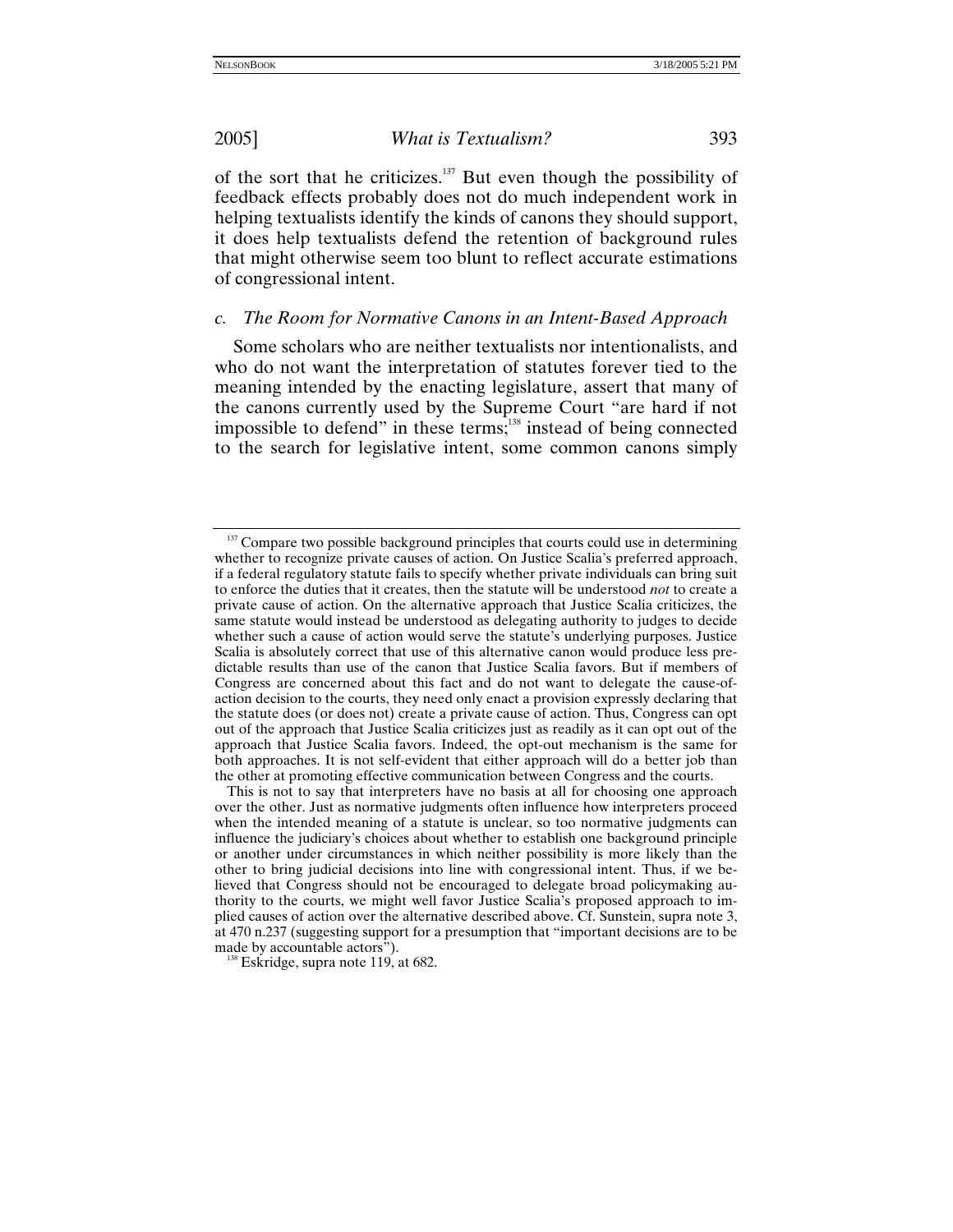"represent value choices by the Court."[139](#page-47-0) To the extent that textualists do indeed embrace canons that are "normative" rather than "descriptive"—canons that are designed to favor certain substantive policies more than to help interpreters discern the enacting legislature's likely intent<sup>140</sup>—my description of textualism as a rulebased approach to determining intended meaning is incomplete.

Still, the fact that "normative" canons do play a role in textualism does not defeat my description. Interpretive tools designed to capture what the enacting legislature probably meant are not magic bullets; although they will provide definitive answers to some questions, they will identify only a range of possible answers to others. Unless interpreters are willing to hold the latter statutes void for vagueness, they need some way to finish the job and to pick from among the possible meanings that their primary interpretive tools have identified. In cases of first impression, one could imagine each individual federal judge making these selections on the basis of personal normative judgments. But supporters of rule-based decisionmaking might prefer the Supreme Court to identify rules designed to exert some systematic influence over those decisions rules that might be informed by the Justices' own normative judgments, by the likely judgments of some other set of decisionmak-

<span id="page-47-0"></span><sup>&</sup>lt;sup>139</sup> William N. Eskridge, Jr., & Philip P. Frickey, Quasi-Constitutional Law: Clear Statement Rules as Constitutional Lawmaking, 45 Vand. L. Rev. 593, 596 (1992). But see David L. Shapiro, Continuity and Change in Statutory Interpretation, 67 N.Y.U. L. Rev. 921, 960 (1992) (suggesting that the most significant canons used by the Supreme Court reflect a preference for continuity that "is in fact a useful guideline in

<span id="page-47-1"></span> $140$  For the distinction between "descriptive canons," which provide guidance about "what the legislature . . . probably meant," and "normative canons," which "direct courts to construe any ambiguity in a particular way in order to further some policy objective," see Stephen F. Ross, Where Have You Gone, Karl Llewellyn? Should Congress Turn Its Lonely Eyes to You?, 45 Vand. L. Rev. 561, 563 (1992). I prefer Professor Ross's formulation to the more standard dichotomy between "textual" canons (which reflect "general notions of English composition or syntax") and "substantive" canons (which reflect "substantive principles or policies drawn from the common law, other statutes, or the Constitution"). See William N. Eskridge, Jr., et al., Cases and Materials on Legislation: Statutes and the Creation of Public Policy 818–19 (3d ed. 2001). These dichotomies are not the same: many "substantive" canons (such as those that reflect Congress's established patterns of behavior) help interpreters discern likely legislative intent, and hence can be seen as "descriptive" rather than "normative."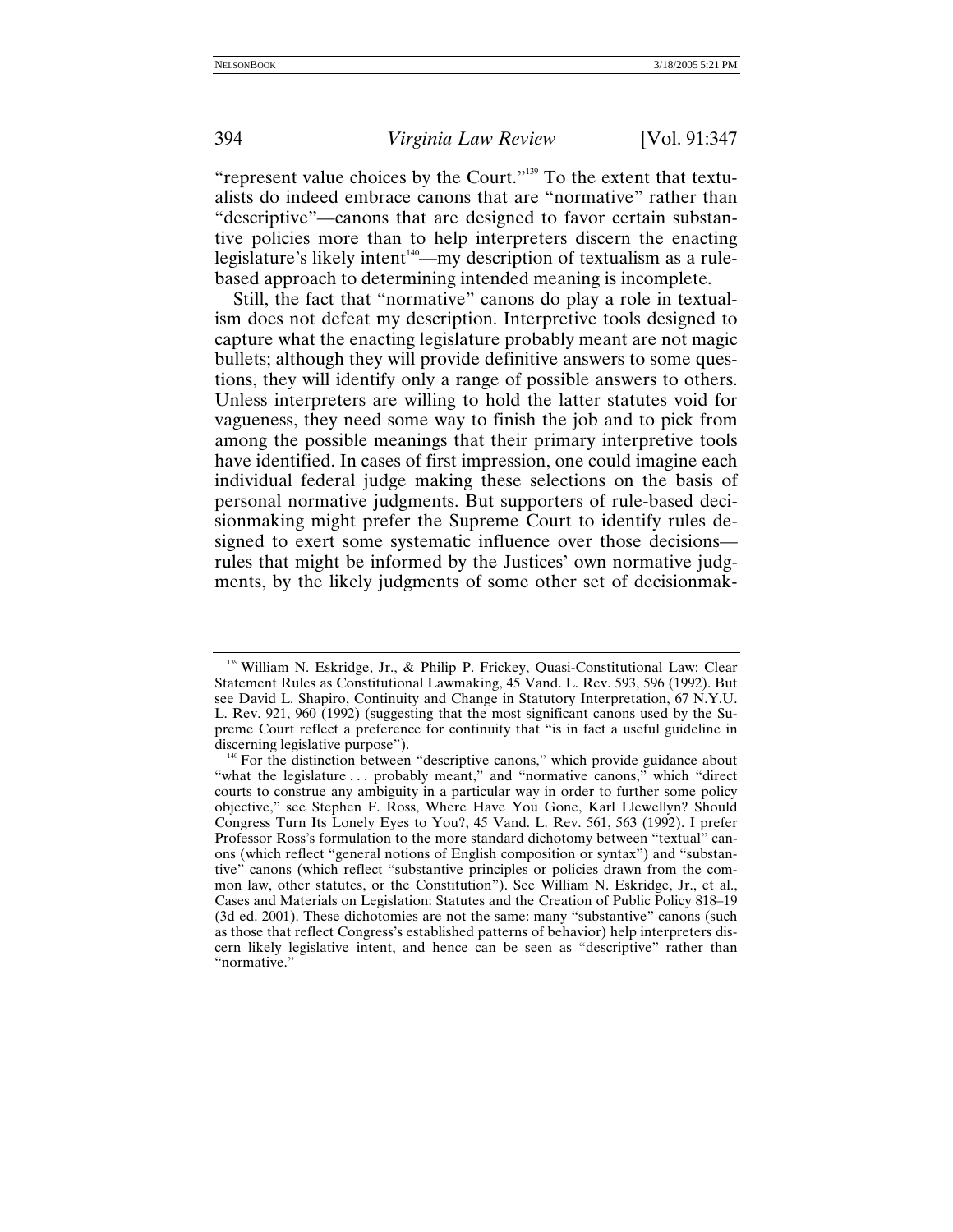ers,<sup>141</sup> or by the judgments reflected in the Constitution or in other aspects of our legal traditions[.142](#page-48-1) In cases of genuine ambiguity (that is, cases in which our primary interpretive tools have simply identified a range of possible meanings, none of which is significantly more likely than the others to reflect the enacting legislature's intent), the textualists' general view of legislative supremacy does not rule out reliance upon normative canons of this sort.<sup>[143](#page-48-2)</sup>

Tellingly, the rule of lenity and the canon of avoidance—the two major canons that we had difficulty explaining on intent-based grounds above—both seem confined to this secondary role; they kick in only after the Court's primary interpretive tools (including all applicable "descriptive" canons) have failed to identify a single best answer. The Court itself says that "[t]he rule of lenity applies only if, 'after seizing everything from which aid can be derived,' . . . we can make 'no more than a guess as to what Congress intended.'"[144](#page-48-3) Likewise, Justice Scalia has indicated that the canon of

<span id="page-48-3"></span> $144$  Reno v. Koray, 515 U.S. 50, 65 (1995) (quoting Smith v. United States, 508 U.S. 223, 239 (1993), and Ladner v. United States, 358 U.S. 169, 178 (1958)); see also Muscarello v. United States, 524 U.S. 125, 138–39 (1998) ("The simple existence of some statutory ambiguity  $\dots$  is not sufficient to warrant application of [the rule of lenity],

<span id="page-48-0"></span> $141$  See, e.g., Elhauge, supra note 121, at 2081–2112 (arguing that when interpreters find a statute unclear on some point, they should seek to resolve the ambiguity in line with the "enactable preferences" of the current legislature).

<span id="page-48-1"></span><sup>&</sup>lt;sup>142</sup> See Eskridge  $\&$  Frickey, supra note 139, at 598–629 (discussing the Supreme Court's use of substantive canons that reflect "constitutional values"); see also Cipollone v. Liggett Group, 505 U.S. 504, 546 (1992) (Scalia, J., concurring in the judgment in part and dissenting in part) ("[O]ur jurisprudence abounds with rules of 'plain statement,' 'clear statement,' and 'narrow construction' designed . . . to ensure that, absent unambiguous evidence of Congress's intent, extraordinary constitutional powers are not invoked, or important constitutional protections eliminated, or seemingly inequitable doctrines applied.").  $143$  Of course, statutory interpretation is not a crisp two-stage process, in which in-

<span id="page-48-2"></span>terpreters first determine the range of meanings that Congress could be thought to have intended and then use a different set of tools to select a single interpretation from within that range. Many well-established canons used by textualists are best viewed as hybrids that serve both functions simultaneously; they derive some of their force from accurately describing Congress's established habits, but they get added weight because of the normative aspirations that they reflect. The presumption against retroactivity, for instance, is partly descriptive, but normative judgments about the unfairness of retroactive legislation probably give it some extra force. Still, as long as those normative judgments do not get so much weight as to trump the canons' descriptive aspirations, the fact that textualists use such canons is entirely consistent with the proposition that textualists care about enforcing the intended meaning of statutes.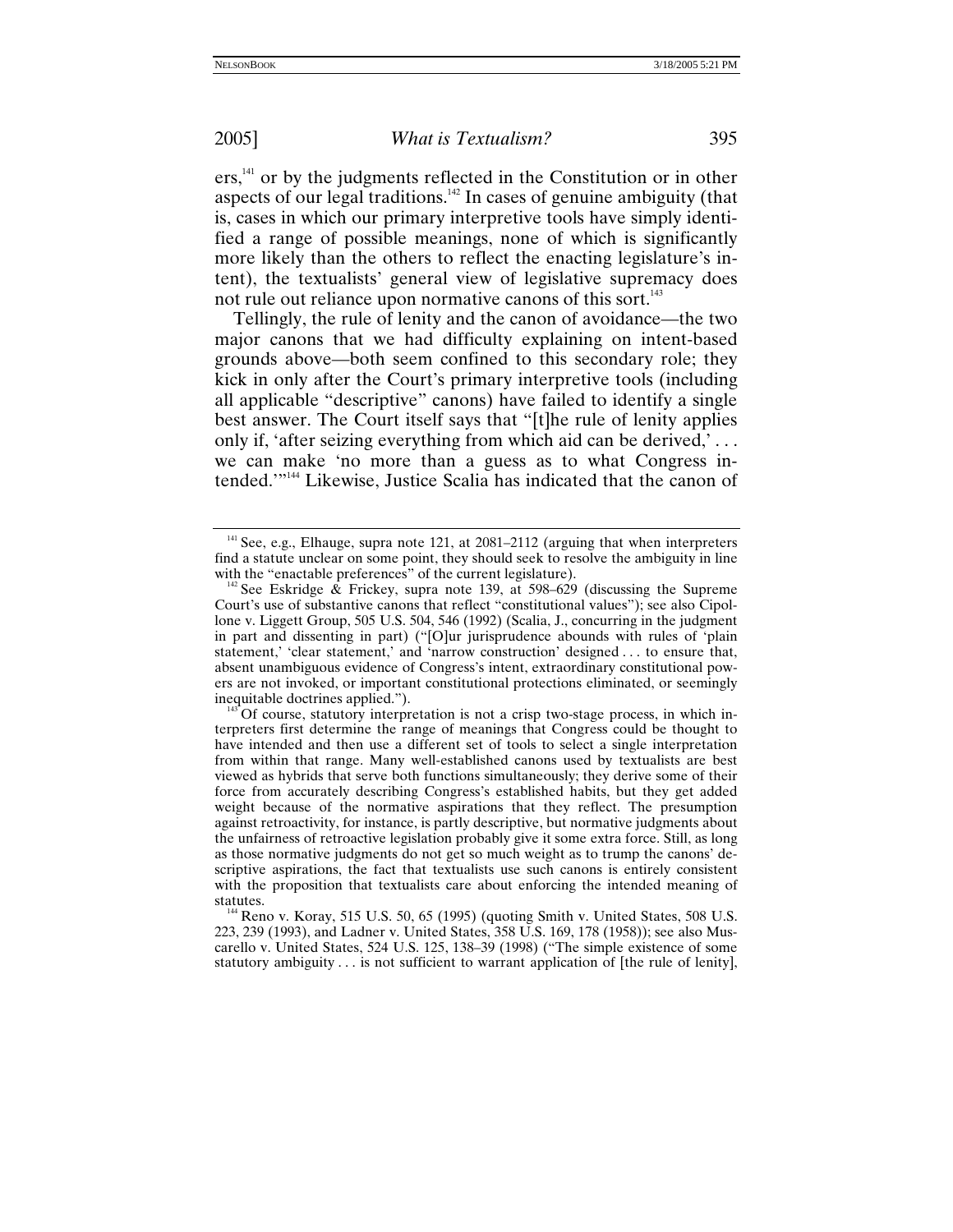avoidance enters the picture only after the Court has used its normal tools of statutory interpretation and has concluded that the statute "is susceptible of two constructions."<sup>145</sup>

This formulation admittedly conceals some difficult questions. A statute plainly "is susceptible of two constructions" when interpreters are in equipoise between the two leading possibilities. But what if one of the possible constructions seems somewhat better than the other? How big a gap must exist between the leading interpretation and the next most likely alternative for the Court to say that the statute permits only one construction?

Questions of this sort call to mind the criterion for *Chevron* deference: when is one construction of a statute so superior to the alternatives that the administering agency has no option but to use it, and how close must the alternatives get in order to become "permissible"? In that context, Justice Scalia has suggested that textualists will tend to confine *Chevron* deference to relatively close cases.[146](#page-49-1) This stance does not automatically imply an answer to the questions flagged above; the trigger for normative canons need not be the same as the trigger for *Chevron* deference (and indeed may vary from canon to canon). Still, many textualists instinctively shy away from giving substantial weight to normative canons, lest they systematically drive statutory interpretation away from the enact-

<span id="page-49-1"></span> $146$  Scalia, supra note 130, at 521 (suggesting that textualists are less likely than other interpreters to find "the triggering requirement for *Chevron* deference"). See generally Thomas W. Merrill, Textualism and the Future of the *Chevron* Doctrine, 72 Wash. U. L.Q. 351 (1994) (discussing possible reasons for this phenomenon).

for most statutes are ambiguous to some degree. . . . To invoke the rule, we must conclude that there is a 'grievous ambiguity or uncertainty in the statute.'" (some internal quotation marks omitted)); United States v. R.L.C., 503 U.S. 291, 311 (1992) (Thomas, J., concurring in part and concurring in the judgment) (noting that "the rule [of lenity] operates only 'at the end of the process' of construction, if ambiguity remains 'even after a court has seize[d] every thing from which aid can be derived'" (citations

<span id="page-49-0"></span><sup>&</sup>lt;sup>145</sup> Pa. Dep't of Corr. v. Yeskey, 524 U.S. 206, 212 (1998) (quoting United States ex rel. Attorney Gen. v. Del. & Hudson Co., 213 U.S. 366, 408 (1909)); see also Whitman v. Am. Trucking Ass'ns, 531 U.S. 457, 471 (2001) (Scalia, J.) ("No matter how severe the constitutional doubt, courts may choose only between reasonably available interpretations of a text."). But cf. Feltner v. Columbia Pictures Television, 523 U.S. 340, 358–59 (1998) (Scalia, J., dissenting) (suggesting that courts should not interpret a federal statute in such a way as to present a constitutional question if an alternative construction is "fairly possible," even if the interpretation that raises the constitu-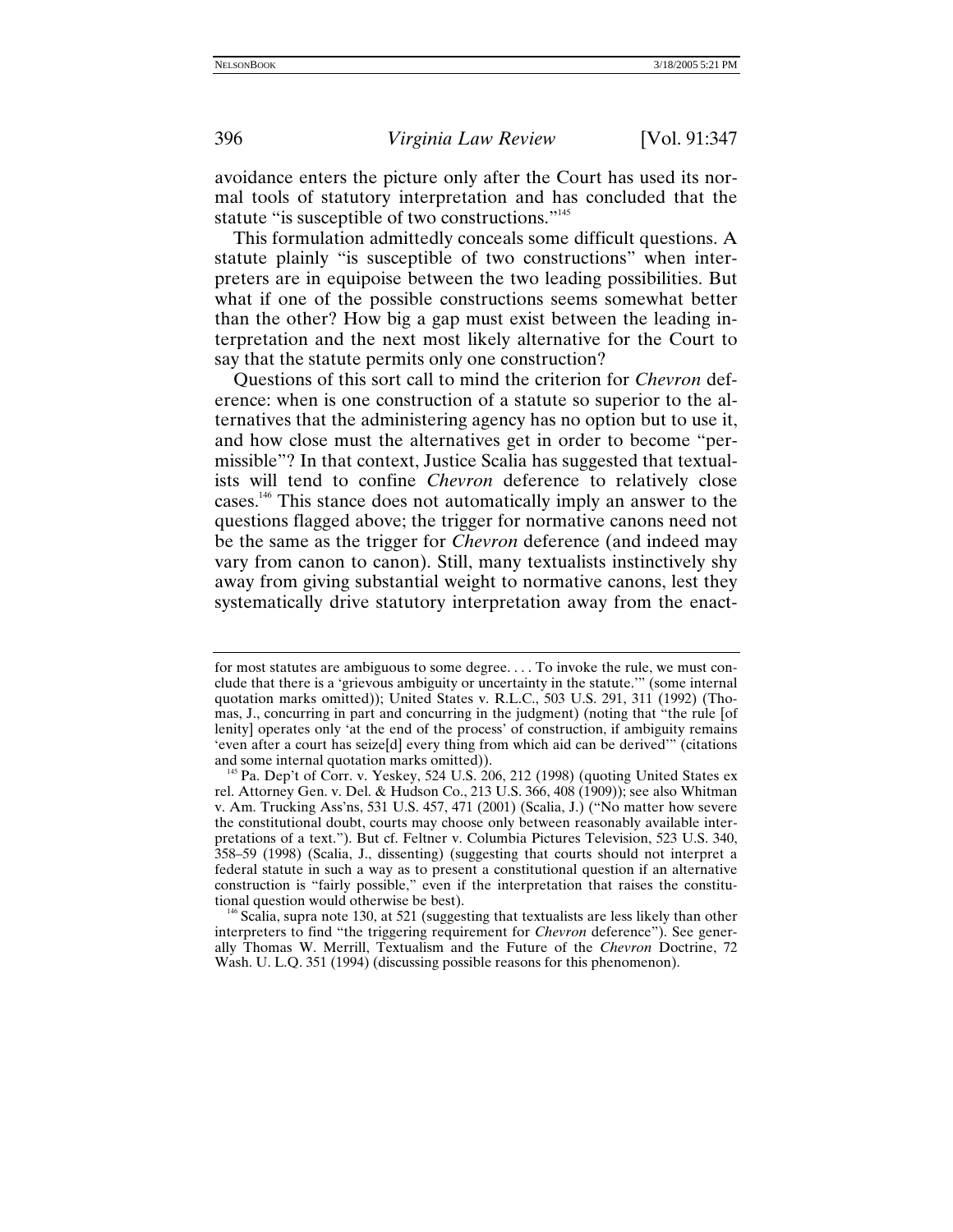ing legislature's likely intent[.147](#page-50-0) Justice Scalia himself explicitly wonders "where the courts get the authority" to disfavor policies that Congress has the power to adopt, and to "interpret the laws that Congress passes to mean less or more than what they fairly say."<sup>[148](#page-50-1)</sup>

As scholars have noted, there are a few areas in which Justice Scalia may stray from this line.<sup> $149$ </sup> Yet even if textualist judges do

<span id="page-50-2"></span><span id="page-50-1"></span><sup>148</sup> Scalia, supra note 2, at 28–29. 149 Most prominently, Justice Scalia will not read federal statutes to abrogate state sovereign immunity unless they do so "with unmistakable clarity." Blatchford v. Native Village of Noatak, 501 U.S. 775, 785 (1991); see also Manning, supra note 147, at 292 n.42 (citing this presumption as a counterexample to Justice Scalia's professed distaste for substantive canons). At times, Justice Scalia has defended the presumption against abrogation of state sovereign immunity as an accurate generalization about congressional intent. See Scalia, supra note 2, at 29 ("[S]ince congressional elimination of state sovereign immunity is such an extraordinary act, one would normally expect it to be explicitly decreed rather than offhandedly implied—so something like a 'clear statement' rule is merely normal interpretation."). But he has also portrayed it as a way of protecting constitutional federalism—a way "'[t]o temper Congress' acknowledged powers of abrogation with due concern for the Eleventh Amendment's role as an essential component of our constitutional structure.'" *Blatchford*, 501 U.S. at 786 (quoting Dellmuth v. Muth, 491 U.S. 223, 227–28 (1989)). Given the strength of the presumption, Professors Eskridge and Frickey plausibly suggest that the Court's normative commitment to federalism has sometimes caused it to diverge from the intended meaning of statutes in this area. See Eskridge & Frickey, supra note 139, at 621–23.

 Someone seeking to defend this result might say that judges are responsible for interpreting the Constitution as well as federal statutes and that it is perfectly appropriate for their principles of statutory interpretation to reflect values derived from the Constitution. But insofar as interpreters are putting those values in opposition to the intended meaning of statutes, this response sits uneasily with textualist theory. If § 5 of the Fourteenth Amendment does indeed give Congress some power to abrogate the states' immunity from private suits, why should Congress have to clear more hurdles to use that power than to regulate interstate commerce or to pass any other statutes that the Constitution authorizes? The fact that the Constitution protects federalism in other ways is no answer; especially for textualists, the *limits* on those protections (including the fact that the Constitution by hypothesis does let Congress expose the states to certain kinds of suits) are no less noteworthy than the protections themselves. Why should the policy behind the Constitution's specific protections of federalism spill over to justify special rules of statutory construction that are nowhere intimated in the Constitution itself? And why should state sovereignty, but not other constitutional values, receive this special protection? See id. at 596–98 (noting the ideological dimensions of the use of substantive canons and observing that "the cur-

<span id="page-50-0"></span><sup>&</sup>lt;sup>147</sup> See, e.g., John F. Manning, Legal Realism and the Canons' Revival, 5 Green Bag 2d 283, 291–92, 294 (2002) (noting that "at least in theory," textualist judges are more receptive to "the traditional linguistic and syntactic canons" than to "canons that openly serve policy rather than communicative objectives").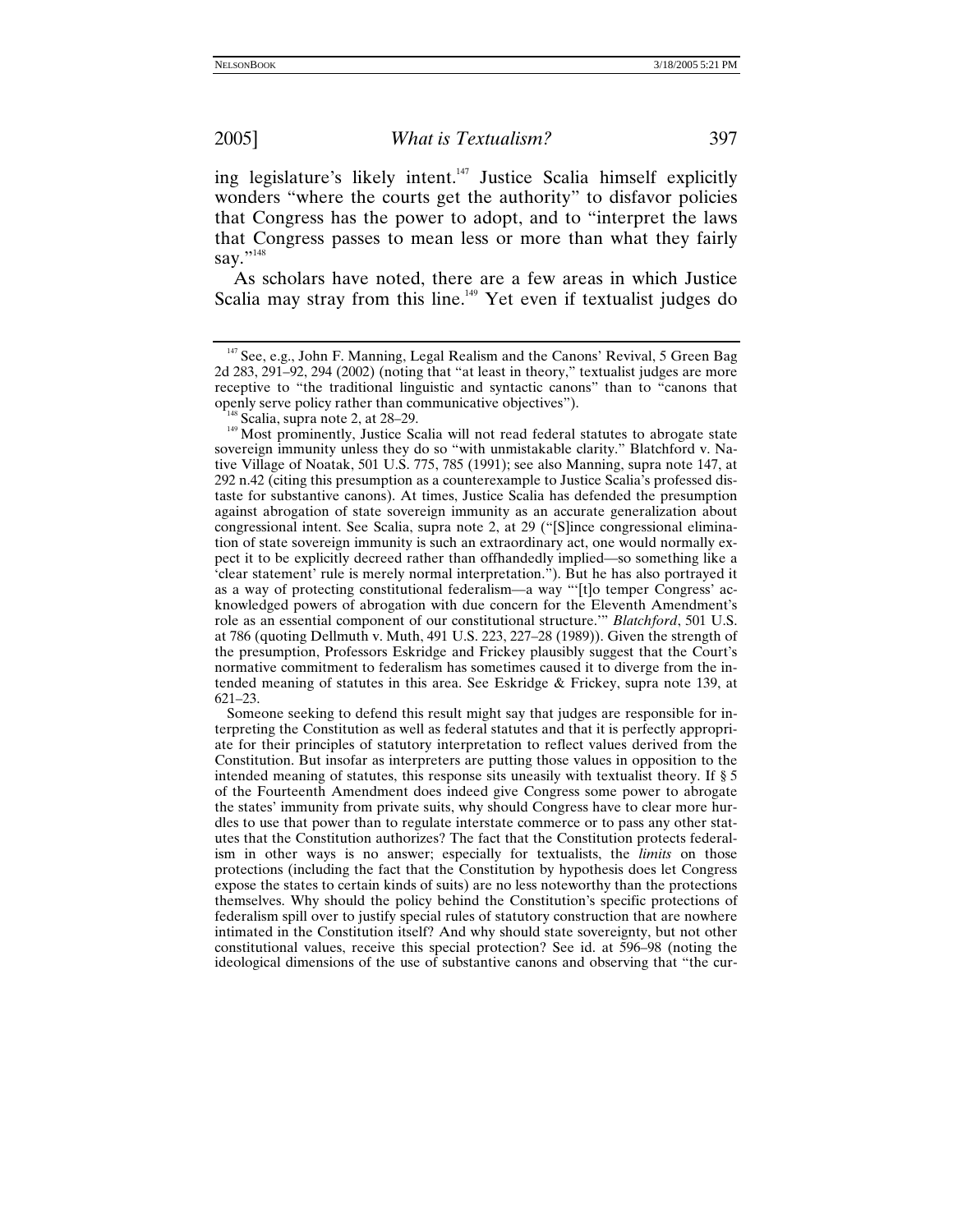sometimes give a few normative canons too much weight, rigorously principled decisionmaking may be too much to expect from any judges. Indeed, part of what drives textualists toward rules in the first place is their skepticism about judges' abilities to apply an underlying justification consistently from case to case. The generalized view of textualism as a rule-based approach to ascertaining the intended meaning of statutes may be subject to some counterexamples, or there may be some situations in which judges whom we think of as textualists deviate from what this generalized view would lead one to predict. As with other generalizations, though, the existence of a few counterexamples should not prompt wholesale repudiation of the generalization itself. To a very large extent, textualism can indeed be understood as a rule-based approach to determining intended meaning.

## *B. Textualists' Receptivity to Rule-Like Directives from Congress*

The typical textualist's affinity for rule-based decisionmaking shows up not only in matters of methodology, but also in substantive results. When it is unclear how rule-like Congress meant a statutory directive to be, intentionalists are more likely than textualists to resolve doubts in favor of standards.

Every time members of Congress and their staffs draft a statute, they must consider not only the mix of objectives that they are trying to achieve, but also whether those objectives will be best accomplished by directives that are more or less rule-like. Thanks to the work of diverse scholars, the principal costs and benefits of formulating legal directives as rules are now familiar.<sup>150</sup> On the "cost" side of the ledger, rules inevitably draw arbitrary lines; they can magnify small differences and overlook big ones. Almost all

rent Court emphasizes a different array of clear statement rules than did the Court in the 1970s"); Mank, supra note 49, at 608 (complaining that "[t]extualist judges have too freely invoked clear-statement rules to protect federalist concerns and have not applied the canons vigorously enough to protect civil liberties").

<span id="page-51-0"></span>For a small sampling of the rich literature on this topic, see, e.g., Schauer, supra note 83; Colin S. Diver, The Optimal Precision of Administrative Rules, 93 Yale L.J. 65 (1983); Isaac Ehrlich & Richard A. Posner, An Economic Analysis of Legal Rulemaking, 3 J. Legal Stud. 257 (1974); Kaplow, supra note 82; Duncan Kennedy, Form and Substance in Private Law Adjudication, 89 Harv. L. Rev. 1685 (1976); Pierre Schlag, Rules and Standards, 33 UCLA L. Rev. 379 (1985); Cass R. Sunstein, Problems with Rules, 83 Cal. L. Rev. 953 (1995).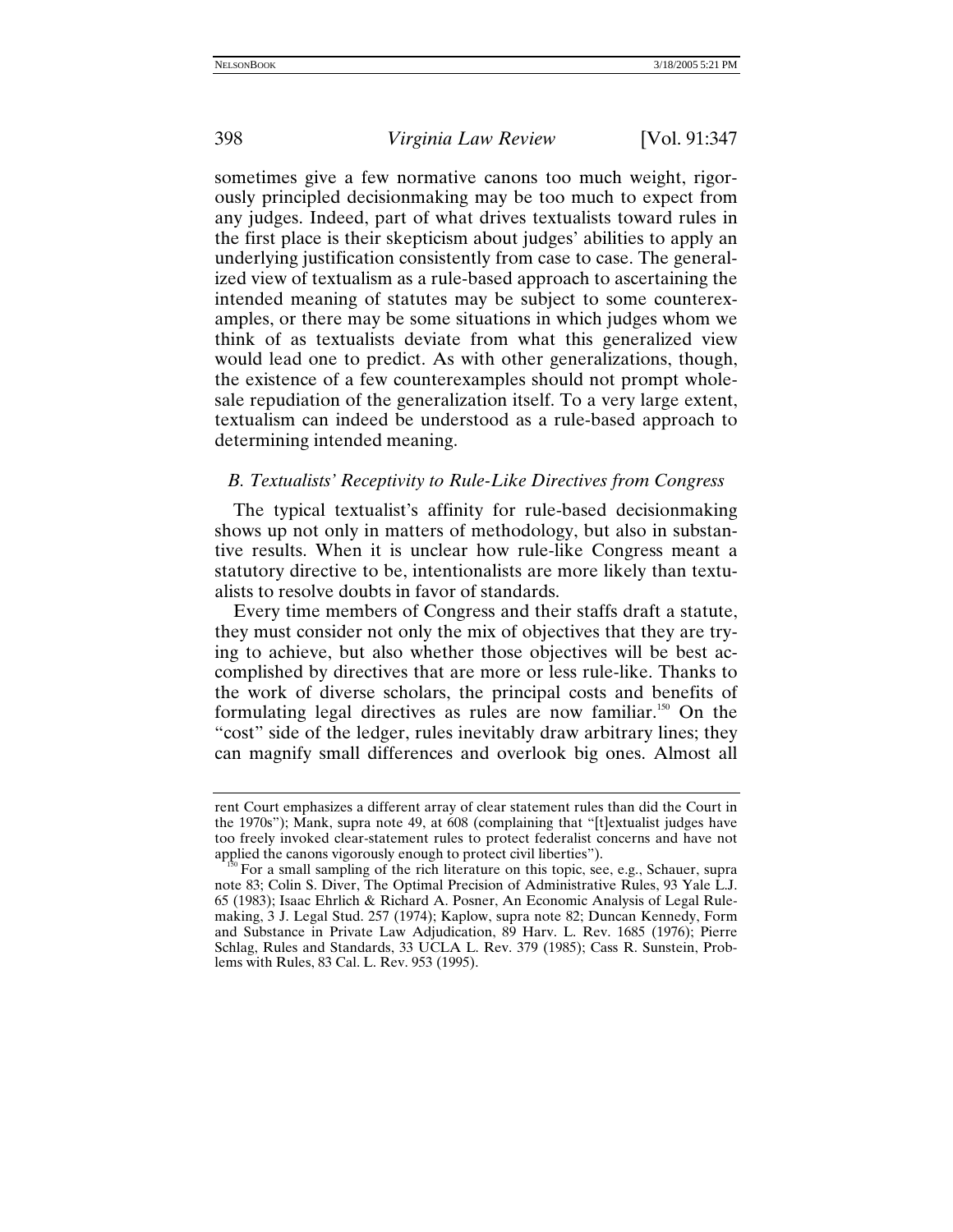rules, moreover, are simultaneously over- and under-inclusive: they apply in some situations not warranted by their underlying purposes, and they fail to reach other situations that those purposes would seem to cover.<sup>151</sup> The fact that the drafters of a rule cannot foresee everything that may happen in the future exacerbates this drawback; rules that may be justified now run the risk of being too inflexible later.<sup>152</sup>

But formulating directives in relatively rule-like terms has familiar benefits too. When legislators suspect that their outlook on the world differs from that of the officials who will implement the directive, they may want to leave fewer contestable decisions up to the implementing officials. The results that the directive produces might come closer to the legislators' preferences if the legislators formulate the directive as a rule (incorporating the generalizations that they themselves think appropriate) than if they formulate it as a standard (leaving more room for whatever generalizations the implementing officials would draw on their own).<sup>153</sup> Even if legislators do not fear that implementing officials will *systematically* promote an agenda that the current legislature opposes, legislators might simply fear that different implementing officials will have divergent outlooks and that the development of a standard through case-by-case adjudication will therefore yield unduly varied results.<sup>154</sup> In some situations, moreover, relatively rule-like directives might do a better job of giving citizens advance notice of the legal requirements to which they will be held, and legislators might value the advance notice provided by rules more than they value the promise of retrospective reasonableness held out by standards.<sup>[155](#page-52-4)</sup>

This quick summary of the costs and benefits of rules is hardly exhaustive. But the basic point is simple: the ideal degree of rule-

<span id="page-52-0"></span> $151$  See, e.g., Schauer, supra note 83, at 135; see also Easterbrook, supra note 18, at 65

<span id="page-52-1"></span><sup>(&</sup>quot;Rules overshoot or undershoot.").<br><sup>152</sup> See Schauer, supra note 83, at 135 (noting that rules "doom the decision-making of today to the categories of yesterday").

<span id="page-52-2"></span>See id. at 159 (noting that rules are "devices for determining who should be considering what" and "operate as tools for the *allocation of power*").<br><sup>154</sup> Cf. Scalia, supra note 8, at 1178–79 (suggesting that the Supreme Court can better

<span id="page-52-3"></span>control the lower federal courts and promote uniformity of decision by eschewing "totality of the circumstances" tests in favor of more rule-like formulations of the governing legal principles).<br><sup>155</sup> See Schauer, supra note 83, at 137–45 (discussing the conditions under which this

<span id="page-52-4"></span>argument applies).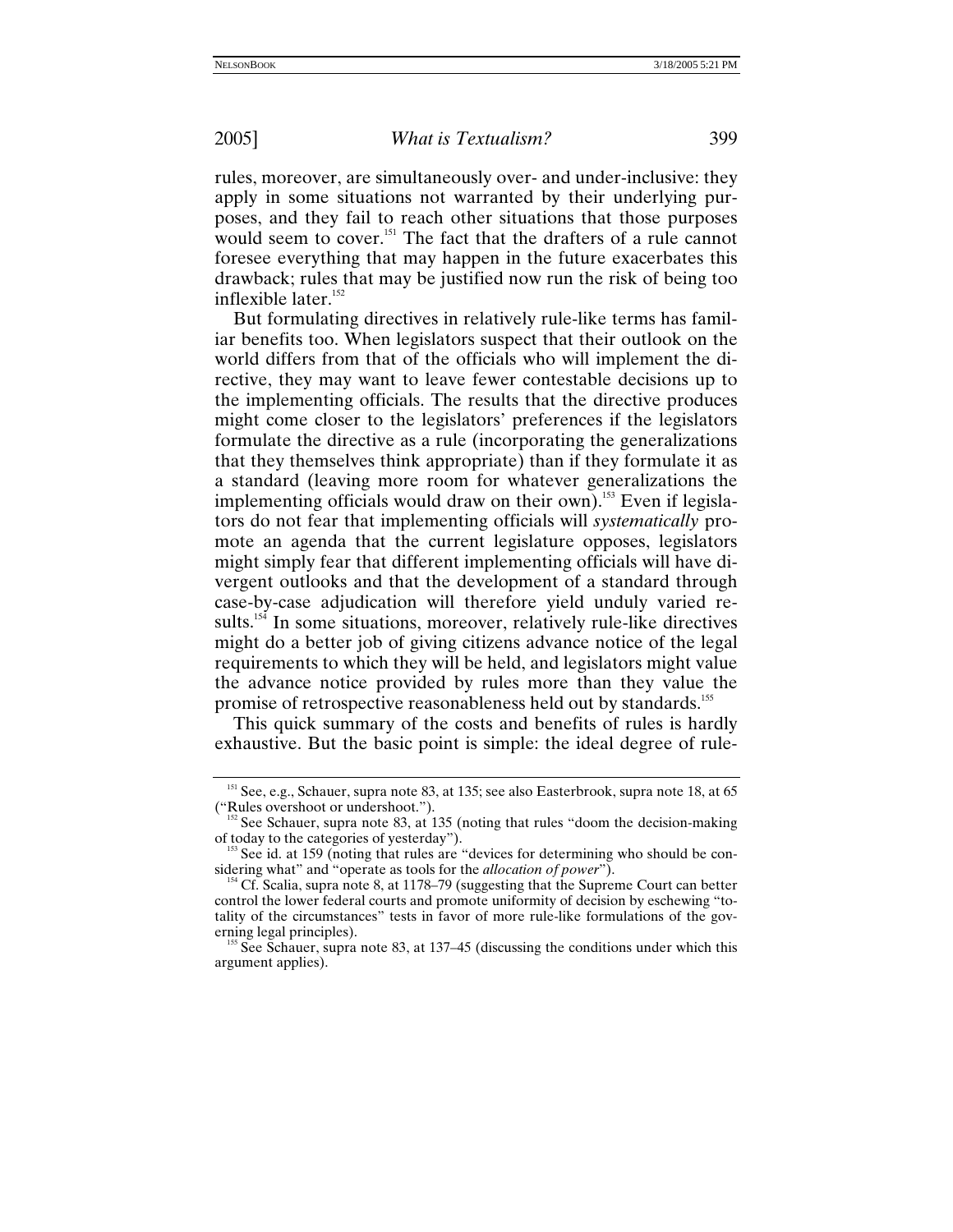ness that a legislature should choose in a particular policy area is itself a difficult policy question that rarely has a canonical answer. Most of the time, some considerations will cut in favor of rules and others will cut against them.

In the first instance, the choice between rules and standards is obviously up to Congress. But the background principles that courts use to interpret Congress's words help determine how rulelike statutory directives are in practice. Litigants often ask interpreters to infer exceptions to a statutory provision when, in the interpreters' judgment, application of the provision would not serve the enacting legislature's apparent goals. Conversely, litigants sometimes ask interpreters to pay attention to the provision (as a matter of either statutory interpretation or "federal common law") in situations that are not covered by its explicit terms but that, in their judgment, implicate the policy behind it. As Judge Easterbrook has explained, interpreters who accede to such requests are understanding the provision to be less "rule-like" than it seems at first glance; rather than staying entirely within the categories identified on the face of the statute, the interpreters are asserting authority to make their own determinations about how Congress's underlying purposes play out in the case at hand.<sup>156</sup> Textualists tend to be slower than other interpreters to assert this authority.<sup>[157](#page-53-1)</sup>

Textualists often portray their stance on this issue as being dictated by the legislature's own decisions. If one assumes that Congress generally means its statutory directives to be just as rule-like as they seem on the surface, then judges who regularly infer exceptions or embellishments in the service of the directives' underlying purposes are "dishonor[ing] the legislative choice" to bind implementing officials to a rule.<sup>158</sup> But everyone agrees that interpreters

<span id="page-53-1"></span><span id="page-53-0"></span><sup>&</sup>lt;sup>156</sup> See Easterbrook, supra note 17, at 68.<br><sup>157</sup> Compare, e.g., Manning, supra note 76 (reflecting the textualist's relative hostility toward this style of interpretation), with William N. Eskridge, Jr., All About Words: Early Understandings of the "Judicial Power" in Statutory Interpretation, 1776–1806, 101 Colum. L. Rev. 990 (2001) (reflecting the nontextualist's relative receptivity to-

<span id="page-53-2"></span>ward it).<br><sup>158</sup> Easterbrook, supra note 17, at 68; see also, e.g., Adams v. Plaza Fin. Co., 168 F.3d 932, 939 (7th Cir. 1999) (Easterbrook, J., dissenting) (emphasizing that when Congress has deliberately adopted a rule, courts "disserve that legislative choice by deciding that standards really are the way to go"); Easterbrook, supra note 18, at 65 ("It is always possible to turn a rule into a vague standard by looking at intent."); Manning,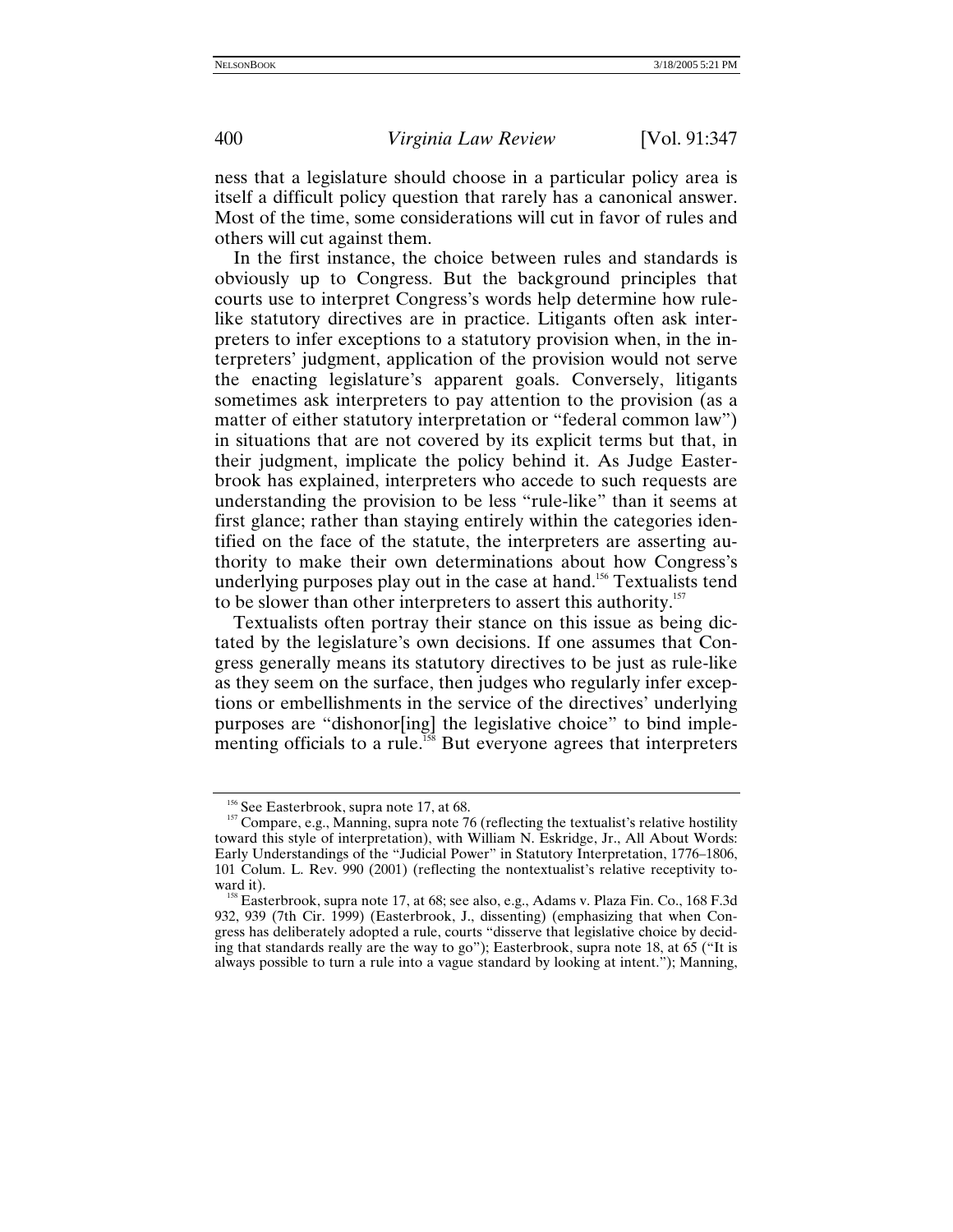should appreciate the significance of the choice between rules and standards and should respect the legislature's ability to enact rules even when judges think standards more appropriate. When it is clear that the enacting legislature really meant its directives to be just as rule-like as they seem, intentionalists too would bow to the legislature's decision. Conversely, even textualists sometimes read legal directives as being less rule-like than they seem on their  $face<sup>159</sup>$ 

The real difference between textualism and intentionalism on this point boils down to the relative ease with which interpreters embrace such readings. Imagine that Congress has formulated a directive in seemingly rule-like terms, but there are no other indications that members of Congress meant to preclude judicial recognition of exceptions or embellishments in the service of the directive's underlying purposes; the area addressed by the directive does not cry out for rules, Congress has not had any consistent history of deliberately choosing rules in this area, and there are no signs (other than the bare words of the provision) that Congress intended the language of the directive to exclude the possibility of any implied exceptions or embellishments. Under these circumstances, intentionalists are less likely than textualists to conclude that Congress meant the directive to be as rule-like as it seems and to give judges no license to infer reasonable qualifications on the basis of experience.

In advancing their respective positions on this issue, textualists and their critics each accuse the other side of infidelity to Congress: textualists complain that intentionalists make statutory directives more standard-like than the enacting legislature intended, $160$  while critics of textualism return the favor by suggesting that textualists push statutes farther in the direction of rules than Congress really

supra note 76, at 7 ("[E]nforcing the background purpose  $\dots$  of a precise text may  $\dots$  defeat Congress's evident choice to legislate by rule rather than by standard.").

<span id="page-54-0"></span><sup>&</sup>lt;sup>159</sup> Judge Easterbrook's opinion in the Case of the Speluncean Explorers is an obvious example. The background principle that he applied there resulted in a much more standard-like directive than the bare words of the statute suggested. See supra note 116.  $\frac{160}{160}$  See supra note 158 and accompanying text; see also Manning, supra note 76, at 20

<span id="page-54-1"></span><sup>(&</sup>quot;[T]extualists contend that enforcing the purpose, rather than the letter, of the law may defeat the legislature's basic decision to use rules rather than standards . . . .").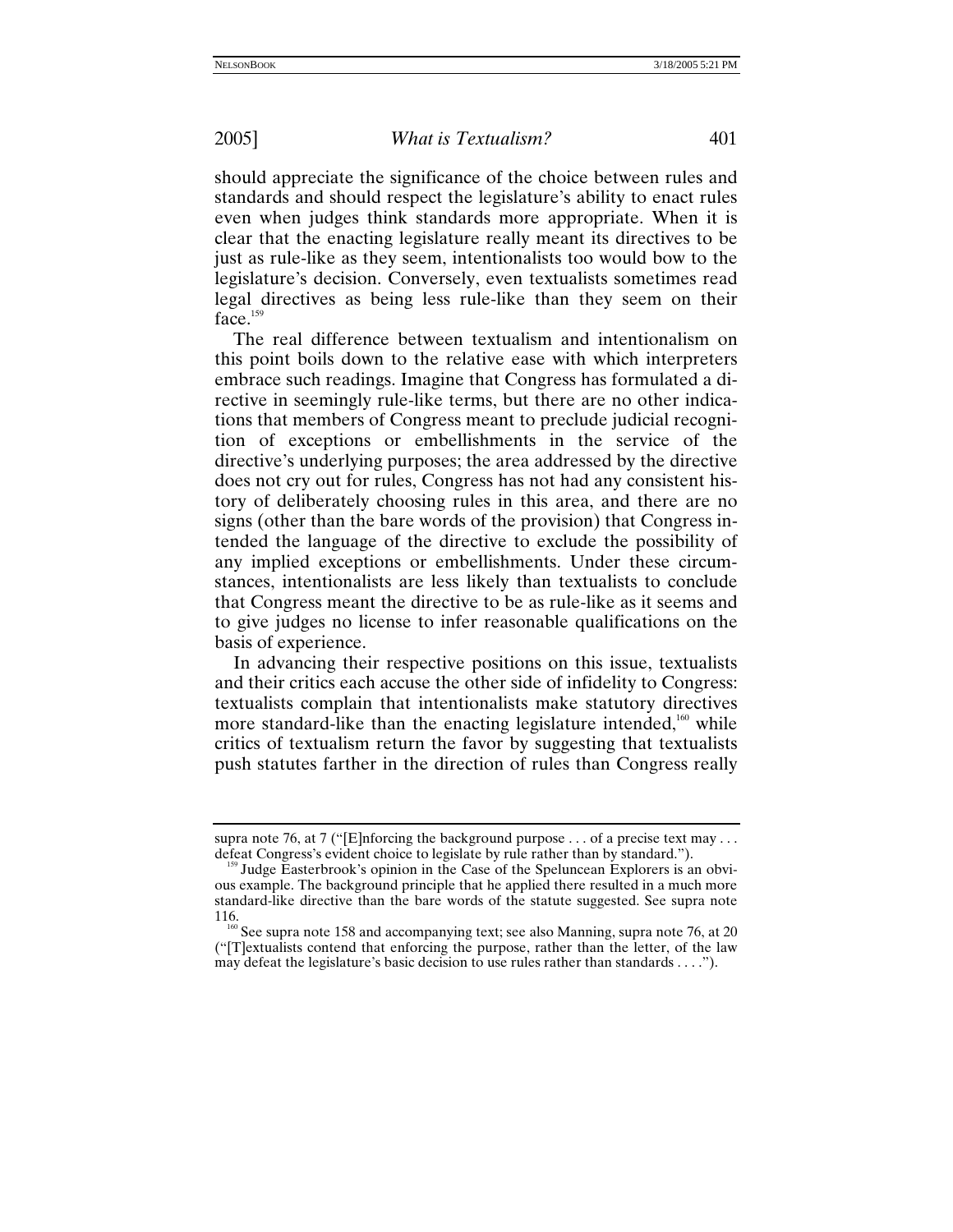meant[.161](#page-55-0) As these warring accusations indicate, textualists and intentionalists both purport to honor the enacting legislature's choice between rules and standards, but they use somewhat different background principles to identify what that choice is.

Depending on one's premises about the general tendencies of Congress and the courts, one can certainly argue that the textualists have it right. If one assumes that Congress starts from a baseline of agnosticism about the merits of rules and standards in various contexts, one might see no reason for courts to apply a thumb on the scale in favor of standards; textualists can plausibly argue that when Congress has chosen to formulate a directive in relatively rule-like terms, courts should not systematically assume that Congress nonetheless wants to leave room for courts to make the sorts of decisions that standards require.<sup>162</sup> Textualists can also argue that judges are likely to err on the side of reading statutes to give the judiciary more discretionary power than Congress intended, and that the courts' background principles of interpretation should be set in such a way as to offset this expected bias. But the textualists' relative receptivity toward rules surely has some normative overtones too; it reflects *both* a desire to honor the enacting legislature's choice between rules and standards *and* a tendency to resolve doubts on that score in favor of rules. Perhaps textualists worry more than other interpreters about the delegation of policymaking authority from Congress to the judiciary; faced with uncertainty about how rule-like Congress meant a particular directive to be, textualists may tend to resolve their doubts in a way that shifts fewer important decisions from politically accountable mem-

<span id="page-55-0"></span><sup>&</sup>lt;sup>161</sup> See, e.g., MCI Telecomms. Corp. v. AT&T, 512 U.S. 218, 244 n.7 (1994) (Stevens, J., dissenting) (criticizing Justice Scalia's "rigid reading" of a statutory provision as "out of step with our prior recognition that the 1934 Act was meant to be a 'supple instrument for the exercise of discretion by the expert body which Congress has charged to carry out its legislative policy'" (quoting FCC v. Pottsville Broad. Co., 309 U.S. 134, 138 (1940))); Marozsan v. United States, 852 F.2d 1469, 1482 (7th Cir. 1988) (Posner, J., concurring) (arguing that "Congress almost certainly did not intend" the consequences that would flow from the rule-like statutory interpretation advocated by Judge Easterbrook in dissent); see also Daniel J. Meltzer, The Supreme Court's Judicial Passivity, 2002 Sup. Ct. Rev. 343, 389 ("Congress has not legislated on the as-

<span id="page-55-1"></span> $162$  See Easterbrook, supra note 17, at 63 (acknowledging that "[n]o one could say that rules are always preferable to standards, or the reverse," but criticizing a style of interpretation that always resolves "tough cases" in favor of having standards).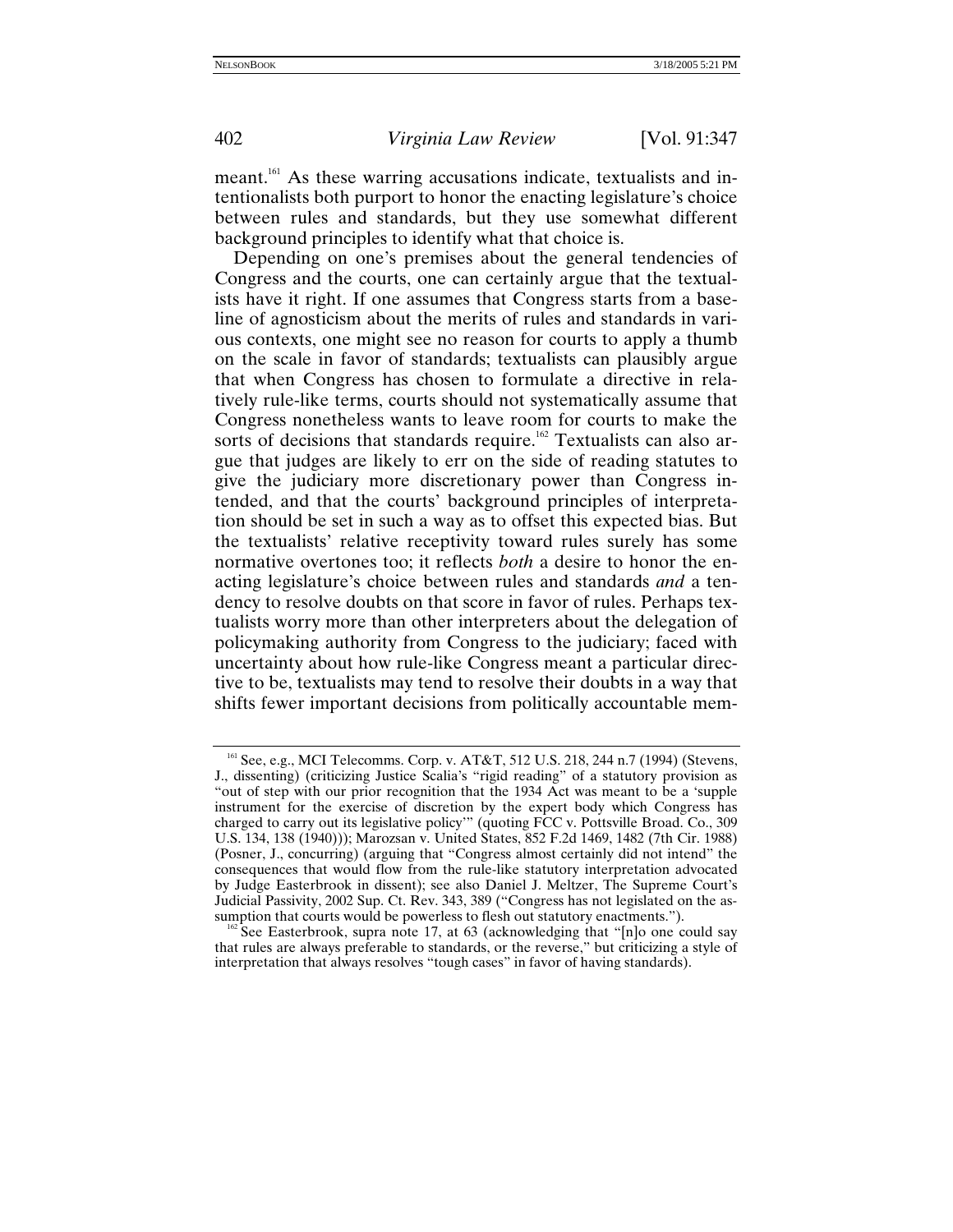bers of Congress to politically insulated courts. Or perhaps interpreters of all stripes simply tend to assume that Congress shares their own views of rule-based decisionmaking. In a variety of contexts, judges whom we think of as textualists have less faith than other interpreters in the likelihood that multiple decisionmakers will reach predictable and accurate judgments through the case-bycase application of relatively standard-like directives.<sup>163</sup>

Whatever the root causes of this difference between textualists and intentionalists, two things seem clear. First, the background principles of interpretation used by judges whom we think of as textualists are more likely to produce rule-like laws than the background principles of interpretation used by other interpreters. Second, this disagreement has nothing to do with the difference between "subjective" and "objective" forms of intent. The background principles that intentionalists favor on this point need not entail any extra inquiry into the particular mindset of the enacting legislators; in the absence of any other information about Congress's likely intent, the judges whom we think of as intentionalists are simply more receptive to a background presumption of judicial discretion than the judges whom we think of as textualists.

## III. TEXTUALISM AND "IMAGINATIVE RECONSTRUCTION"

If we take the difference between rules and standards as the starting point for distinctions between textualism and intentionalism, we can also shed light on the relationship between textualism and the intentionalist technique of "imaginative reconstruction," whereby interpreters try to "imagine how [the enacting legislators] would have wanted the statute applied to the case at bar."<sup>164</sup> People often cast textualism in stark contrast to this technique, and textualist judges themselves have contributed to the impression that

<span id="page-56-0"></span><sup>&</sup>lt;sup>163</sup> See, e.g., Scalia, supra note 8, at 1176–79 (suggesting that when a statutory provision implicitly or explicitly delegates some lawmaking authority to judges, the federal Supreme Court should tend to prefer rules over standards in exercising this authority); see also supra Section II.A; cf. Sunstein, supra note 80, at 650 (associating Justice Scalia with formalism and observing that "a central formalist goal is to reduce the burdens of on-the-spot decisions, above all by eliminating the need for the exercise of discretion in particular cases, and by making sure that law is as rule-like as possible, in a way that promotes predictability for parties and lawmakers alike"). 164 Posner, supra note 9, at 817.

<span id="page-56-1"></span>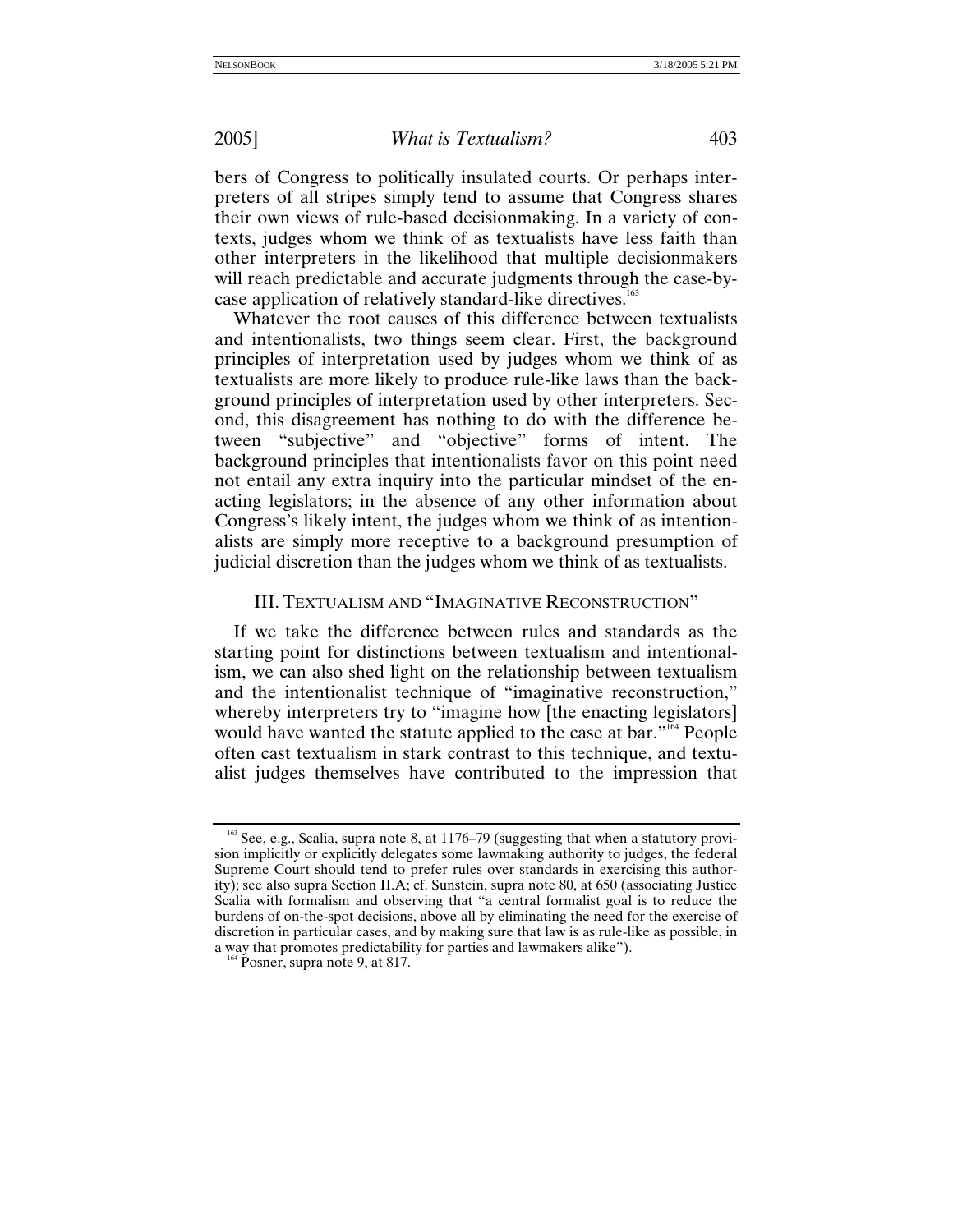they entirely repudiate it.<sup>165</sup> Again, however, the facts are less stark. As we shall see, the difference between rules and standards lets us offer a more satisfying account of the extent to which textualists engage in imaginative reconstruction.

## *A. Textualist Use of Imaginative Reconstruction*

## *1. Reconstructive Approaches to Severability and the Like*

In several areas of statutory interpretation, textualist judges seem perfectly happy to embrace imaginative reconstruction. Questions of severability provide a clear example. Suppose that Congress enacts a statute with two provisions, and a court concludes that one of them is unconstitutional. Should the court treat the whole statute as a nullity, or should it recognize the valid provision as law? Standard doctrine, which judges of all different stripes accept, maintains that this question is one of statutory interpretation and that courts should use a species of imaginative reconstruction to answer it: judges are to ask whether the enacting legislature would rather have enacted no statute at all than a statute without the provision that the court has held invalid.<sup>166</sup>

This way of framing the question does put some constraints on the courts' imagination. Had the enacting Congress known that courts would refuse to enforce part of its statute, it might have taken a totally different approach to the problem that it was trying

<span id="page-57-0"></span> $165$  See, e.g., Morse v. Republican Party of Va., 517 U.S. 186, 276 n.18 (1996) (Thomas, J., dissenting) ("We are not free to construe statutes by wondering about what Congress 'would have wanted to enact.'"); Argentina v. Weltover, Inc., 504 U.S. 607, 618 (1992) (Scalia, J.) ("The question . . . is not what Congress 'would have wanted' but what Congress enacted ...."); Easterbrook, supra note 5, at 548 (asserting that because of logrolling and the ability of individual members of Congress to control the order in which their committees or chambers consider different proposals, "judicial predictions of how the legislature would have decided issues it did not in fact decide

<span id="page-57-1"></span><sup>&</sup>lt;sup>166</sup> See, e.g., Miller v. Albright, 523 U.S. 420, 457 (1998) (Scalia, J., concurring in the judgment) (agreeing that in most situations, the Court assesses the severability of an unconstitutional provision in a federal statute by asking "whether Congress would have enacted the remainder of the law without the invalidated provision"); Alaska Airlines v. Brock, 480 U.S. 678, 684–85 (1987). But cf. Nagle, supra note 117, at 206 (complaining that "*Alaska Airlines* employs a decidedly non-textualist approach to deciding severability" and urging Congress to enact a general statute providing the interpretive direction "that all [federal] statutes shall be construed as severable absent a specific nonseverability clause").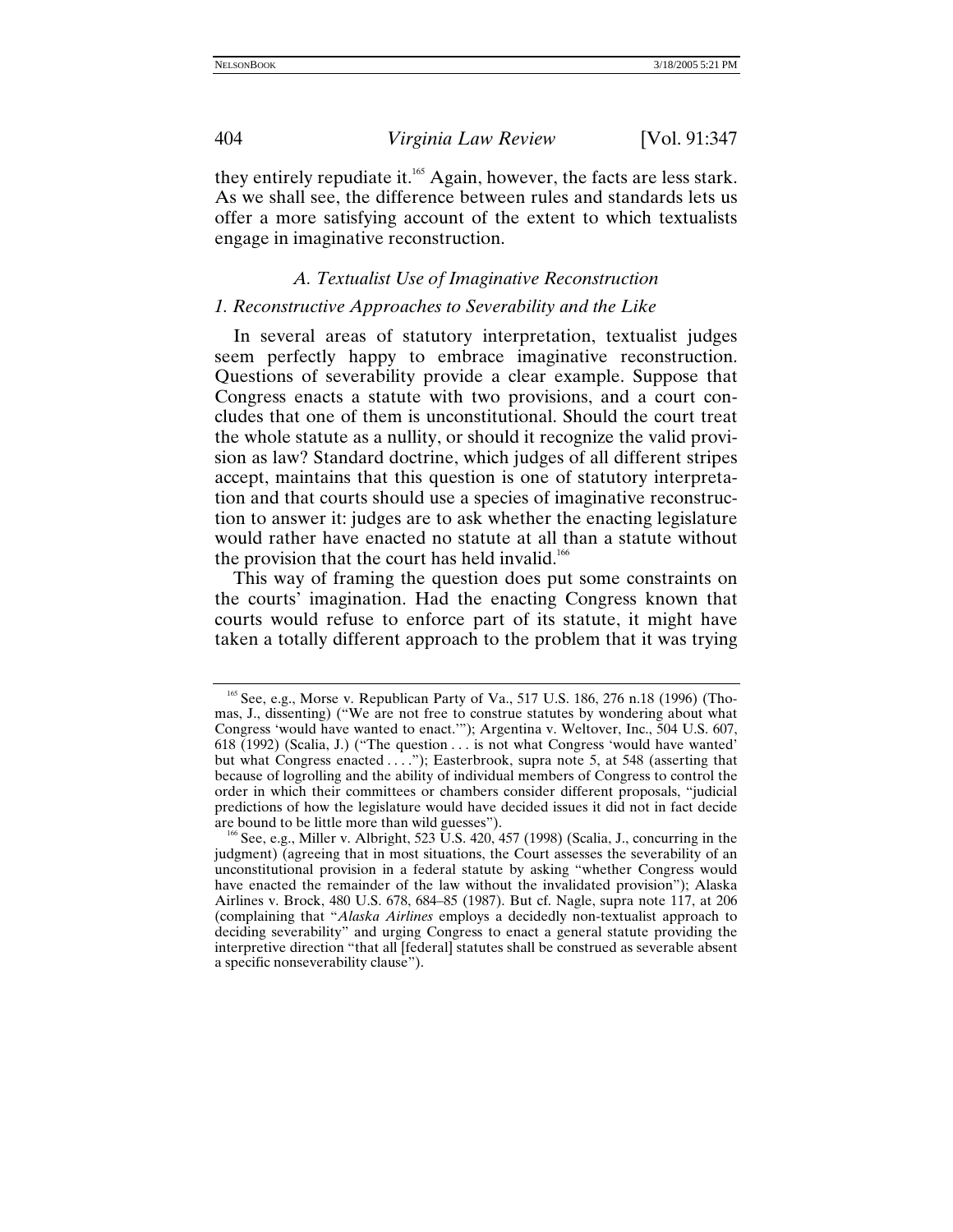to solve, and it might therefore have redrafted the entire statute. Severability doctrine does not tell courts to canvass the whole range of possibilities to which the enacting Congress could have resorted; instead, courts simply imagine an up-or-down vote on the existing statute minus the unconstitutional provision.<sup>167</sup> Still, the fact remains that courts conducting severability analysis routinely have to speculate about how the enacting Congress would have answered a question that it did not actually face. Textualist judges regularly join opinions taking this approach, and they have voiced no fundamental objection to it.<sup>168</sup>

The Supreme Court's textualists have also embraced imaginative reconstruction when deciding how to conform statutes to dubious precedents that the Court is not prepared to overrule. Once upon a time, for instance, the Court was relatively quick to read federal regulatory statutes as implicitly creating private causes of action. During the heyday of this approach, courts read private causes of action into various provisions of federal securities law; $^{169}$  even after the heyday, the Burger Court read a private cause of action into Title IX of the Education Amendments of  $1972$ .<sup>170</sup> Although members of the current Court may well believe that these decisions mis-

<span id="page-58-0"></span><sup>&</sup>lt;sup>167</sup> See, e.g., Gulf Oil Corp. v. Dyke, 734 F.2d 797, 804 (Temp. Emer. Ct. App. 1984).<br><sup>168</sup> Justice Scalia has suggested that in conducting the imaginative reconstruction re-

<span id="page-58-1"></span>quired by severability analysis, he might emphasize different sorts of evidence than some other judges. In particular, rather than stressing internal legislative history, Justice Scalia believes that the structure of the overall statute provides "the best evidence" of whether Congress would have enacted the statute minus the provision that the Court has invalidated. See Legal Servs. Corp. v. Velazquez, 531 U.S. 533, 560–61 (2001) (Scalia, J., dissenting). This issue, however, simply reflects the legislativehistory debate discussed in Section I.B. The question that Justice Scalia is trying to answer remains one of imaginative reconstruction.

Justice Thomas, on the other hand, has recently indicated some discomfort with standard severability analysis, though he has not suggested an alternative. See United States v. Booker, 125 S. Ct. 738, 799 n.7 (2005) (Thomas, J., dissenting in part) ("I assume, without deciding, that our severability precedents—which require a nebulous inquiry into hypothetical congressional intent—are valid, a point the parties do not contest.").<br><sup>169</sup> See, e.g., Superintendent of Ins. v. Bankers Life & Cas. Co., 404 U.S. 6, 13 n.9

<span id="page-58-2"></span><sup>(1971) (&</sup>quot;It is now established that a private right of action is implied under § 10(b) [of the Securities Exchange Act of 1934]."); J.I. Case Co. v. Borak, 377 U.S. 426, 431–35 (1964) (recognizing a private cause of action to enforce § 14(a) of the 1934 Act). <sup>170</sup> See Cannon v. Univ. of Chi., 441 U.S. 677 (1979).

<span id="page-58-3"></span>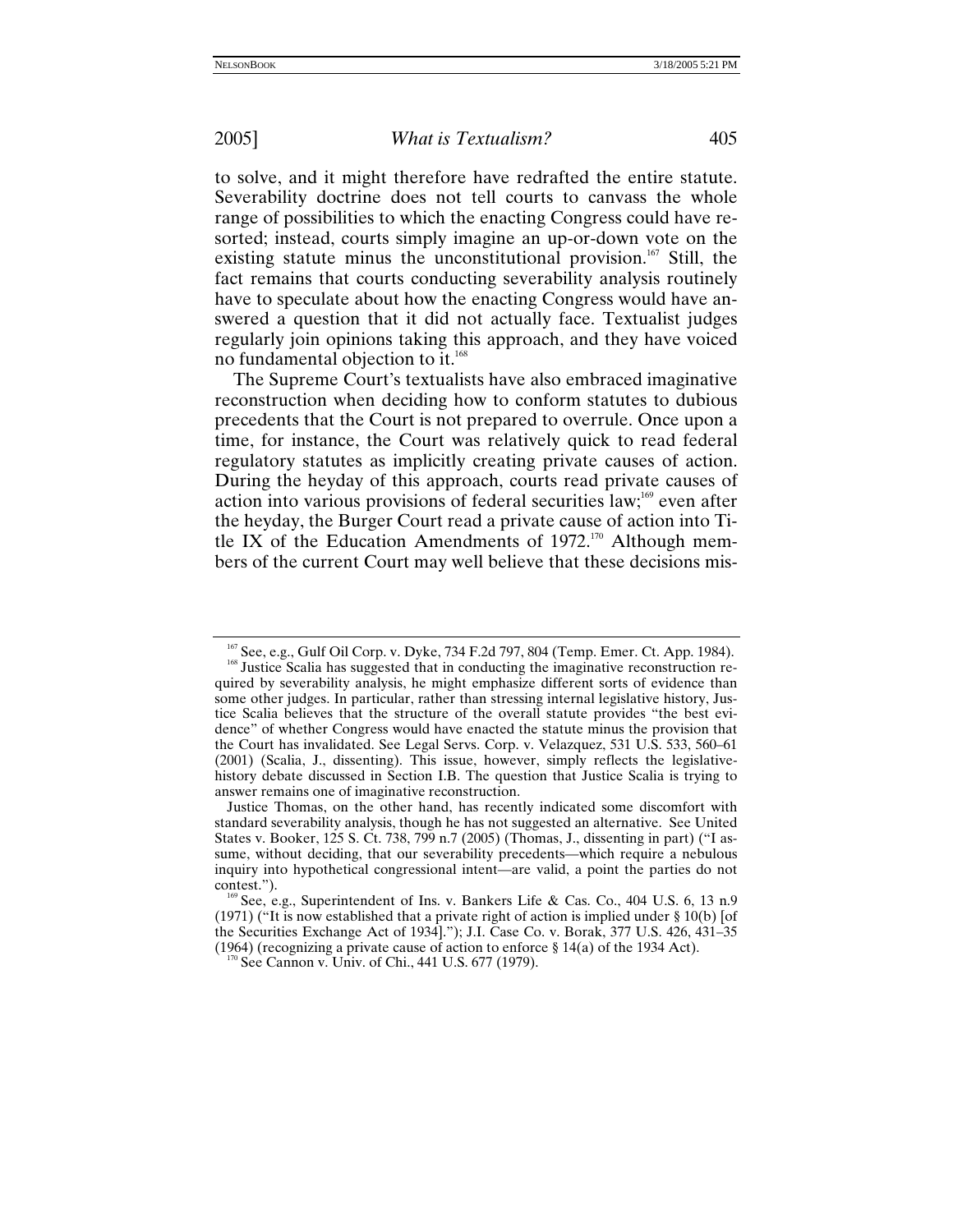interpreted the statutes that they addressed, $1/11$  the Court has shown no inclination to overrule them. Once one recognizes a private cause of action, however, one inevitably confronts a whole host of questions about its details. In suits brought under the private cause of action that earlier courts read into § 10(b) of the Securities Exchange Act, can defendants seek contribution from other wrongdoers[?172](#page-59-1) Under what circumstances should school districts be liable for damages under the private cause of action that the Burger Court read into Title  $IX<sup>2173</sup>$  To answer such questions, the Court regularly uses imaginative reconstruction: the Court tries to determine "how the [enacting] Congress would have addressed the issue" if its members had taken for granted that they were creating a private cause of action.<sup>174</sup> Far from protesting, both of the Court's textualist members accept this description of the Court's task.<sup>175</sup>

More generally, even when textualists criticize the use of imaginative reconstruction in particular cases, they use imaginative reconstruction to do so. In his most famous article about statutory interpretation, Judge Easterbrook argued that when a statute appears to be silent on some issue, courts and scholars are too quick to ask how the issue would have been resolved if the enacting Congress had squarely confronted it. Judge Easterbrook tenta-

<span id="page-59-4"></span>In Gebser, Justices Scalia and Thomas both joined the majority opinion in full. Justice Scalia did the same in *Musick, Peeler & Garrett*; Justice Thomas dissented, but went out of his way to endorse the use of imaginative reconstruction. See *Musick, Peeler & Garrett*, 508 U.S. at 299 (Thomas, J., dissenting) (disagreeing only with "the Court's chosen method for pursuing this difficult quest").

<span id="page-59-0"></span> $171$  See, e.g., Alexander v. Sandoval, 532 U.S. 275, 287 (2001) (asserting that the Court has "abandoned" the approach to private causes of action reflected in *Borak*); Franklin v. Gwinnett County Pub. Sch., 503 U.S. 60, 77–78 (1992) (Scalia, J., concurring in the judgment) (indicating that *Cannon* was wrong as an original matter, but adhering to it because subsequently enacted legislation builds on the private cause of

<span id="page-59-1"></span>action that it recognized); see also supra notes 132–135 and accompanying text.<br><sup>172</sup> See Musick, Peeler & Garrett v. Employers Ins. of Wausau, 508 U.S. 286 (1993).<br><sup>173</sup> See Gebser v. Lago Vista Indep. Sch. Dist., 524 U.

<span id="page-59-2"></span>

<span id="page-59-3"></span>merits of the competing rules, but rather to attempt to infer how the 1934 Congress would have addressed the issue had the 10b-5 action been included as an express provision in the 1934 Act."); see also *Gebser*, 524 U.S. at 285 ("Because Congress did not expressly create a private right of action under Title IX, the statutory text does not shed light on Congress' intent with respect to the scope of available remedies. . . . Instead, 'we attempt to infer how the [1972] Congress would have addressed the issue had the ... action been included as an express provision in the' statute." (quoting Cent. Bank of Denver v. First Interstate Bank of Denver, 511 U.S. 164, 178 (1994))).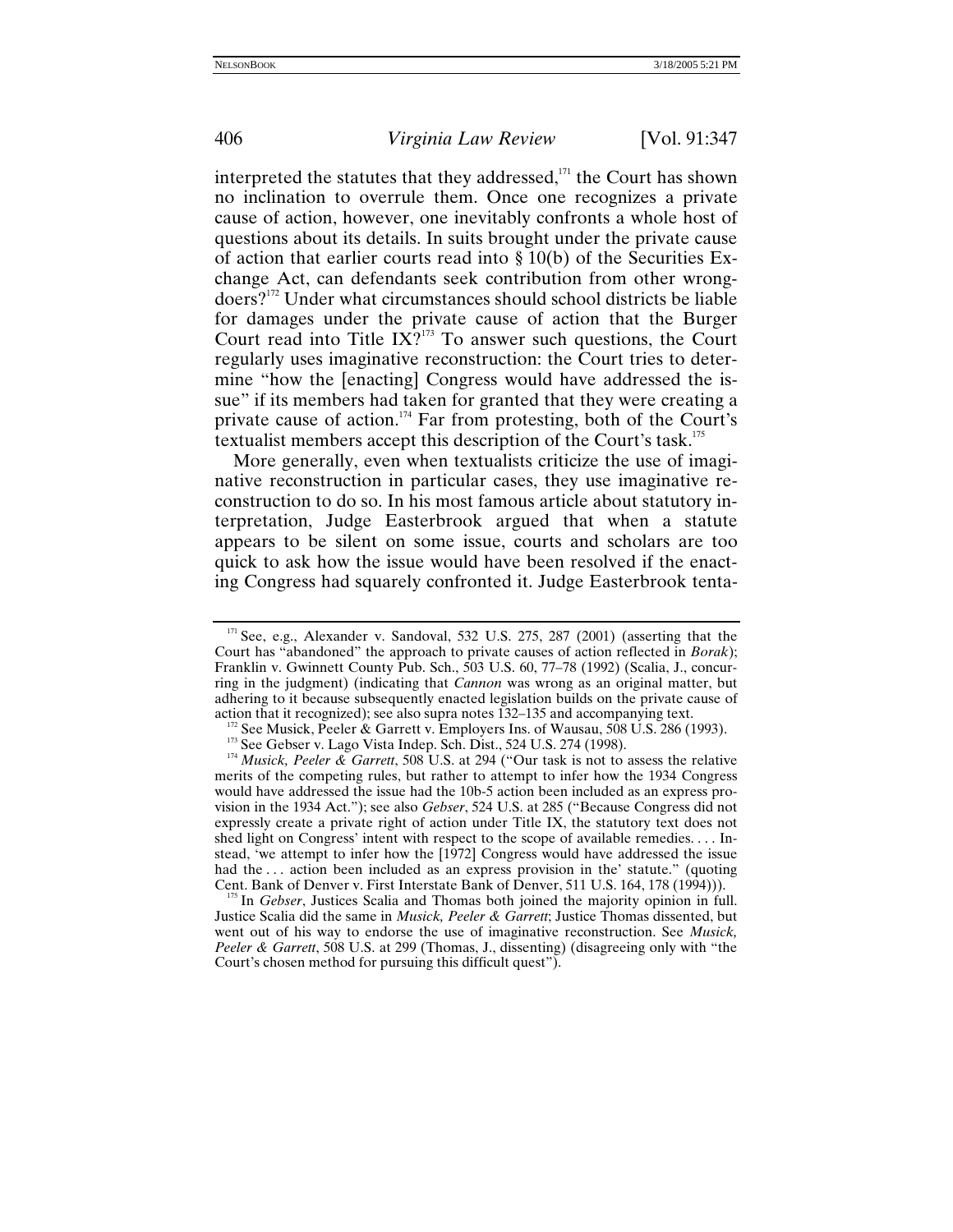tively suggested that instead of simply assuming the authority to engage in this reconstructive project, courts should find the statute inapplicable unless it "plainly hands [them] the power to create and revise a form of common law" with respect to the issue.<sup>176</sup> This proposed rule admittedly would curtail courts' use of imaginative reconstruction in particular cases. To defend this curtailment at the retail level, however, Judge Easterbrook explicitly engaged in imaginative reconstruction at the wholesale level; he tried to imagine what legislatures would say on the question of when courts should use imaginative reconstruction.<sup>177</sup> This form of argument does not reveal a philosophical objection to imaginative reconstruction, but simply a willingness to employ it at a high level of abstraction before using it more generally.

## *2. Reconstructive Approaches to Ordinary Ambiguities*

Someone who persists in trying to cast textualism in opposition to imaginative reconstruction might argue that judges have no real alternative to imaginative reconstruction when they are trying to answer questions of severability or to decide how to develop dubious precedents. In these special areas, after all, judges must reach decisions even though they have no relevant text to consult; whether or not a statute explicitly addresses the severability of its own provisions, courts cannot find the statute inapplicable to that issue. But textualists do not restrict their use of imaginative reconstruction to a few special areas. When confronting possible ambiguities in a statutory provision, it is absolutely routine for textualists to put themselves in the shoes of the enacting Congress and to try to identify the interpretation that its members either (1) probably had in mind or (2) would have preferred if they had considered the question.

Consider, for instance, how textualists might analyze Learned Hand's opinion in *Fishgold v. Sullivan Drydock & Repair Corpora-*

<span id="page-60-0"></span><sup>&</sup>lt;sup>176</sup> Easterbrook, supra note 5, at 544. When a statute does delegate this power to courts, moreover, Easterbrook encouraged them to exercise it "using today's wisdom" rather than trying to "conjur[e] up the solutions" that the legislature would have devised at the time of enactment. Id. at 545.

<span id="page-60-1"></span> $\frac{1}{2}$  See, e.g., id. at 540–43 (arguing that "a legislature able to specify a rule at no cost would not select universal construction").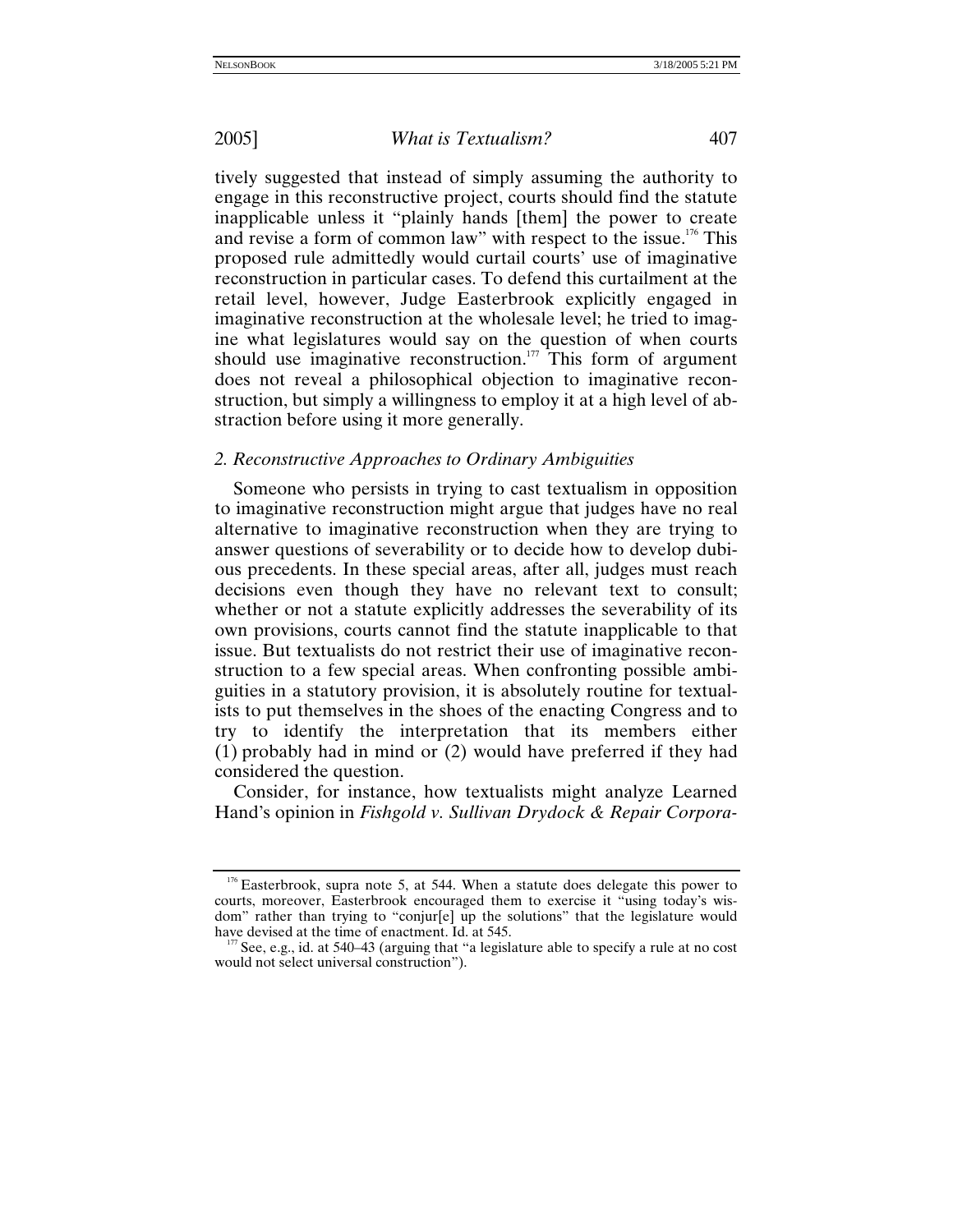*tion*, [178](#page-61-0) often hailed as a paradigmatic example of imaginative reconstruction.[179](#page-61-1) A federal statute enacted in 1940 protected the jobs of people who left private-sector employment to serve in the United States military: if they received an honorable discharge from the military and were still qualified to perform their old duties, and if their former employer's circumstances had not changed radically in the meantime, then the employer had to restore them "without loss of seniority" to their old position or another "of like seniority, status, and pay."<sup>180</sup> For one year after this restoration, moreover, the statute protected them against being "discharged from such position without cause.["181](#page-61-3) In keeping with these provisions, Abraham Fishgold—who had been inducted into the army during World War II—was restored to his private-sector job as a welder in 1944. On several occasions over the next year, however, his employer refused to give him work because there was not enough to go around; the company's agreement with its union called for work to be allocated on the basis of seniority, and some nonveterans were more senior than he. Fishgold argued that the company's refusal to give him work on these occasions amounted to "discharge[] . . . without cause" in violation of the statute, but Judge Hand disagreed, in part because he thought it "extremely improbable" that the enacting Congress had meant to give veterans a privilege as broad as the one that Fishgold claimed.<sup>182</sup> At the time the statute was adopted, after all, the United States was not at war and Congress did not know the sacrifices that servicemen would soon be making. Hand emphasized that the court's task was "not to decide what is now proper" in light of the events that had unfolded after 1940, but simply "to reconstruct, as best we may, what was the purpose of Congress when it used the words in which [the relevant provisions] were cast."<sup>[183](#page-61-5)</sup>

Although modern textualists probably would speak in terms of "meaning" rather than "purpose," no textualist would object to

<span id="page-61-1"></span><span id="page-61-0"></span><sup>&</sup>lt;sup>178</sup> 154 F.2d 785 (2d Cir.), aff'd, 328 U.S. 275 (1946).<br><sup>179</sup> See, e.g., Eskridge et al., supra note 140, at 685; Carlos E. González, Reinterpret-<br>ing Statutory Interpretation, 74 N.C. L. Rev. 585, 607 & n.85 (1996).

<span id="page-61-3"></span><span id="page-61-2"></span><sup>&</sup>lt;sup>I80</sup> Selective Training and Service Act of 1940, § 8, 54 Stat. 885, 890 (expired 1947).<br><sup>181</sup> Id. <sup>182</sup> *Fishgold*, 154 F.2d at 788–89. <sup>183</sup> Id. at 789.

<span id="page-61-4"></span>

<span id="page-61-5"></span>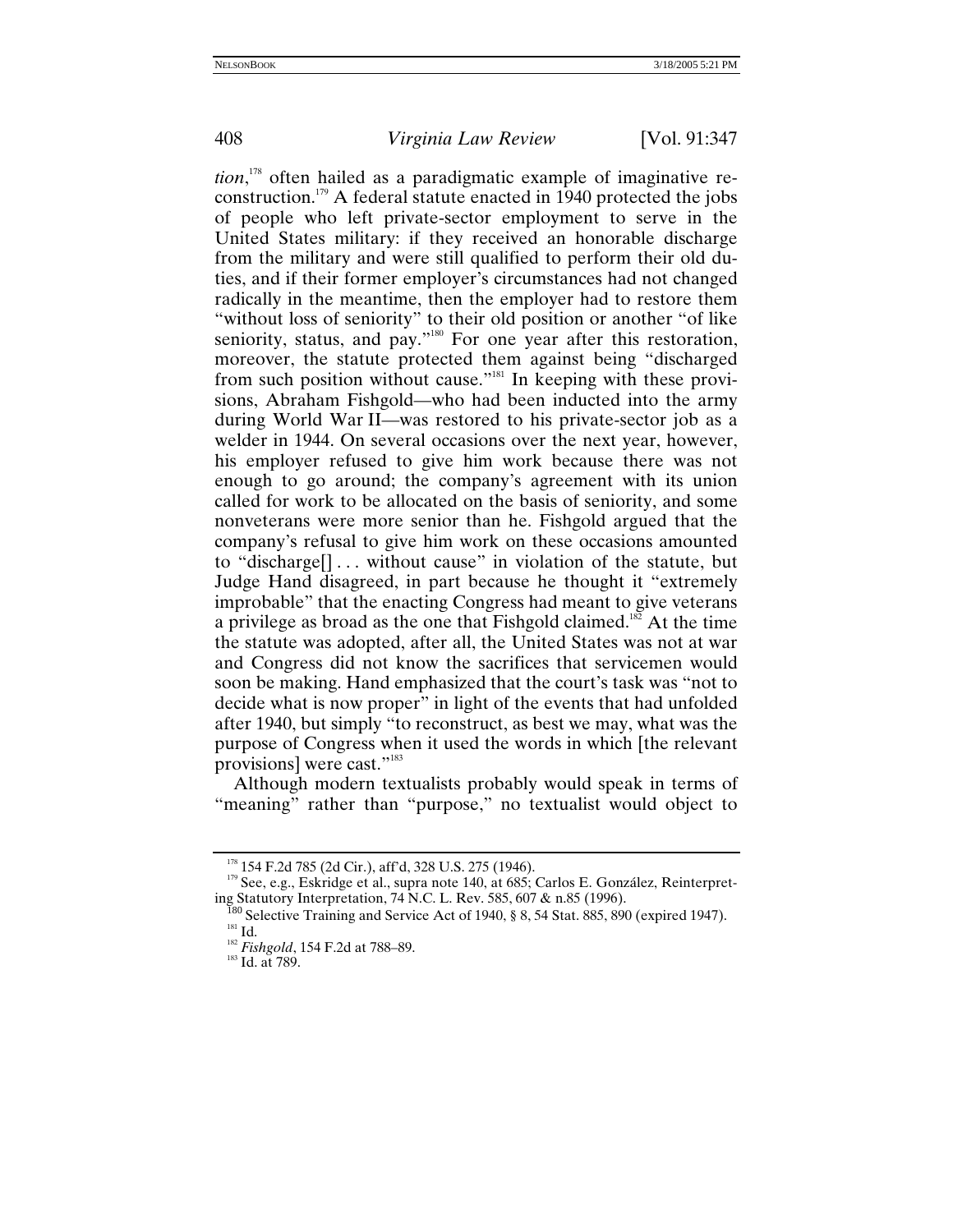Hand's basic approach. Textualists are happy to use the public context in which Congress acted as a guide to the meaning of the statutory language[.184](#page-62-0) When a statutory provision seems on the surface to permit a range of possible interpretations, moreover, textualists regularly use clues derived either from the statute itself or from other permissible sources (such as Congress's established practices or common features of our legal system that members of Congress are presumed to respect) to try to deduce what the enacting legislature meant.<sup>185</sup> In this way, textualists regularly use a species of "imaginative reconstruction" to clarify what would otherwise be ambiguities in statutory language.

People seeking to draw a categorical distinction between textualism and imaginative reconstruction might respond that textualists use this technique only for certain purposes; textualists use imaginative reconstruction to identify what members of the enacting Congress actually decided, but not to speculate about what members of the enacting Congress would have decided if they had confronted some question that never occurred to them. But this proposed distinction does not really work, at least in any stark form.

For one thing, the distinction itself is fuzzy, because what we take the enacting legislature to have "decided" is something of a legal construct. When assessing the wording of a bill, legislators

<span id="page-62-0"></span><sup>184</sup> See, e.g., Scalia, supra note 2, at 30 (indicating that interpreters can and should consider "the public history of the times in which [a statute] was passed" (quoting Aldridge v. Williams,  $44$  U.S. (3 How.) 9, 24 (1845))).

<span id="page-62-1"></span>See, e.g., Whitman v. Am. Trucking Ass'ns, 531 U.S. 457, 468 (2001) (Scalia, J.) ("[W]e find it implausible that Congress would give to the EPA through these modest words the power to determine whether implementation costs should moderate national air quality standards."); Hartford Underwriters Ins. Co. v. Union Planters Bank, 530 U.S. 1, 6 (2000) (Scalia, J.) (relying upon "[s]everal contextual features" to conclude that "exclusivity is intended" in 11 U.S.C.  $\S$  506(c)); Dir., Office of Workers' Comp. Programs v. Newport News Shipbuilding, 514 U.S. 122, 129 (1995) (Scalia, J.) (relying on patterns used by Congress in drafting other statutes to conclude that "when an agency in its governmental capacity *is* meant to have standing [to seek judicial review of administrative rulings], Congress says so"); MCI Telecomms. Corp. v. AT&T, 512 U.S. 218, 231 (1994) (Scalia, J.) ("It is highly unlikely that Congress would leave the determination of whether an industry will be entirely, or even substantially, rate-regulated to agency discretion . . . ."); Eli Lilly & Co. v. Medtronic, Inc., 496 U.S. 661, 672 (1990) (Scalia, J.) ("It seems most implausible to us that Congress, being demonstrably aware of the *dual* distorting effects of regulatory approval requirements in this entire area  $\dots$  [,] should choose to address both those distortions only for drug products . . . .").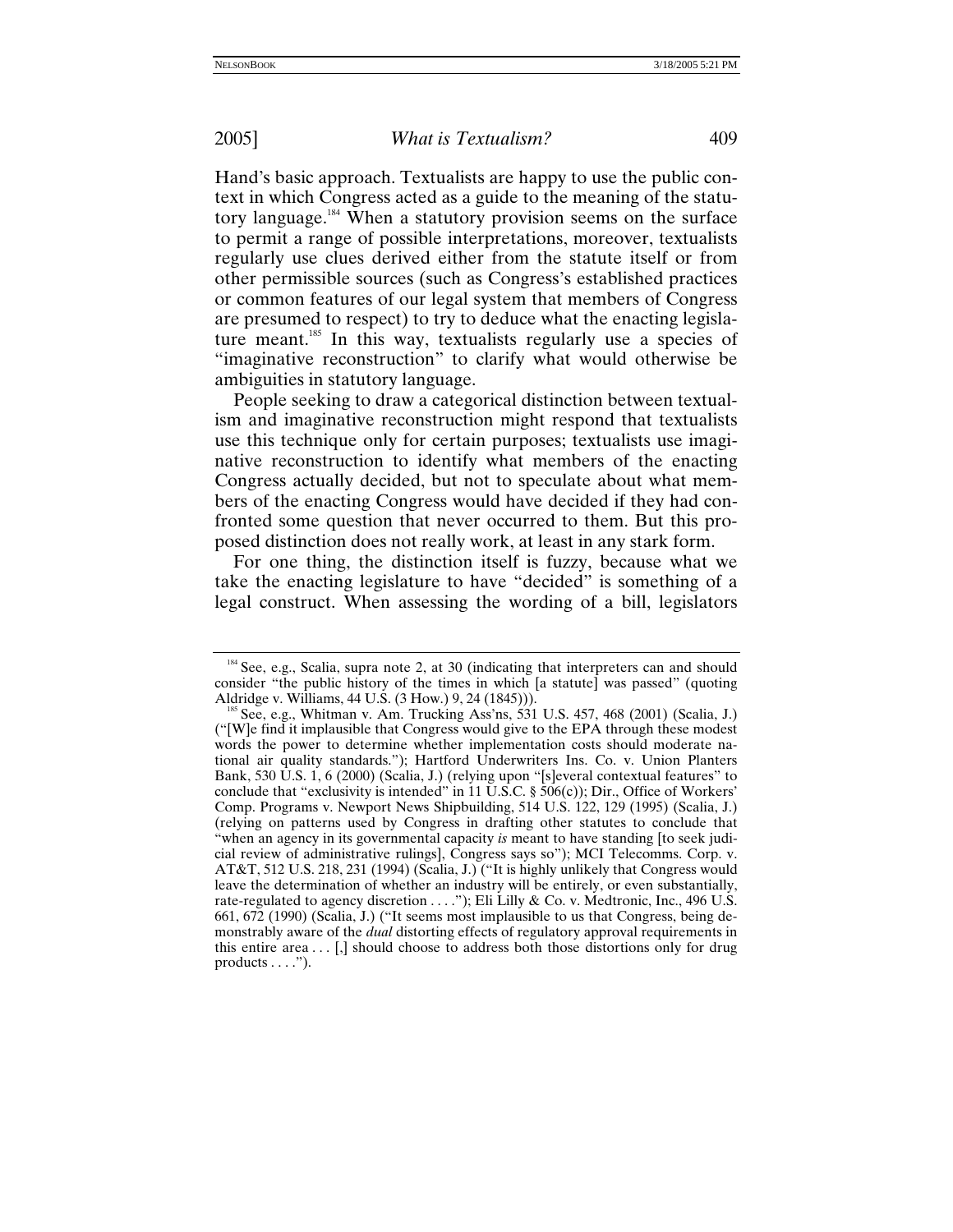and their staffs think about how the bill would handle various concrete cases that come to their minds, but they cannot possibly anticipate and specifically consider every conceivable application of the legal rules that the bill states. Applications not specifically contemplated at the time of enactment are nonetheless part of the enacting legislature's "decision," because one of the things that the enacting legislature decides is the level of generality at which to word the statute; the general rules set forth in the statute connect the dots between the paradigm cases that individual legislators have in mind. For this reason, the enacting legislature can be said to have "decided" how to handle even cases that no legislator could possibly have imagined at the time of enactment.<sup>186</sup> Sometimes, however, cases that the enacting legislature could not possibly have contemplated will differ in such material ways from those within the legislature's ken that even textualists will resist reading the statute to cover them.<sup>187</sup> At least sometimes, then, determining whether the enacting legislature has "decided" a question can shade into determining whether members of the enacting legislature would have seen any reason to distinguish a case that they did not actually consider from the cases that they did contemplate.

This phenomenon is easiest to spot when a statute uses "opentextured" terms—terms with latent indeterminacies that become apparent only with the passage of time.<sup>188</sup> To borrow an example from Justice Brennan, suppose that a statute enacted in 1850 required government officials to "inspect all ovens installed in a home for propensity to spew flames,"<sup>189</sup> and suppose that modern interpreters must decide whether the statute covers electric ovens.

<span id="page-63-0"></span><sup>&</sup>lt;sup>186</sup> See, e.g., K Mart Corp. v. Cartier, Inc., 486 U.S. 281, 323 (1988) (Scalia, J., concurring in part and dissenting in part) ("A 19th-century statute criminalizing the theft of goods is not ambiguous in its application to the theft of microwave ovens  $\dots$ "); Smith v. Chi. Sch. Reform Bd. of Trs., 165 F.3d 1142, 1150 (7th Cir. 1999) (Easterbrook, J.) (observing that "statutory words often have effects in addition to those con-

<span id="page-63-1"></span>See, e.g., Easterbrook, supra note 12, at 361 (observing that "texts do not settle disputes their authors and their contemporary readers could not imagine" and that "[a] problem neither appreciated nor discussed is not resolved").

<span id="page-63-2"></span>For the philosophical concept of "open texture," see Friedrich Waismann, Verifiability, Supp. 19 Proc. Aristotelian Soc'y 119 (1945). For discussion of this concept in the context of legal interpretation, see Michael S. Moore, The Semantics of Judging, 54 S. Cal. L. Rev. 151, 200–02 (1981).

<span id="page-63-3"></span>K Mart, 486 U.S. at 316 (Brennan, J., concurring in part and dissenting in part).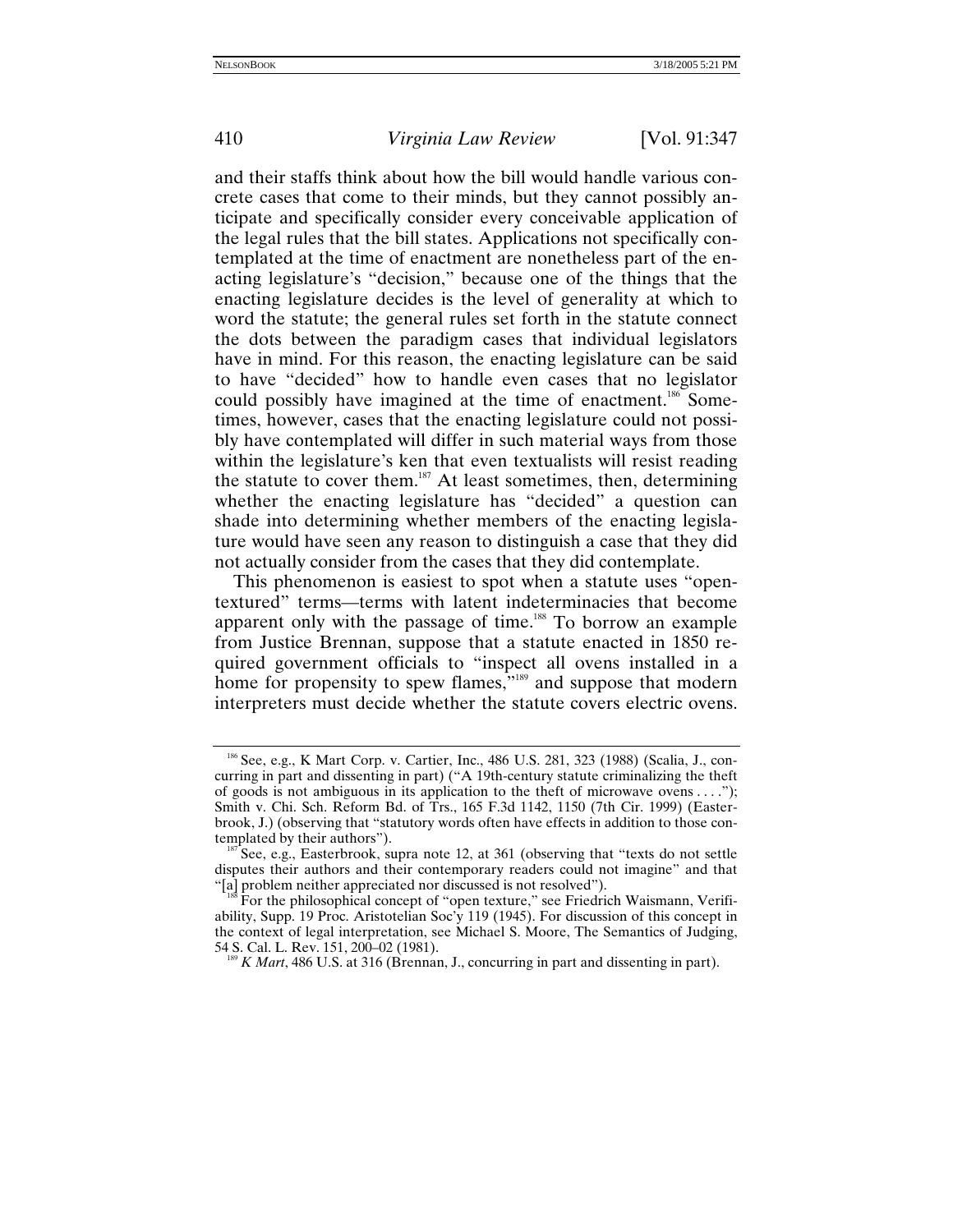To answer that question, textualist judges would start by investigating the conventional meaning of the word "ovens" in 1850. Depending on what they found, their inquiry might conceivably stop there: perhaps the word was conventionally understood to cover "heated enclosures of any sort, no matter what the source of heat" (in which case the language chosen by the enacting legislature might unambiguously reach electric ovens), $190$  or perhaps it was conventionally understood to be limited to "enclosures in which heat is generated by the nearby combustion of some fuel" (in which case the language chosen by the enacting legislature might unambiguously exclude electric ovens). More likely, however, conventional understandings of the word "ovens" in 1850 did not incorporate either of these closure rules; people using the word in 1850 did not have to choose between these alternatives, and so the invention of electric ovens exposed a latent indeterminacy in their vocabulary. To resolve this indeterminacy, modern-day textualists might find themselves thinking about the purposes that the enacting legislature was trying to serve; if electrically heated enclosures are just as likely to spew flames as wood- or coal-burning ovens, a textualist might well conclude that the statute is best understood to cover them.<sup>191</sup> But this interpretation of the statute reflects the judge's assessment of whether the difference between electric ovens and traditional ovens would have mattered to the enacting legislature, given its demonstrated interest in reducing the incidence of oven fires. To the extent that textualists use this sort of imaginative reconstruction to determine what a statute means, it is hard to draw a sharp line between what the enacting legislature authoritatively "decided" and what its members probably would have decided if they had thought about some question that did not occur to them.

When textualists engage in this sort of project, they do tend to avoid the *rhetoric* of imaginative reconstruction; rather than speculating about what the enacting legislature "would have" decided, they say that they are addressing the implications of what the enacting legislature actually did decide. But this formulation may

<span id="page-64-0"></span><sup>&</sup>lt;sup>190</sup> See id. at 324 n.2 (Scalia, J., concurring in part and dissenting in part).<br><sup>191</sup> See, e.g., In re Erickson, 815 F.2d 1090, 1094 (7th Cir. 1987) (Easterbrook, J.) (us-

<span id="page-64-1"></span>ing this sort of analysis to decide whether the generic term "mower" in a 1935 statute covers a haybine, a piece of farm equipment that did not exist in 1935).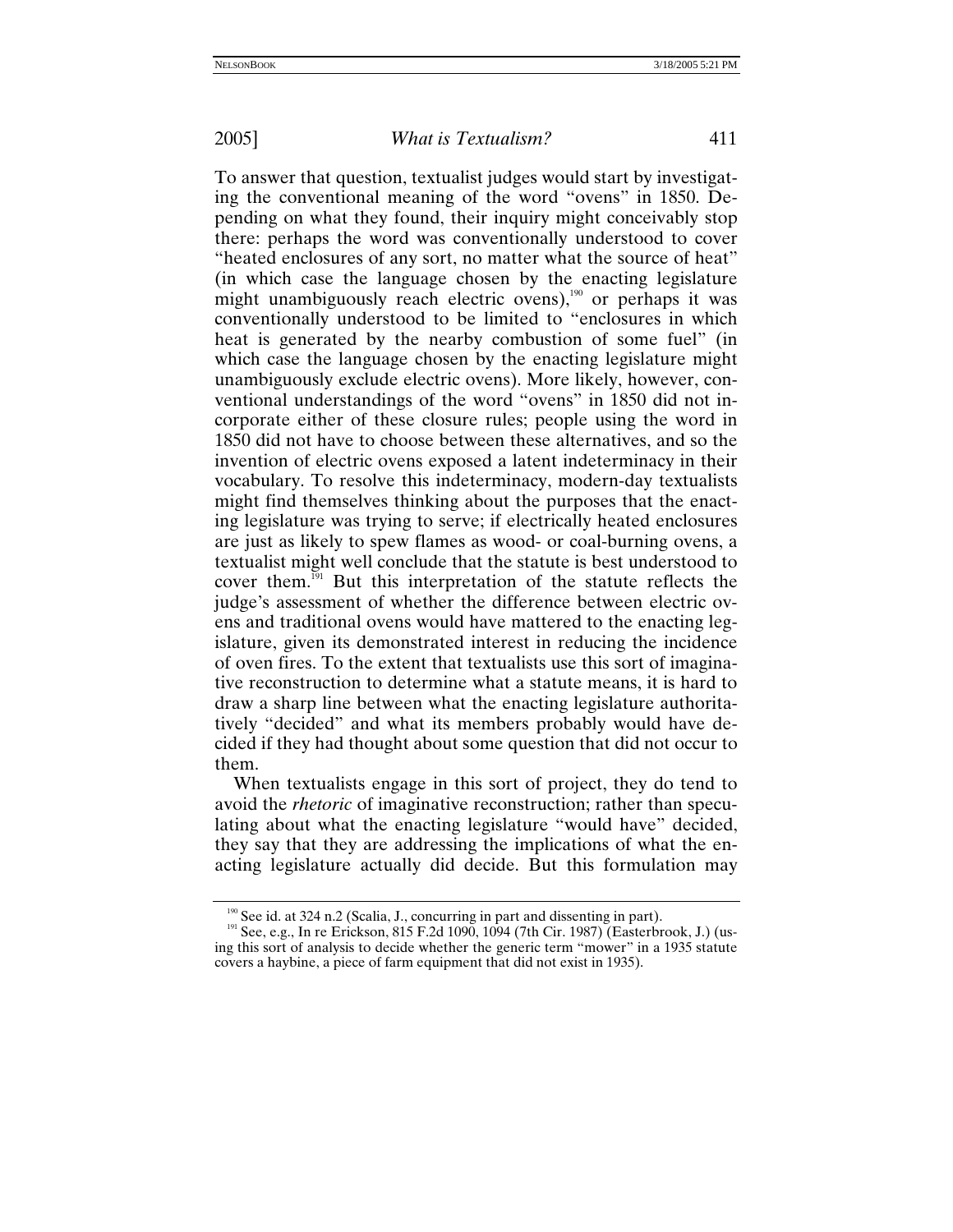simply be a more accurate description of what advocates of imaginative reconstruction see themselves as doing. Advocates of imaginative reconstruction do not think of themselves as inventing a new statute. No less than other interpreters, they are trying to understand what the enacting legislature "decided"—what meaning to ascribe to the words that the legislature really did enact. To do so, they consider the decisions that the enacting legislature unquestionably did make (and recorded in authoritative statutory language), and they ask what those decisions imply for other issues that the enacting legislature did not specifically consider but that the statute might be understood to address.<sup>192</sup> To the extent that the statute's possible treatment of those other issues is ambiguous, interpreters face a choice among different interpretations. Still, the decisions that are clearly reflected in the statute provide principles that guide this exercise of discretion.<sup>193</sup> At the extreme, those decisions may eliminate the ambiguity entirely; interpreters may conclude that in light of the decisions that the enacting legislature unquestionably did make, one resolution of the ambiguity is manifestly preferable to all the other possibilities. Although interpreters might express this conclusion by talking about what the enacting legislature *would have* decided *if* it had considered the issue, they could just as readily speak in terms of the implications of the decisions authoritatively reflected in the statute. Whichever formulation interpreters use, they are trying to figure out what the decisions reflected in the statute mean for issues that the enacting legislature did not specifically contemplate. Neither textualism nor any

<span id="page-65-0"></span><sup>&</sup>lt;sup>192</sup> Because advocates of imaginative reconstruction confine their reconstructions to issues that (in their view) the statute might be understood to address, they do not reject Judge Easterbrook's point that statutes have limited "domains" and that courts should not seek to reconstruct how the enacting legislature would have wanted to handle issues outside of those domains. See Easterbrook, supra note 5, at 533–34. Being less interested in the confining effects of rules, however, they may read the typical statute to have a somewhat broader domain than a textualist would. Cf. supra text accompanying notes 68–75 (suggesting another possible explanation for the same phenomenon).<br><sup>193</sup> Cf. J.W. Hampton, Jr. & Co. v. United States, 276 U.S. 394, 409 (1928) (indicating

<span id="page-65-1"></span>that statutes empowering executive agencies to act according to their best judgment, but providing "intelligible principle[s]" to guide the exercise of that authority, do not constitute forbidden delegations of legislative power); Touby v. United States, 500 U.S. 160, 165 (1991) (indicating that the same idea applies when Congress legislates in ways that leave "a certain degree of discretion to . . . judicial actors").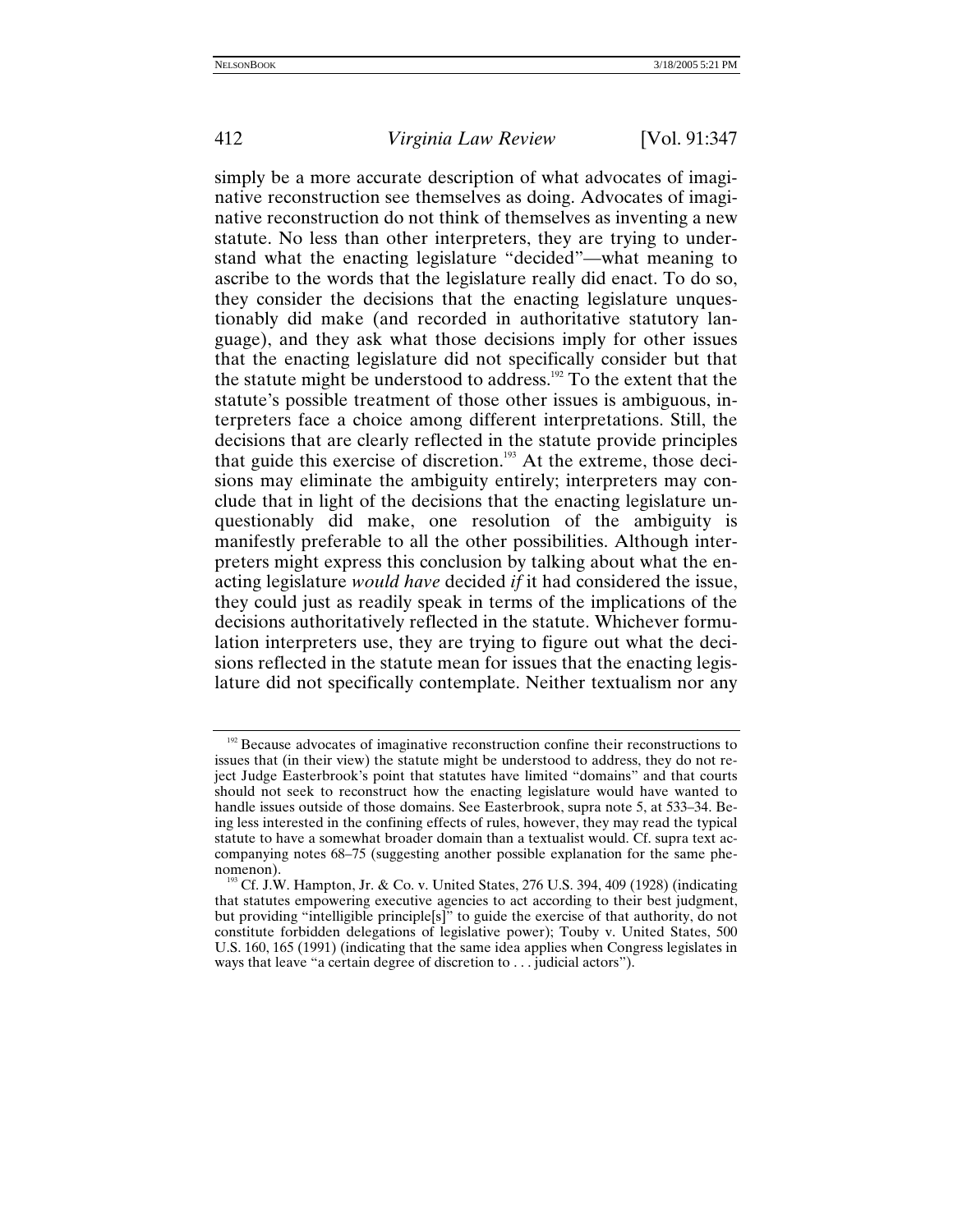other plausible approach to statutory interpretation categorically refuses to conduct this sort of inquiry.

### *B. Imaginative Reconstruction and Rules*

This is not to say that textualists use imaginative reconstruction in the same way that intentionalists use imaginative reconstruction. Textualists try to keep their attempts at imaginative reconstruction within the rule-based framework that they understand the enacting legislature to have chosen, and they are more likely than intentionalists to presume that this framework applies notwithstanding changed circumstances.

Return to the example of the old statute requiring inspection of "ovens." To decide how this law applies to newfangled appliances, textualists will not ask, on a case-by-case basis, whether the enacting legislature would have wanted to cover those appliances if it had known about them. Instead, textualists will emphasize the need to identify an appropriate verbal formula to determine the coverage of the word "ovens," and they will take the statute to cover a particular appliance only if the appliance fits within that formula. Reconstruction does enter this project: in choosing from the array of formulas that the open-textured nature of the word makes possible, textualist judges may well put themselves in the shoes of the enacting legislature and try to decide, in light of its apparent purposes, which one it would have preferred. But textualists will not take the fact that the legislature did not envision this particular problem as a license to leave its formulation of the relevant rule behind and to inquire solely into the purposes that it was trying to serve.

One consequence of this approach is that, as applied to modern technology, the rule stated by the statute is likely to be even more over- or under-inclusive than rules often are, because the enacting legislature had no opportunity to tailor its rule with modern technology in mind. If one understands the statutory term "ovens" to cover all heated enclosures, then not only electric ovens but also solar ovens and ovens powered by cold fusion will be included; if one instead understands the term to cover only enclosures heated by the nearby combustion of some fuel, then all these modern devices will be excluded. This is so even if the enacting legislature's underlying purposes would support some distinctions among these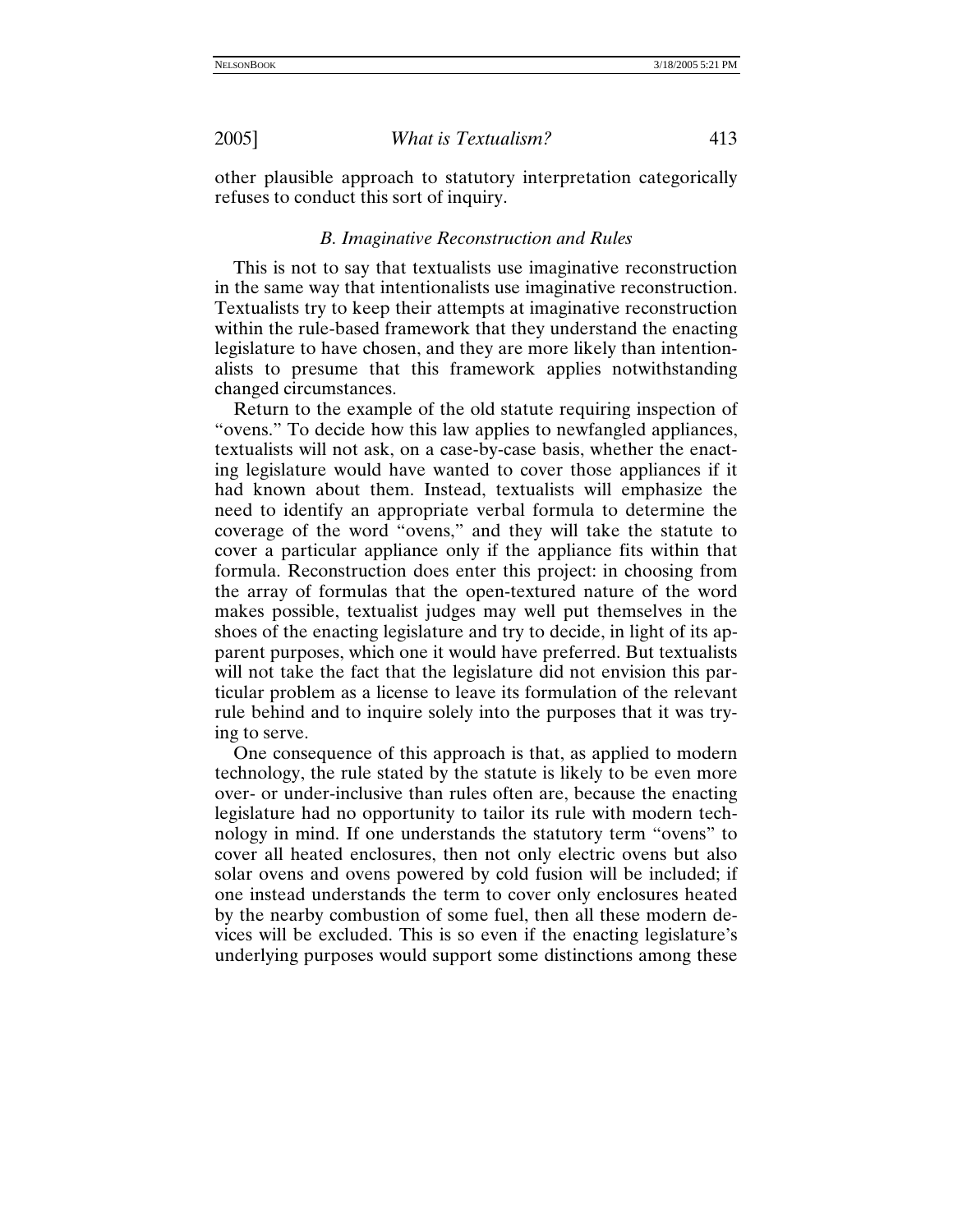modern appliances—as if electric ovens are fire hazards but the new cold-fusion ovens are not.

To be sure, the enacting legislature knew nothing about any of these modern devices, and so its chosen formulation could not possibly have reflected a deliberate decision to lump them together. Still, the enacting legislature could certainly have contemplated the general possibility that technology would continue to develop and that unforeseen circumstances would arise in the future. According to textualists, indeed, that possibility is one of the things that legislatures typically take into account when they make their initial choice between rules and standards.<sup>194</sup> One of the drawbacks of rule-like directives is that the categories they use will become outmoded over time,<sup>195</sup> but the desire to constrain future as well as present implementing officials will sometimes lead legislators to favor rule-like formulations notwithstanding this cost. At least in the absence of substantial evidence that the enacting legislature did *not* make this calculation, textualists tend to believe that courts are more likely to capture the enacting legislature's intent by sticking to the formulation it chose than by engaging in a more freewheeling type of imaginative reconstruction.<sup>19</sup>

Other interpreters, by contrast, are less likely to handle cases about unforeseen circumstances entirely within the confines of the verbal formulation that the enacting legislature happened to use. While trying to honor the enacting legislature's choice between rules and standards in the situation that it confronted, nontextualists often understand that choice to have less force for issues that the enacting legislature could not possibly have envisioned. In our example, for instance, rather than simply using imaginative recon-

<span id="page-67-0"></span><sup>&</sup>lt;sup>194</sup> See, e.g., Fox Valley & Vicinity Constr. Workers Pension Fund v. Brown, 897 F.2d 275, 283–84 (7th Cir. 1990) (Easterbrook, J., dissenting).<br><sup>195</sup> See supra note 152 and accompanying text.<br><sup>196</sup> Cf. K Mart Corp. v. Cartier, Inc., 486 U.S. 281, 324–25 (1988) (Scalia, J., concur-

<span id="page-67-1"></span>

<span id="page-67-2"></span>ring in part and dissenting in part) ("Justice Brennan is asserting that we have the power—indeed, the obligation . . . —to decline to apply a statute to a situation that its language concededly covers, not on the ground that the enacting Congress actually intended but failed to express such an exception, nor even on the ground that failure to infer such an exception produces an absurd result, but on the ground that, *if* the enacting Congress had foreseen modern circumstances, it *would* have adopted such an exception, since otherwise the effect of the law would extend beyond its originally contemplated purpose. I confess never to have heard of such a theory of statutory construction.").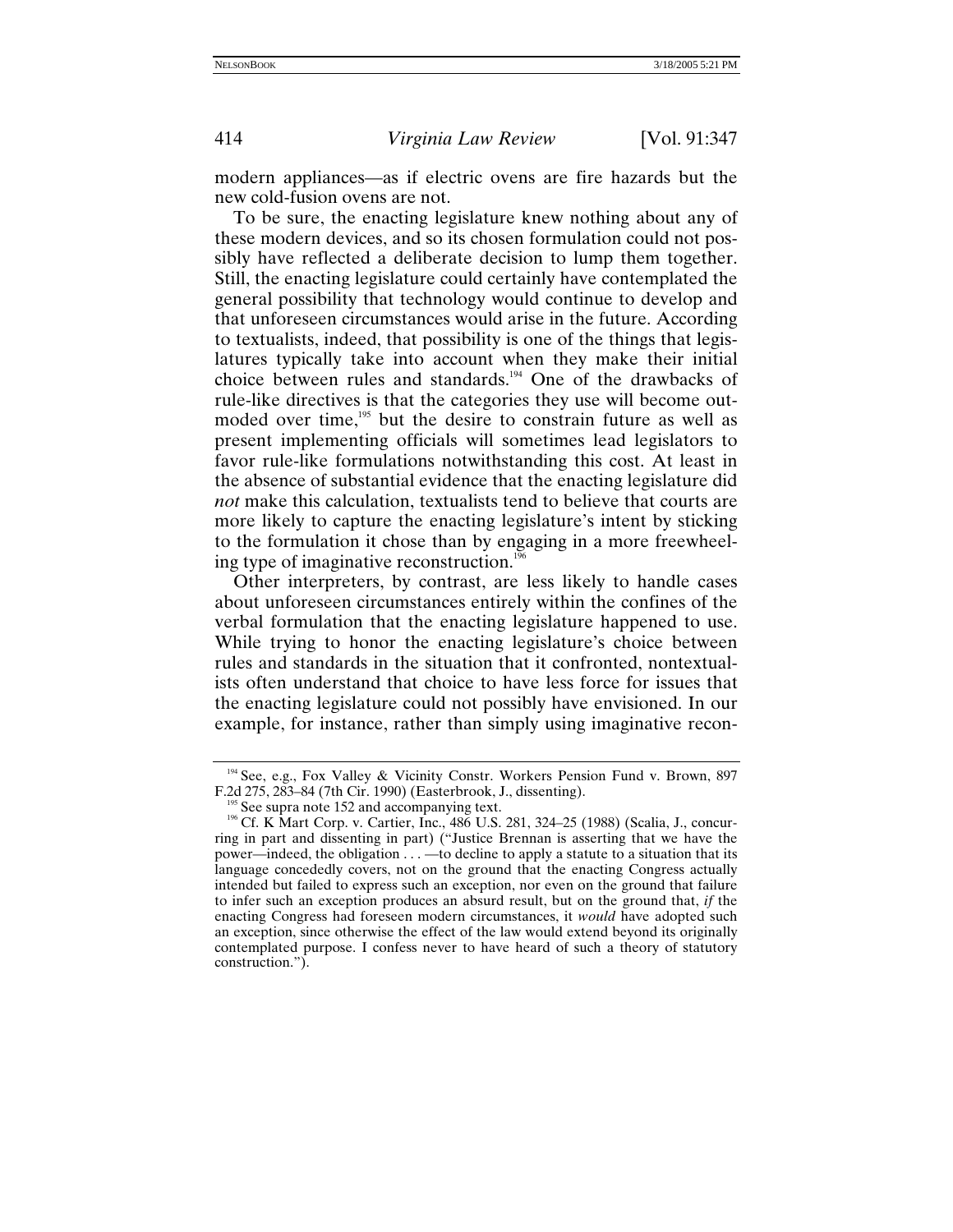struction to select from among the possible meanings of the term "ovens," intentionalists might be somewhat more apt to ask how the enacting legislature would have varied the statutory language if it had known about the new technology.<sup>197</sup> This inquiry, which inevitably entails some direct application of the statute's underlying purposes, makes the statute less rule-like than it seems on its face.

The difference between textualists and intentionalists on this score reduces to the background presumptions that interpreters use to understand the original statutory language. At least in the absence of other clues, textualists tend to presume that when the enacting legislature formulates a directive in relatively rule-like terms, it means that formulation to carry forward despite the possibility of unforeseen circumstances. Intentionalists are quicker to presume that the legislature meant its chosen formulation to matter most for the situations that were within its ken at the time of enactment. Over time, then, the sort of imaginative reconstruction associated with intentionalists effectively makes statutes more standard-like than the sort of imaginative reconstruction associated with textualists. $198$ 

<span id="page-68-0"></span><sup>&</sup>lt;sup>197</sup> Cf. Int'l Union, United Auto., Aerospace & Agric. Implement Workers v. Johnson Controls, 886 F.2d 871, 903 (7th Cir. 1989) (Posner, J., dissenting) ("I am not myself deeply shocked that courts sometimes rewrite statutes to address problems that the legislators did not foresee . . . ."), rev'd, 499 U.S. 187 (1991). Of course, even intentionalists often decline to engage in this sort of project. See, e.g., United States v. Lorenzetti, 467 U.S. 167, 179 (1984) ("[T]he fact that changing state tort laws may have led to unforeseen consequences does not mean that the federal statutory scheme may be judicially expanded to take those changes into account. . . . It is for Congress, not the courts, to revise longstanding legislation in order to accommodate the effects of changing social conditions.").

<span id="page-68-1"></span><sup>&</sup>lt;sup>198</sup> Although this Article focuses on the difference between textualism and intentionalism, it is worth noting that many of the substantive disagreements between textualists and academic advocates of "dynamic" interpretation can be cast in similar terms. Those disagreements often are described as being about whether the meaning of statutes can evolve over time. Some versions of dynamic interpretation, however, can be reduced to the more traditional question of how readily the original statutory language should be read to contain a time-released delegation of authority to the courts. In effect, the enacting Congress could be understood to be telling interpreters: "Here is a verbal formula that we expect you to follow fairly closely now. But if and when the assumptions underlying this formula become discredited, you have authority to update the formula appropriately; likewise, if relevant circumstances change in ways that we have not foreseen, you have authority to vary the formula as you think best to continue serving the public purposes that we are trying to advance." See, e.g., Eskridge, supra note 1, at 52–53. To the extent that interpreters read this implicit qualification into statutory language, they understand seemingly rule-like provisions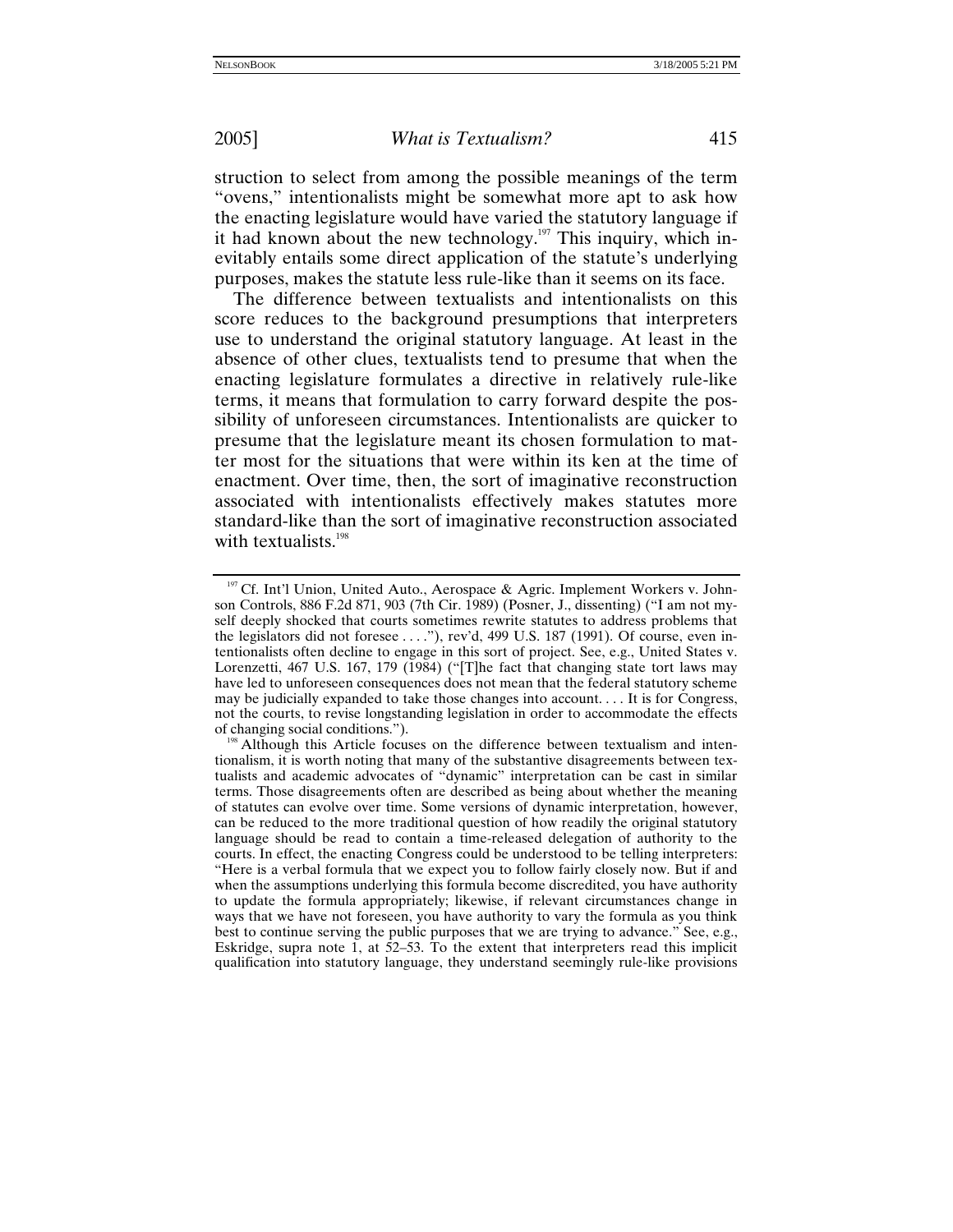Importantly, though, the background presumption favored by intentionalists reflects no more information about the actual mental states of members of the enacting legislature than the background presumption favored by textualists. Again, then, the distinction between "subjective" and "objective" forms of intent does not capture what is really going on. Here as elsewhere, the contrast between textualists and intentionalists is better understood in terms of their divergent attitudes toward rule-based decisionmaking.

## **CONCLUSION**

Perhaps because textualists are drawn to bright-line distinctions, they have tended to describe their rejection of intentionalism in fundamental terms, as relating to the very purposes of statutory interpretation. But this claim is under-theorized and overrhetoricked. It is far from clear that textualists care less than intentionalists about giving effect to the intended meaning of statutes, or that intentionalists care less than textualists about ensuring fair notice of the law's requirements to people outside the enacting legislature.

What *is* clear is that judges whom we think of as textualists have a greater affinity for "rules" than judges whom we think of as intentionalists. Even if textualists and intentionalists have exactly the same goals, this fact could account for most of the distinctive features of textualism, including not only the textualists' stance on legislative history, but also their reluctance to diagnose "drafting errors," their relative receptivity toward formal canons of construction, and their caution about inferring exceptions or embellishments to statutory language in the service of the legislature's underlying aims. Even the textualists' tendency to read statutes as having somewhat smaller "domains" than intentionalists<sup>199</sup> can be thought of in these terms; the more a statute's domain exceeds its

to become increasingly standard-like over time. Interpreters who favor such readings are resisting one of the important effects of truly rule-like directives—what Professor Schauer calls the "intertemporal allocation of power" toward past legislators and away from present-day implementing officials. See Schauer, supra note 83, at 160. Textualists do not find this sort of entrenchment so troubling. See Scalia, supra note 2, at 22 (criticizing Professor Eskridge's theory of dynamic interpretation for illegitimately shifting policymaking authority to "unelected judges"). <sup>199</sup> See supra note 192.

<span id="page-69-0"></span>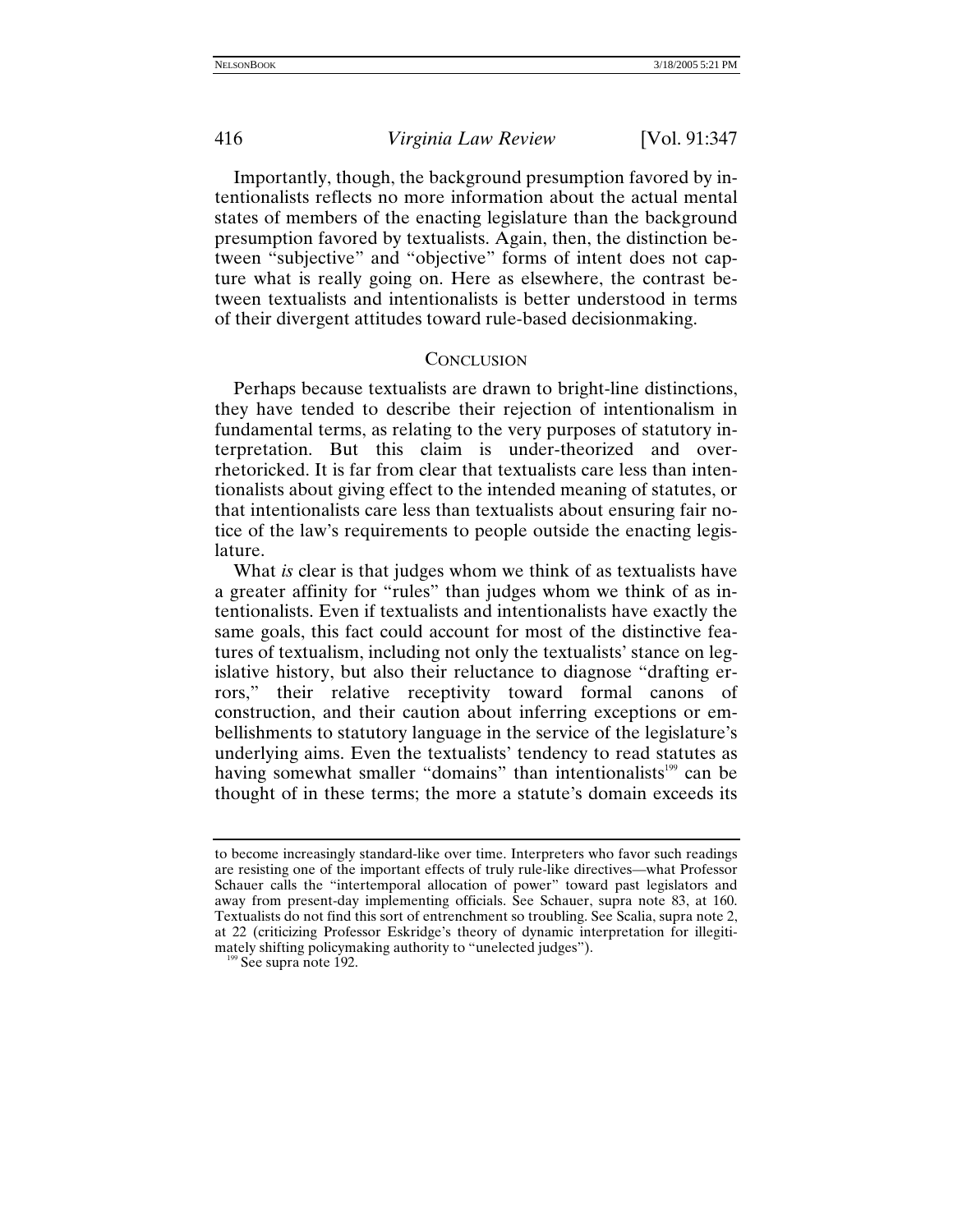express provisions, the more cases will have to be resolved by direct application of the general policy that the statute reflects, and the more standard-like the statute will be in practice.

On this view, the differences between textualism and intentionalism boil down to two basic ideas—one about methodology and one about the normative tendencies that interpreters display when their methodology runs out. Within certain constraints, all mainstream interpreters seek the meaning intended by the enacting legislature. As a methodological matter, however, textualists may believe that a relatively rule-based approach to statutory interpretation is likely to bring judges closer to that goal than the more holistic techniques favored by intentionalists. As a normative matter, moreover, textualists are more likely than intentionalists to resolve uncertainties in favor of "ruleness"; when the meaning intended by the enacting legislature is concededly unclear, it is unusual for intentionalists to settle upon a more rule-like interpretation than textualists. For people seeking to describe how textualism and intentionalism really differ, these twin ideas offer a far more productive starting point than the distinction between "subjective" intent and "objective" meaning.

Admittedly, textualists themselves might not embrace this way of thinking about their approach; although Justice Scalia surely would agree that his method of interpretation is more rule-based than that of the typical intentionalist, he probably would not characterize it as a different way of achieving roughly the same goals as intentionalism. But the way in which textualist judges characterize what they do in individual cases does not necessarily establish what the ultimate goals of textualism are. After all, one of the features of rule-based approaches is that the officials who implement them need not keep the rules' ultimate purposes in the forefront of their minds. The very idea of "ruleness" entails a sharp distinction between rules and their underlying rationales,<sup>200</sup> and so rules have a tendency to take on lives of their own. As a result, even if textualism does indeed entail a relatively rule-based approach to determining intended meaning, one should not be surprised that some of its advocates have come to scoff at the search for legislative intent.

<span id="page-70-0"></span><sup>&</sup>lt;sup>200</sup> See supra note 85.